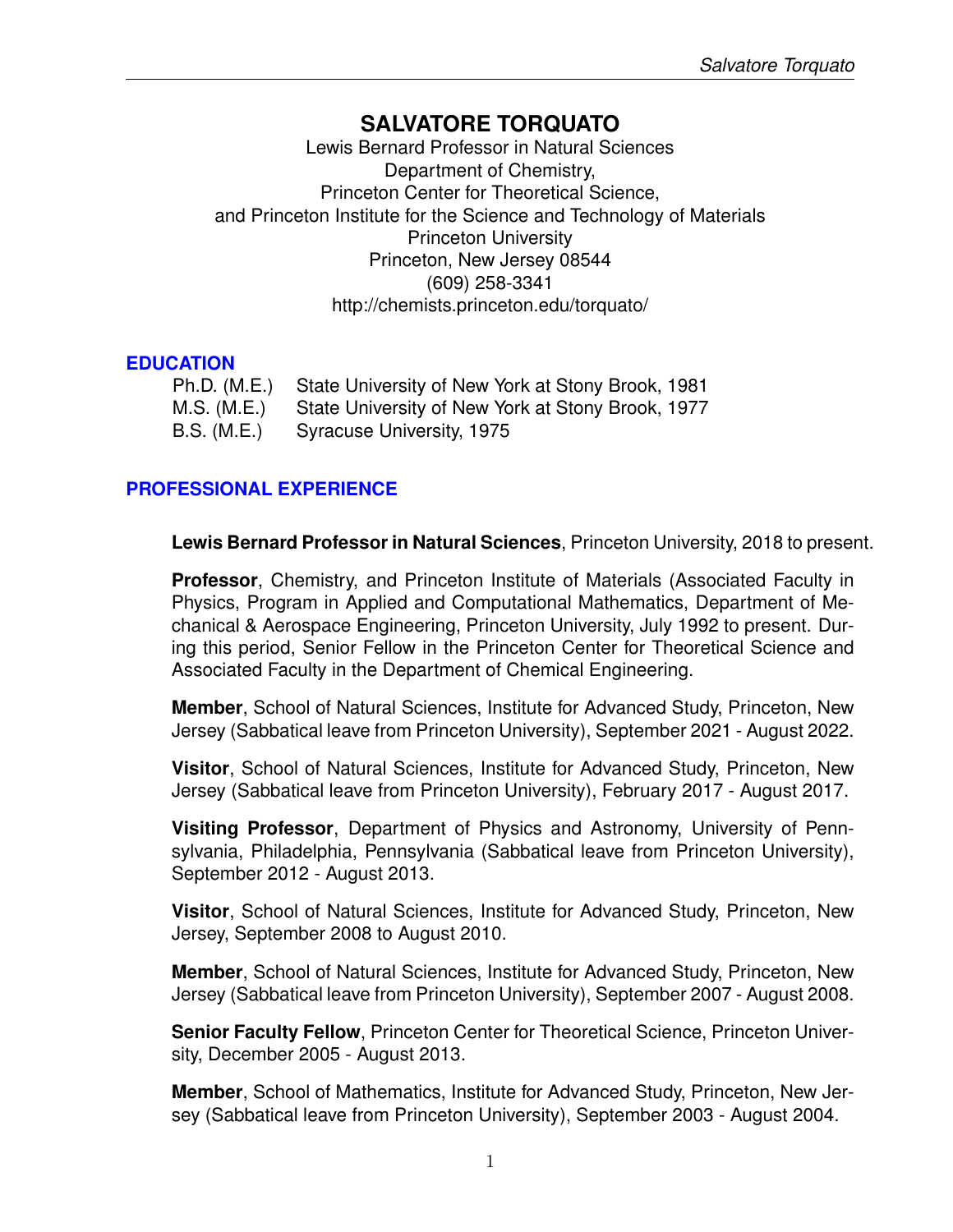**Visiting Professor**, Center for Statistical Mechanics and Complexity, University of Rome, La Sapienza, Rome, Italy, June - July 2003.

**Member**, School of Mathematics, Institute for Advanced Study, Princeton, New Jersey (Sabbatical leave from Princeton University), September 1998 - August 1999.

**Professor**, Departments of Mechanical and Aerospace Engineering and of Chemical Engineering, North Carolina State University, July 1991 to June, 1992.

**Visiting Professor**, Courant Institute of Mathematical Sciences, New York University, and Engineering and Applied Sciences, Yale University, September 1990 - June 1991.

**Associate Professor**, Departments of Mechanical and Aerospace Engineering and of Chemical Engineering, North Carolina State University, July 1985 - August 1990.

**Assistant Professor**, Departments of Mechanical and Aerospace Engineering and of Chemical Engineering, North Carolina State University, July 1982 to June 1985. Joint appointment with Chemical Engineering began January 1984.

**Assistant Professor**, Department of Mechanical Engineering, General Motors Institute, Flint, Michigan, January 1981 - June 1982.

**Research Assistant**, Department of Mechanical Engineering, State University of New York at Stony Brook, Doctoral Research, July 1978 - December 1980.

**Research Engineer**, Grumman Aerospace Corporation, Bethpage, New York, Analysis and measurements of the three-dimensional turbulent vortex flow occurring in an advanced-concept wind energy device, January 1977 - June 1978.

**Grumman Masters Fellow**, Grumman Aerospace Corporation, Worked in four different sections of the company (Propulsion, Thermodynamics, Energy Conservation, Research) doing thermodynamic, fluid dynamic and heat transfer experimentation and analyses, while pursuing a Masters degree, July 1975 - June 1977.

## **RESEARCH INTERESTS**

Statistical Mechanics of Liquids, Glasses, Quasicrystals and Crystals, Packing Problems, Hyperuniform Systems and Materials, Transport and Mechanical Properties of Heterogeneous Materials, Colloids and Self-Assembly Theory, Photonic Materials, Materials Optimization, Granular Media, Biological Materials, Percolation Theory, Image Science, Cancer Growth Modeling, Biophysics

## **AWARDS AND HONORS**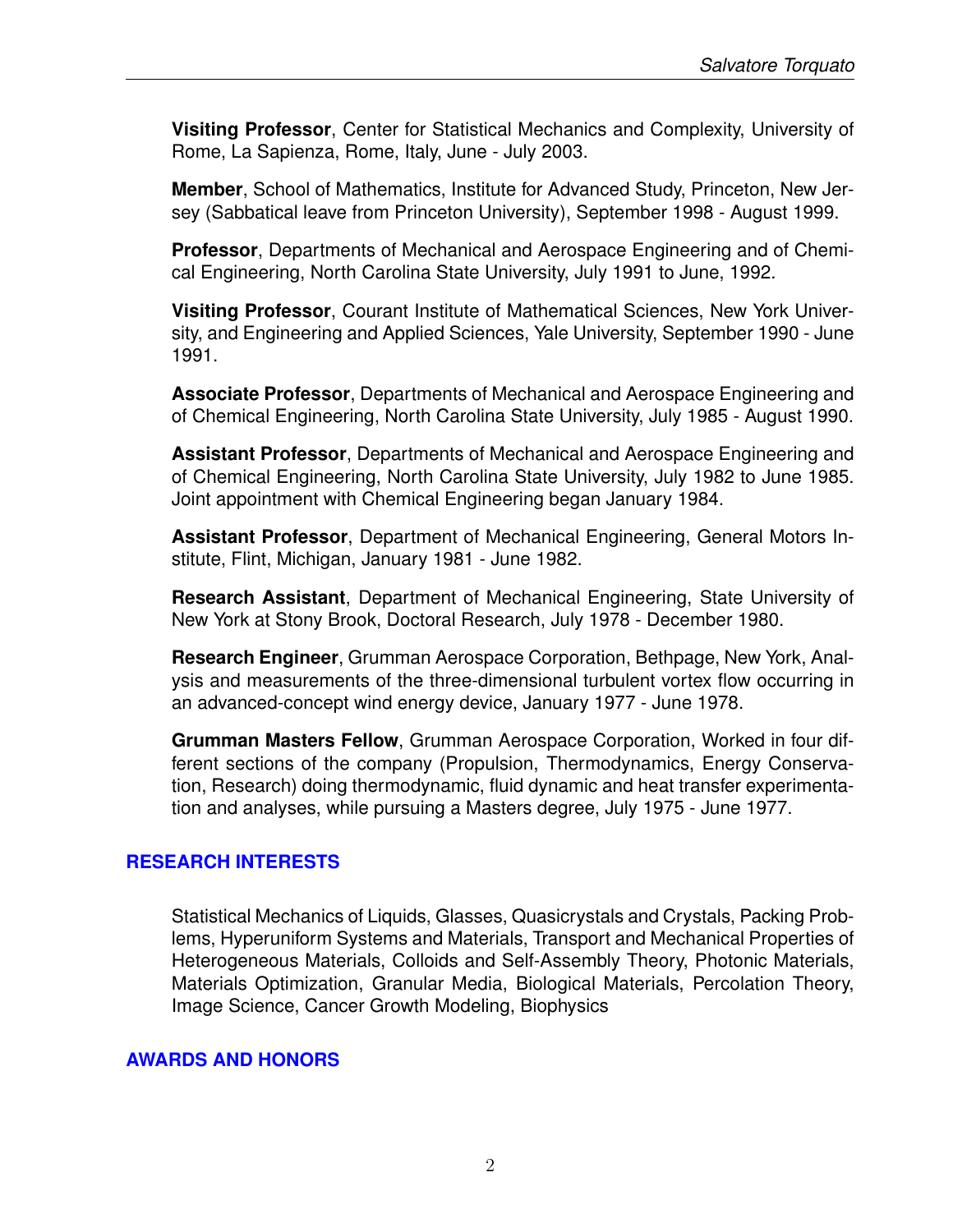Lewis Bernard Professor in Natural Sciences, Princeton University, 2018 American Chemical Soc. Joel Hildebrand Award in Theoretical Chemistry of Liquids, 2017 Simons Foundation Fellowship in Theoretical Physics, 2012 Fellow, Society for Industrial & Applied Mathematics, 2009 American Physical Society, David Adler Lectureship Award in Material Physics, 2009 Member, Institute for Advanced Study, 2007 - 2008 Society for Industrial & Applied Mathematics Ralph E. Kleinman Prize, 2007 Fellow, American Physical Society, 2004 Society of Engineering Science William Prager Medal, 2004 Member, Institute for Advanced Study, 2003-2004 Am. Soc. Mechanical Engineers Charles Russ Richards Memorial Award, 2002 Guggenheim Memorial Foundation Fellow, 1998 Member, Institute for Advanced Study, 1998-1999 Am. Soc. Mechanical Engineers Gustus L. Larson Memorial Award, 1994 Fellow, American Society of Mechanical Engineers, 1993 Alcoa Foundation Distinguished Engineering Research Award (5-year period), 1989 Alcoa Foundation Engineering Research Achievement Award, (1-year period), 1987 Grumman Masters Fellow Award, 1975 - 1977

# **COURSES TAUGHT**

Statistical Mechanics (Graduate) Classical Thermodynamics (Graduate and Undergraduate) Random Heterogeneous Materials (Graduate) Random Walks in Biology and Chemistry (Graduate) Mathematical Methods for Engineering Analysis (Graduate) Statistical Theory of Fluids (Graduate) - Co-lecturer Mechanics of Ideal Fluids (Graduate) Materials Science and Engineering (Graduate and Undergraduate) Fluid Mechanics (Undergraduate) Solid Mechanics (Undergraduate)

## **RESEARCH SUPPORT**

Research support has been garnered from the following funding agencies: National Science Foundation, U. S. Department of Energy, Air Force Office of Scientific Research, National Institutes of Health, Petroleum Research Fund, Army Research Office, Office of Naval Research, and Defense Advanced Research Projects Agency.

#### **PROFESSIONAL ACTIVITIES**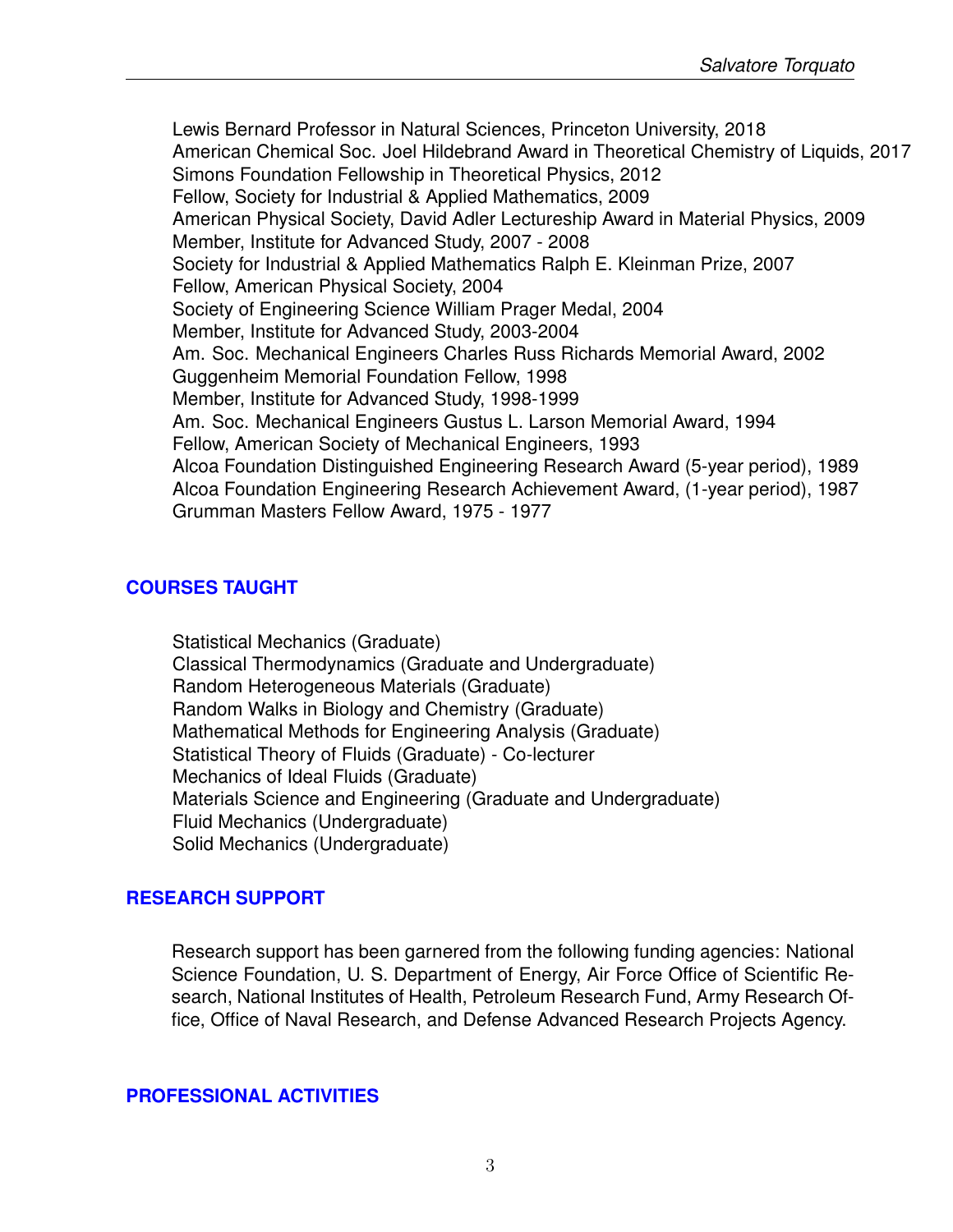American Physical Society Society for Industrial and Applied Mathematics American Chemical Society Materials Research Society Society of Engineering Science American Society of Mechanical Engineers American Institute of Chemical Engineers

#### **Doctoral Dissertations Supervised Over the Last 12 Years**

Aleksandar Donev, "Jammed Packings of Hard Particles" (2006).

Obioma Uche, "Manipulation of the Density and Structure of Many-particle Systems" (2006).

Mikael C. Rechtsman, "Inverse Problems in Statistical Mechanics and Photonics" (2008).

Jana L. Gevertz, "Multi-Scale Mathematical Modeling of Heterogeneous Tumor Growth" (2009).

Yang Jiao, "Characterization of the Structure of Heterogeneous Materials and Particle Packings" (2010).

Robert D. Batten, "Unusual and Excited States in Classical Interacting Many-Particle Systems" (2011).

Chase E. Zachary, "Characterizing Fluctuations in the Structures of Many-Particle Distributions and Random Heterogeneous Media" (2011).

Adam B. Hopkins, "The Microstructures of Cold Dense Systems as Informed by Hard Sphere Models and Optimal Packings" (2012).

Etienne Marcotte, "Inverse Statistical Mechanics, Lattice Packings, and Glasses" ´ (2013).

Miroslav Hejna, "Nearly-Hyperuniform Network Models of Amorphous Silicon" (2013).

Steven D. Atkinson, "Structure and Rigidity in Maximally Random Jammed Packings of Hard Particles" (2016).

Chaney Lin, "Advances in Natural Quasicrystals and Quasicrystal Tilings" (2017). Co-advised with Paul Steinhardt.

Ge Zhang, "Exotic Ordered and Disordered Many-Particle Systems with Novel Properties" (2017).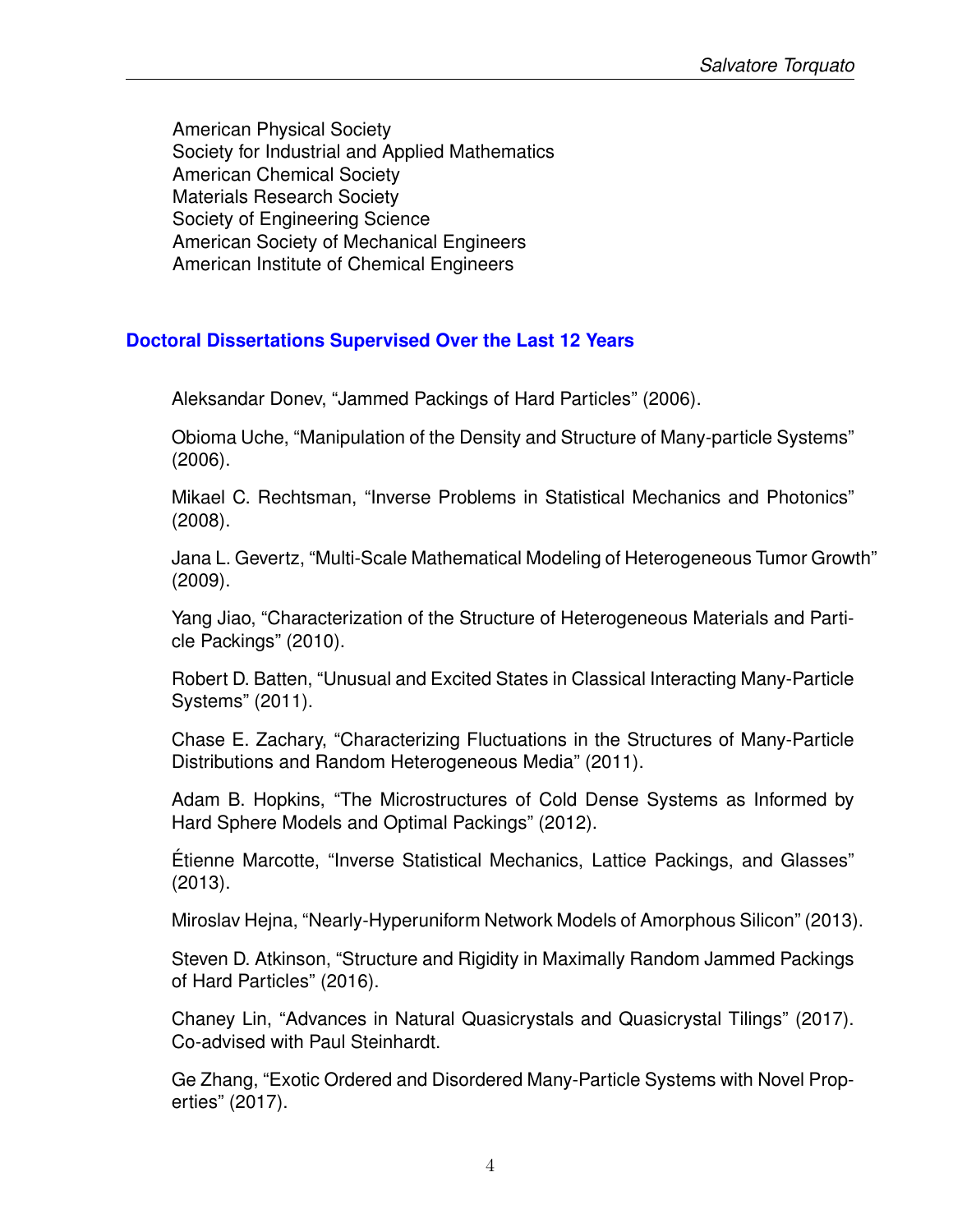Duyu Chen, "Statistical Mechanics of Hyperuniform Materials and Particle Packings" (2018).

Zheng Ma, "Generation and Structural Characterization of Non-Hyperuniform and Hyperuniform Disordered Systems" (2020).

JaeUk Kim, "Hyperuniformity of Point Patterns and Two-Phase Composite Media" (2020).

Sayantan Dutta, "Data-Driven Computational Models of Fruit Fly Embryogenesis," (2022). Co-advised with Stanislav Shvartsman.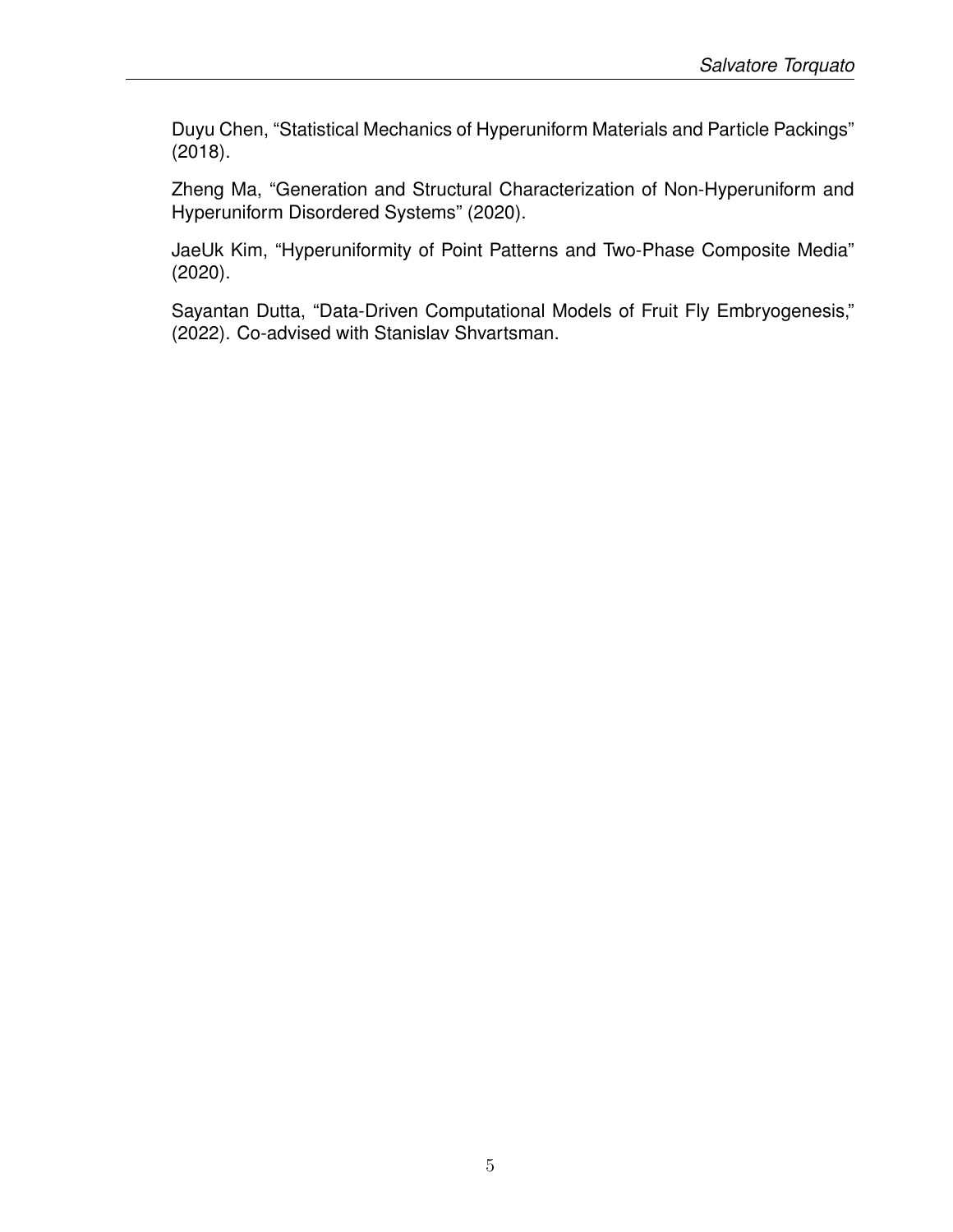## **INVITED LECTURES**

**Bounds on the Transport Properties of Two-Phase Random Media**, Seminar given at the University of Pennsylvania, Philadelphia, Pennsylvania, April, 1982.

**Effective Thermal Conductivity of a Two-Phase Random Material**, Seminar given at Massachusetts Institute of Technology, Cambridge, Massachusetts, November, 1983.

**Effect of Microstructure on the Bulk Properties Two-Phase Disordered Media**, Seminar given at Clemson University, Clemson, South Carolina, February 1985.

**New Expression for the Effective Thermal Conductivity of a Wide Class of Two-Phase Disordered Composite Media**, 9th Symposium of Thermophysical Properties, Boulder, Colorado, June, 1985.

**Thermal Conductivity of Composites**, Seminar given at Stanford University, Stanford, California, August, 1985.

**Predicting Bulk Properties of Composites**, Seminar given at Duke University, Durham, North Carolina, October, 1985.

**Transport and Mechanical Properties of Two-Phase Porous and Composite Media**, Seminar given at Cornell University, Ithaca, New York, February, 1986.

**Microstructure and Transport Properties of Disordered Composite Media**, University of California Conference on Statistical Mechanics, Davis, California, March, 1986.

**Effective Transport Properties of Disordered Multiphase Media from the Microstructure**, SIAM Workshop on Multiphase Flow, Leesburg, Virginia, June, 1986.

**Transport and Mechanical Properties of Composite Media**, Seminar given at DuPont Research, Wilmington, Delaware, January, 1987.

**On Predicting the Rate of Diffusion-Controlled Reactions**, Seminar given at the Courant Institute of Mathematical Sciences, New York, New York, November, 1987.

**Transport Properties of Disordered Heterogeneous Media from the Microstructure**, Sixth Symposium on Energy Engineering Sciences, Argonne National Laboratories, Argonne, Illinois, May, 1988.

**Bounds on the Effective Transport and Elastic Properties of a Random Array of Cylindrical Fibers in a Matrix**, Applied Mechanics and Engineering Sciences Conference, University of California at Berkeley, California, June, 1988.

**Transport and Mechanical Properties of Inhomogeneous Materials**, Summer School on Inhomogeneous Materials, Royal Institute of Technology, Stockholm, Sweden, August, 1988.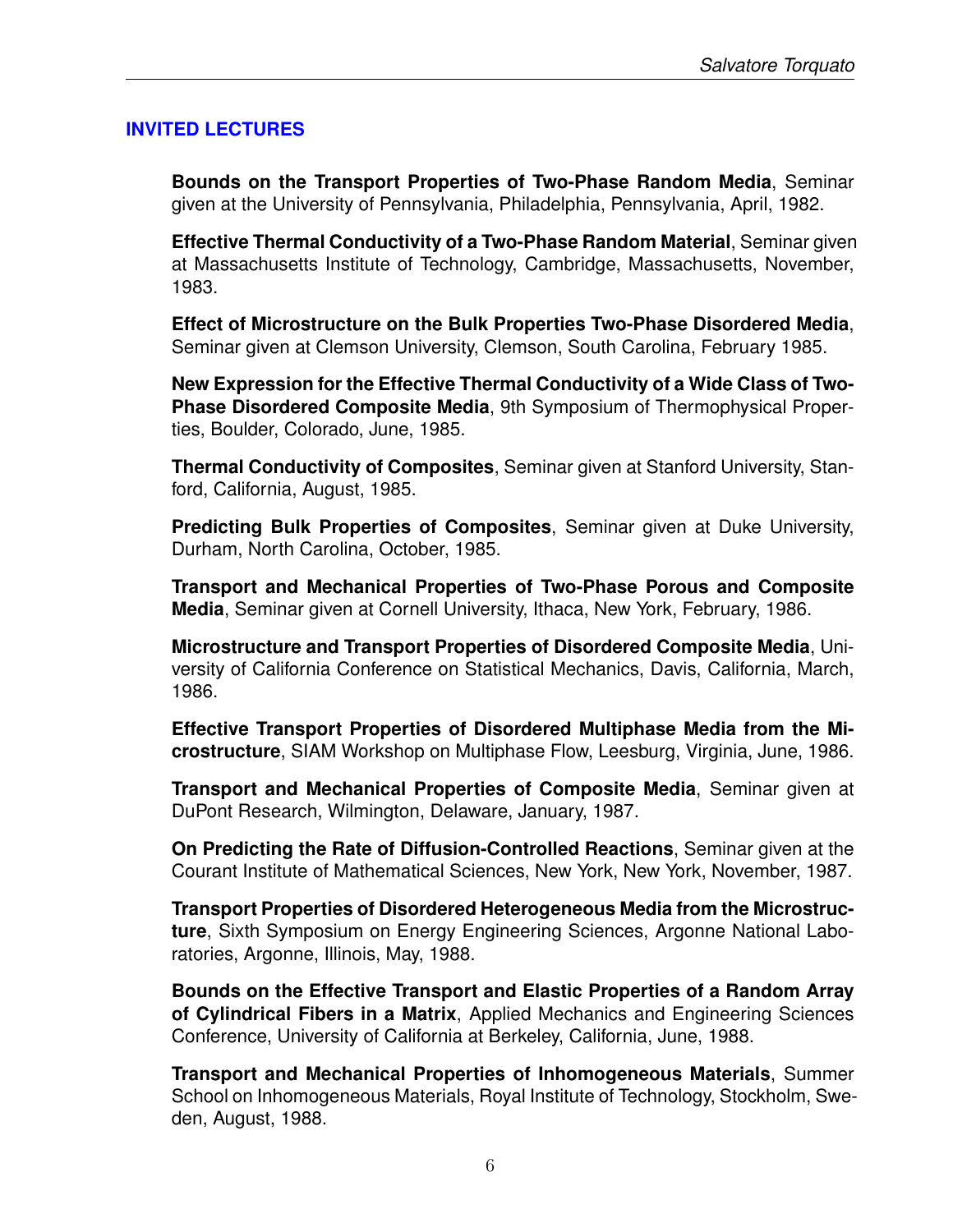**Transport Properties of Heterogeneous Media from the Microstructure**, Seminar given at the Benjamin Levich Institute for Physico-Chemical Hydrodynamics, City College of New York, New York, NY, October, 1988.

**Bounds on Various Electrostatic and Hydrodynamic Capacities**, SIAM Workshop on Random Media and Composites, Leesburg, Virginia, December, 1988. (with J. Rubinstein)

**Structure and Transport Properties of Porous Media**, Workshop on Porous Media Applications in Geosciences, Department of Energy, Germantown, Maryland, April, 1989.

**Statistical Characterization of the Microstructure of Heterogeneous Media**, Seminar given at Eastman Kodak Company, Rochester, New York, May, 1989.

**Microstructure and Bulk Properties of Random Media**, AMS-SIAM Summer Seminar, Mathematics of Random Media, Virginia Polytechnic Institute, Blacksburg, Virginia, June, 1989.

**Structure, Transport Properties, and Mechanical Properties of Heterogeneous Media**, Seminar given at Johns Hopkins University, Baltimore, Maryland, September 1989.

**Structure and Macroscopic Properties of Random Multiphase Media**, Seminar given at Duke University, Durham, North Carolina, January, 1990.

**Structure and Macroscopic Properties of Random Heterogeneous Media**, Seminar given at Yale University, New Haven, Connecticut, February, 1990.

**Prediction of Transport and Mechanical Properties of Random Heterogeneous Media**, Seminar given at Rensselaer Polytechnic Institute, Troy, New York, May, 1990.

**Problems in Random Media: Structure, Diffusion and Flow**, Seminar given at Courant Institute of Mathematical Sciences, New York, New York, October, 1990.

**Microstructure and Transport Properties of Random Heterogeneous Media**, Seminar given at Schlumberger-Doll Research Laboratory, Ridgefield, Connecticut, October, 1990.

**Random Heterogeneous Media: Structure and Macroscopic Behavior** Seminar given at Duke University, Durham, North Carolina, December, 1990.

**Link Between Flow and Diffusion in Porous Media**, Statistical Mechanics Meeting, Rutgers University, New Brunswick, New Jersey, December, 1990.

**Random Heterogeneous Media: Microstructure, Diffusion, and Flow**, Seminar given at Princeton University, Princeton, New Jersey, February, 1991.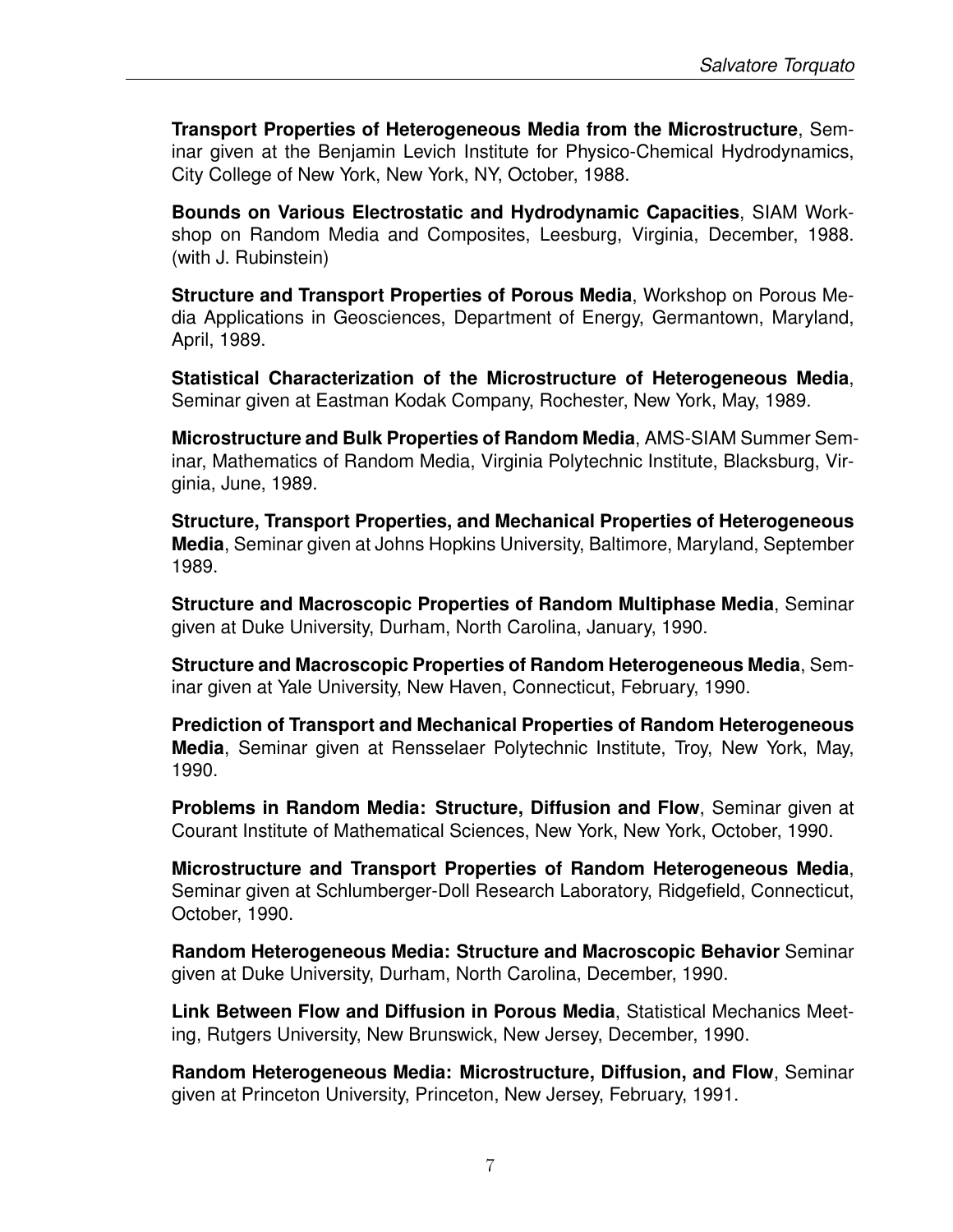**Diffusion, Flow and Elastic Behavior of Heterogeneous Materials**, Seminar given at the Levich Institute for Physico-Chemical Hydrodynamics, City College of New York, New York, New York March, 1991.

**Diffusion and Reaction Among Traps: Some Theoretical and Simulation Results**, Models for Non-Classical Reaction Rates, National Institutes of Health, Bethesda, Maryland, March, 1991.

**Transport and Mechanical Properties of Heterogeneous Materials**, Exxon Research and Engineering Company, Annandale, New Jersey, May, 1991.

**Random Heterogeneous Materials: Microstructure and Macroscopic Behavior**, Seminar given at the Johns Hopkins University, Baltimore, Maryland, May, 1991.

**Microstructure and Effective Properties of Random Particulate Media**, Euromech Conference on Random Particulate Media, Schumen, Bulgaria, June, 1991.

**Microstructure and Macroscopic Behavior of Random Heterogeneous Materials**, Conference on the Physics of Inhomogeneous Materials, International Center for Theoretical Physics, Trieste, Italy, June 1991.

**Macroscopic Behavior of Random Inhomogeneous Materials from the Microstructure**, Seminar given at the Ecole Polytechnique, Paris, France, June, 1991.

**NMR Relaxation in Porous Media**, Seminar given at the Institut Francais du Petrole, Paris, France, June, 1991.

**Morphology and Macroscopic Behavior of Random Heterogeneous Materials**, Seminar given at Princeton University, Princeton, New Jersey, October, 1991.

**Transport in Random Porous Media**, Tenth Symposium on Energy Engineering Sciences, Argonne National Laboratory, Argonne, Illinois, May 1992.

**Microstructure and Macroscopic Behavior of Heterogeneous Materials**, National Institute of Standards and Technology, Gaithersburg, Maryland, August, 1992.

**Connection Between Morphology and Effective Properties of Heterogeneous Materials**, American Society of Mechanical Engineers, Anaheim, California, November, 1992.

**Heterogeneous Materials**, Seminar given at the University of Pennsylvania, Philadelphia, Pennsylvania, November, 1992.

**Morphology and Macroscopic Behavior of Random Heterogeneous Media** Seminar given at Rutgers University, New Brunswick, New Jersey, December, 1992.

**Heterogeneous Materials: Macroscopic Properties and Microstructure**, Exxon Research, Annandale, New Jersey, January, 1993.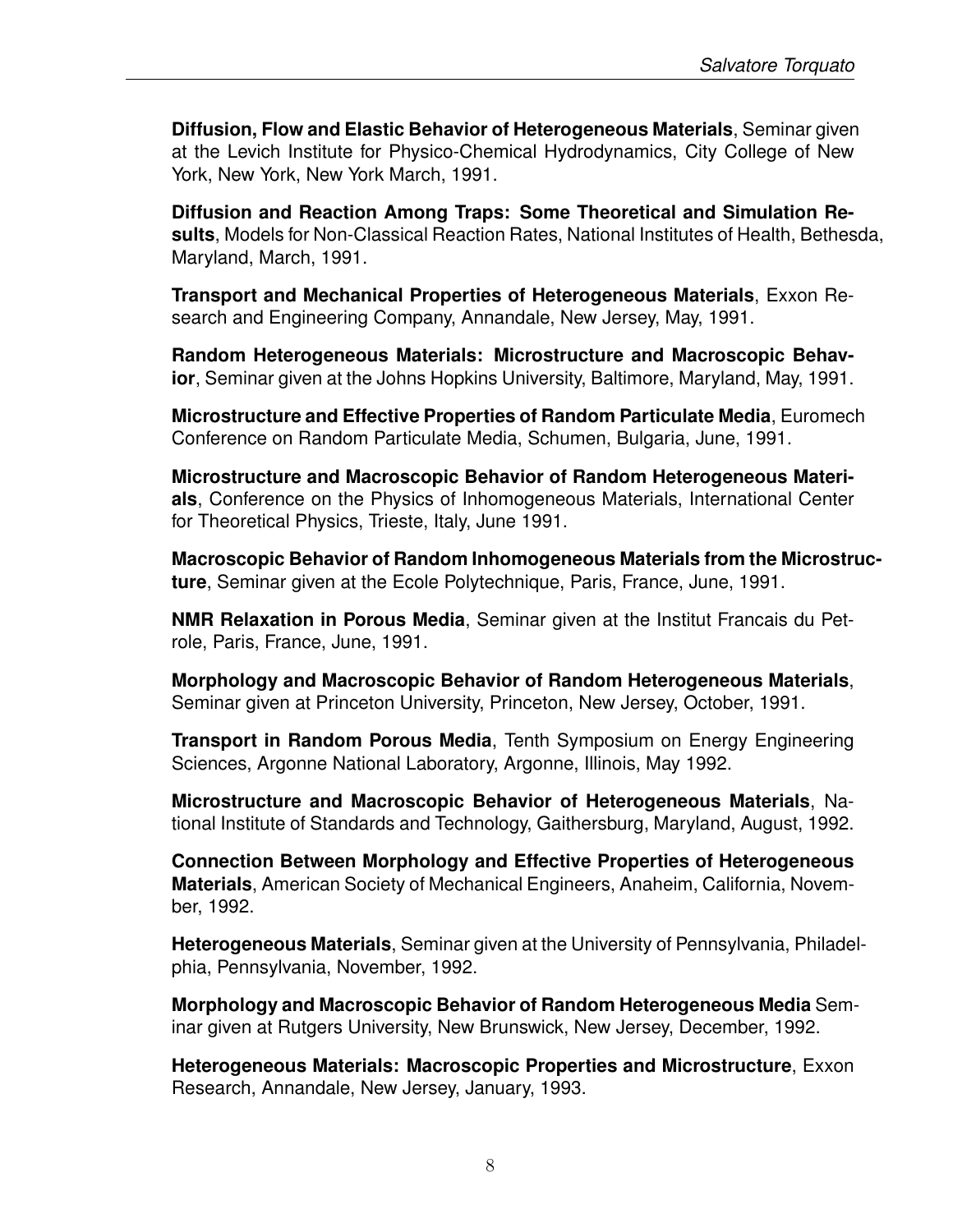**Heterogeneous Materials for Fun and Profit**, Seminar given at the University of Pennsylvania, Philadelphia, Pennsylvania, March, 1993.

**Heterogeneous Materials: Macroscopic Behavior and Microstructure**, Seminar given at Michigan State University, East Lansing, Michigan, April, 1993.

**Microstructure and Macroscopic Behavior of Heterogeneous Media: A Unified Approach**, 69th Statistical Mechanics Meeting, Rutgers University, New Brunswick, New Jersey, May, 1993.

**Rigorous Link Between the Effective Elastic Moduli and Effective Conductivity of Composite Materials**, MEET'N'93 (Joint ASME, SES, and ASCE Meeting), Charlottesville, Virginia, June, 1993 (with L. V. Gibiansky).

**Macroscopic Behavior of Random Media from the Microstructure**, MEET'N'93 (Joint ASME, SES, and ASCE Meeting), Charlottesville, Virginia, June, 1993

**Numerical Simulations of the Mechanical Properties of Multi-phase Composites**, MEET'N'93 (Joint ASME, SES, and ASCE Meeting), Charlottesville, Virginia, June, 1993 (with E. J. Garboczi and A. R. Day ).

**Macroscopic Behavior of Random Heterogeneous Materials from the Microstructure**, National Science Foundation Workshop on *Statistical Characterization of Material Microstructure and its Relation to Material Performance*, The Catholic University of America, Washington, DC , June, 1993.

**Unified Methodology to Quantify the Morphology and Properties of Inhomogeneous Media**, Electrical Transport and Optical Properties of Inhomogeneous Media Conference, Guanajuato, Mexico, August, 1993.

**Unified Methodology to Characterize the Microstructure and Properties of Heterogeneous Materials**, Institute for Advanced Study, Princeton, New Jersey, October, 1993.

**Unified Methodology to Quantify the Morphology and Properties of Heterogeneous Materials**, Worcester Polytechnic Institute, Worcester, Massachusetts, October, 1993.

**Link Between the Conductivity and Elastic Moduli of Heterogeneous Materials**, American Institute of Chemical Engineers, St. Louis, Missouri, November, 1993.

**New Cross Property Relations for Composites**, American Society of Mechanical Engineers, New Orleans, Louisiana, December, 1993.

**Rigorous Link Between the Microstructure and Bulk Properties of Heterogeneous Materials**, Materials Research Society Meeting, San Francisco, California, April, 1994.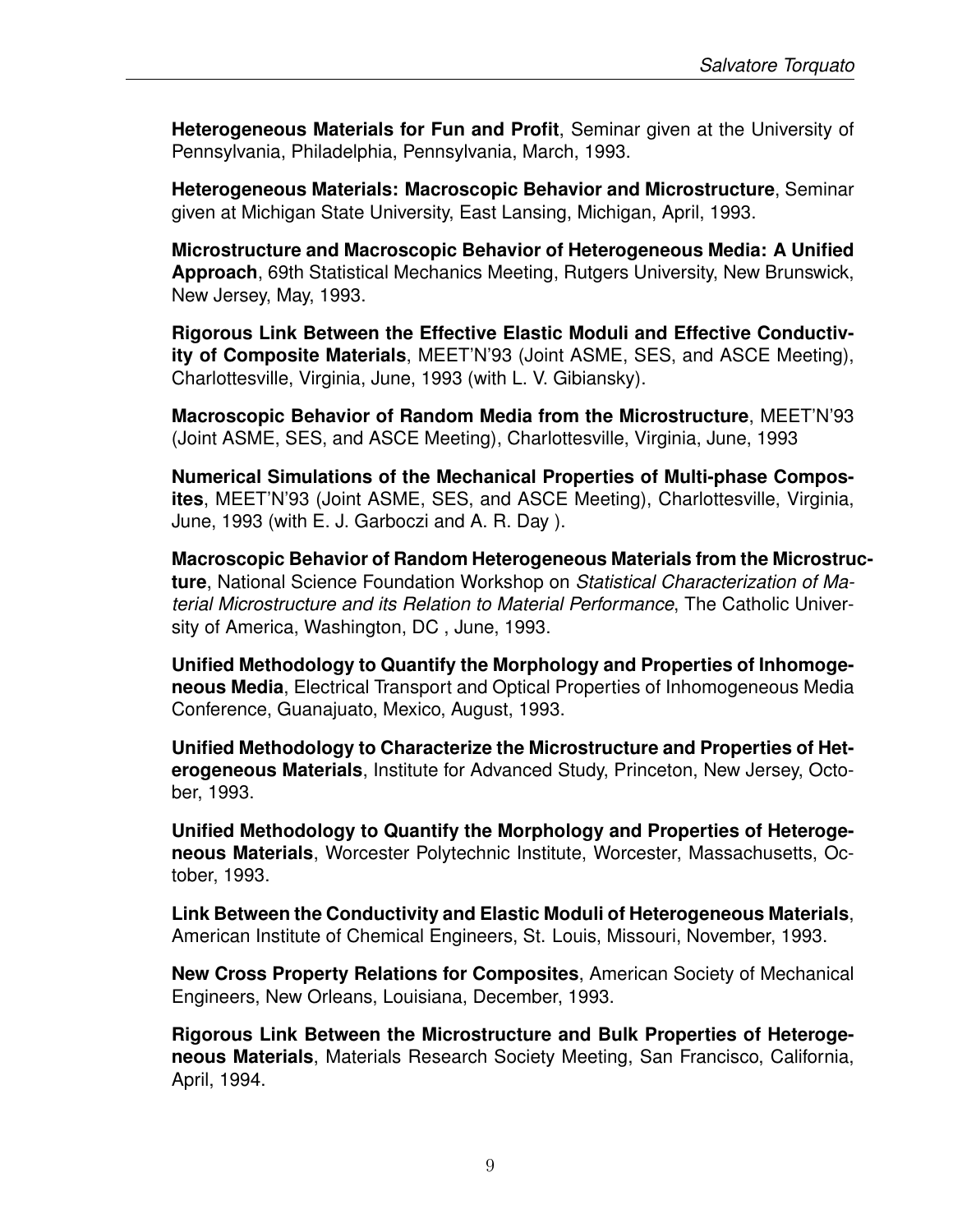**Macroscopic Behavior of Random Media from the Microstructure**, Society of Industrial and Applied Mathematics on *Emerging Issues in Mathematics and Computation from the Materials Sciences*, Pittsburgh, Pennsylvania, April, 1994.

**Unified Methodology to Characterize the Microstructure and Properties of Composite Media**, Society of Industrial and Applied Mathematics on *Emerging Issues in Mathematics and Computation from the Materials Sciences*, Pittsburgh, Pennsylvania, April, 1994.

**Microstructure-Property Relations for Composite Materials**, Gordon Research Conference on *Solid State Studies in Ceramics*, New Hampton School, New Hampshire, August, 1994.

**Unified Methodology to Quantify the Microstructure and Properties of Composite Materials**, International Union of Theoretical and Applied Mechanics Symposium on *Microstructure-Property Interactions in Composite Materials*, Aalborg, Denmark, August, 1994.

**Morphology of Random Two-Phase Media**, Workshop on *Space-Filling on Problems*, Les Houches School of Physics, Les Houches, France, January, 1995.

**Transport and Mechanical Properties of Random Suspensions**, Seminar given at the Benjamin Levich Institute for Hydrodynamics, City College of New York, New York, NY, May, 1995.

**Transport Properties of Porous Media from the Microstructure**, Thirteenth Symposium on Energy Engineering Sciences, Argonne National Laboratory, Argonne, Illinois, May 1995.

**Structure and Properties of Disordered Heterogeneous Media** *Controlling Complex Microstructures*, American Ceramics Society, New Orleans, Louisiana, November, 1995.

**Rigorous Link Between the Electrical and Mechanical Properties of Composite Materials**, Symposium on Electrically Based Microstructural Characterization, Materials Research Society, Boston, Massachusetts, November, 1995.

**Random Heterogeneous Materials: Structure and Properties**, Seminar given at SUNY Stony Brook, Stony Brook, New York, February, 1996.

**A Unified Approach to Quantify the Structure and Properties of Heterogeneous Materials**, Seminar given in the Ceramics Dept. at Rutgers University, New Brunswick, New Jersey, February, 1996.

**Microstructure and Macroscopic Behavior of Random Heterogeneous Materials**, AFOSR Workshop on Structural Mechanics, Virginia Beach, Virginia, June, 1996.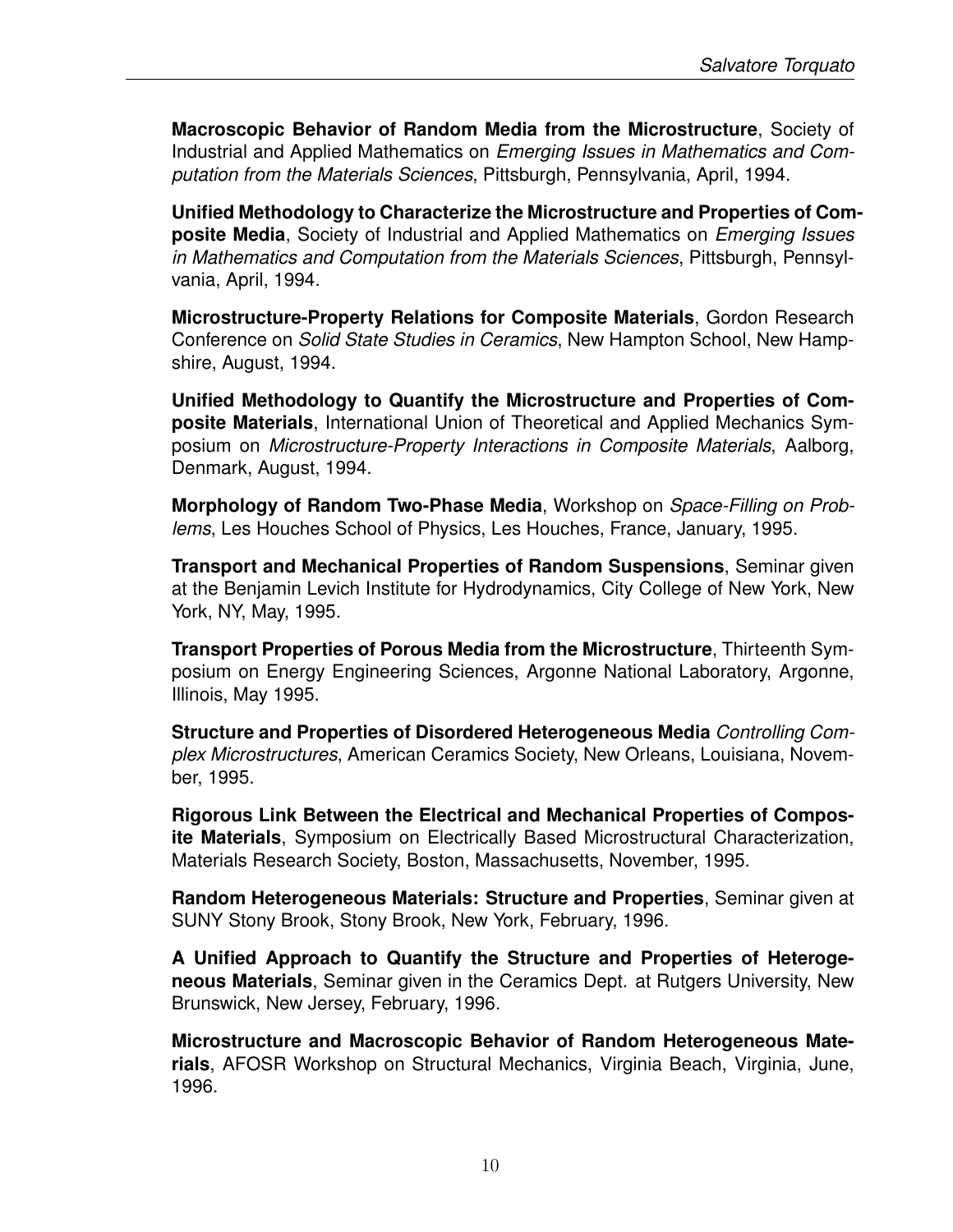**Random Heterogeneous Materials: Structure and Macroscopic Behavior**, Applied Mathematics Studies for Materials Studies and Industrial Applications, Pennsylvania State University, State College, Pennsylvania, October, 1996.

**Microstructure Characterization and Failure in Composites**, International Mechanical Engineering Congress and Exposition, American Society of Mechanical Engineers, Atlanta, Georgia, November, 1996.

**Morphology and Physical Properties of Random Heterogeneous Materials**, International Mechanical Engineering Congress and Exposition, American Society of Mechanical Engineers, Atlanta, Georgia, November, 1996.

**Design of Materials with Extreme Elastic or Thermoelastic Properties using Topology Optimization**, International Union of Theoretical and Applied Mechanics, Cairo, Egypt, March, 1997 (with O. Sigmund).

**On the Design of Hydrophone Piezocomposites**, International Union of Theoretical and Applied Mechanics, Cairo, Egypt, March, 1997 (with O. Sigmund).

**Composites with Extremal Thermal Expansion Coefficients**, Smart Materials Technologies, International Society for Optical Engineering San Diego, California, March, 1997.

**Optimal Design of Hydrophone Piezocomposites**, Smart Materials Technologies, International Society for Optical Engineering San Diego, California, March, 1997.

**Microstructure and Field Fluctuations in Random Media**, Mathematical Aspects of Materials Science, Society of Industrial and Applied Mathematics, Philadelphia, Pennsylvania, May, 1997.

**Conductivity and Microstructure of Hierarchical Composites**, Mathematical Aspects of Materials Science, Society of Industrial and Applied Mathematics, Philadelphia, Pennsylvania, May, 1997.

**Exact Expressions for the Effective Moduli of Random Media**, 77th Statistical Mechanics Meeting, Rutgers University, New Brunswick, New Jersey, May, 1997.

**Exact Series Expansions for Effective Stiffness Tensor of Composite Media**, International Society for Analysis, Applications and Computing, University of Delaware, Newark, Delaware, June, 1997.

**Transport Properties and Microstructure of Porous Media via Tomography**, Textile Research Institute, Princeton, New Jersey, November, 1997.

**Random Media: Exact Property Predictions and Reconstruction Techniques**, Seminar given at Yale University, New Haven, Connecticut, April, 1998.

**Reconstructing Heterogeneous Materials**, American Ceramics Society, Columbus, Ohio, May, 1998.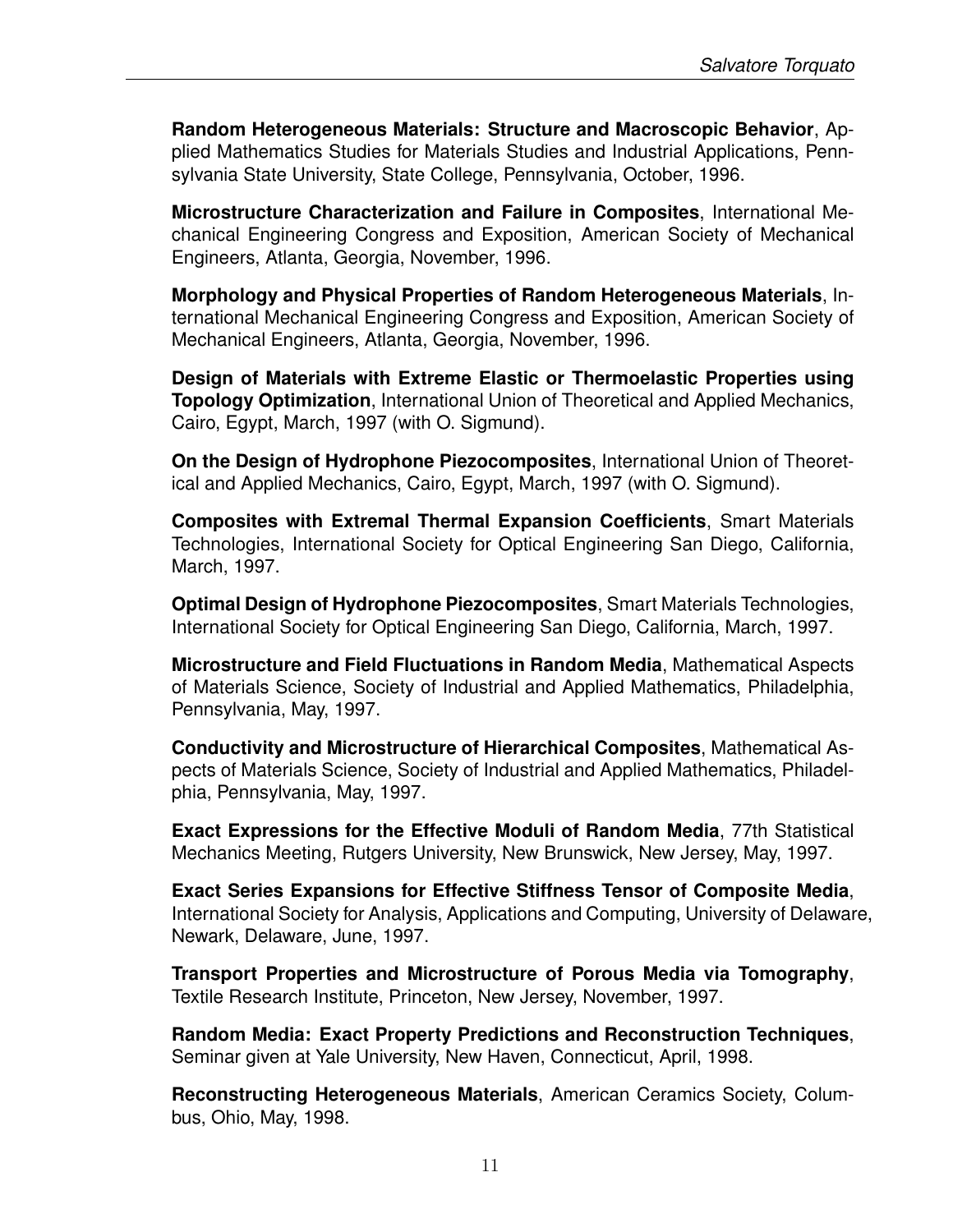**Transport Properties of Porous Media from the Microstructure**, 18th Symposium on Energy Engineering Sciences, Argonne, Illinois, May, 1998.

**Reconstructing Heterogeneous Media: An Inverse Problem**, 13th US National Congress of Applied Mechanics, Gainesville, Florida, June, 1998.

**Exact Expression for the Effective Elastic Tensor of Disordered Composites**, 13th US National Congress of Applied Mechanics, Gainesville, Florida, June, 1998.

**Modeling of Physical Properties of Composite Materials**, 13th US National Congress of Applied Mechanics, Gainesville, Florida, June, 1998.

**Reconstructing Random Media**, Conference on Computational Physics 1998, Granada, Spain, August, 1998.

**Microstructure and Macroscopic Behavior of Random Heterogeneous Materials**, AFOSR Workshop on Structural Mechanics, Dayton, Ohio, October, 1998.

**Microstructure and Performance of Heterogeneous Materials**, Cabot Workshop on Dispersions, Dayton, Ohio, October, 1998.

**Random Packings of Spheres**, Institute for Advanced Study, Princeton, New Jersey, November, 1998.

**Reconstructing Random Media: An Intriguing Inverse Problem**, Benjamin Levich Institute for Physico-Hydrodynamics, City College at CUNY, New York, New York, December, 1998.

**Random Packings of Spheres: A Statistical-Mechanical Approach**, Workshop on *Kepler Conjecture for Sphere Packings*, Institute for Advanced Study, Princeton, New Jersey, January, 1999.

**Modeling Brain Tumor Growth**, Seminar given at New York Hospital/ Cornell Medical School, New York, New York, March 1999.

**Reconstructing Random Media: An Intriguing Inverse Problem**, 81st Statistical Mechanics Meeting, Rutgers University, New Brunswick, New Jersey, May, 1999.

**Composites, Hard Core/Soft Shell Model, and Brain Tumor Growth**, 10th ACBM/NIST Computer Modelling Workshop, National Institute of Standards and Technology, Gaithersburg, Maryland, May, 1999.

**Exact Expression for the Effective Elastic Tensor of Disordered Composites**, Electrical, Transport and Optical Properties of Inhomogeneous Media V, Hong Kong, China, June, 1999.

**Cellular Automata of Brain Tumor Growth Dynamics**, Information Processing in Cells And Tissues, Indianapolis, Indiana, August, 1999 (with A. R. Kansal, G. R. Harsh, E. A. Chiocca and T. S. Deisboeck).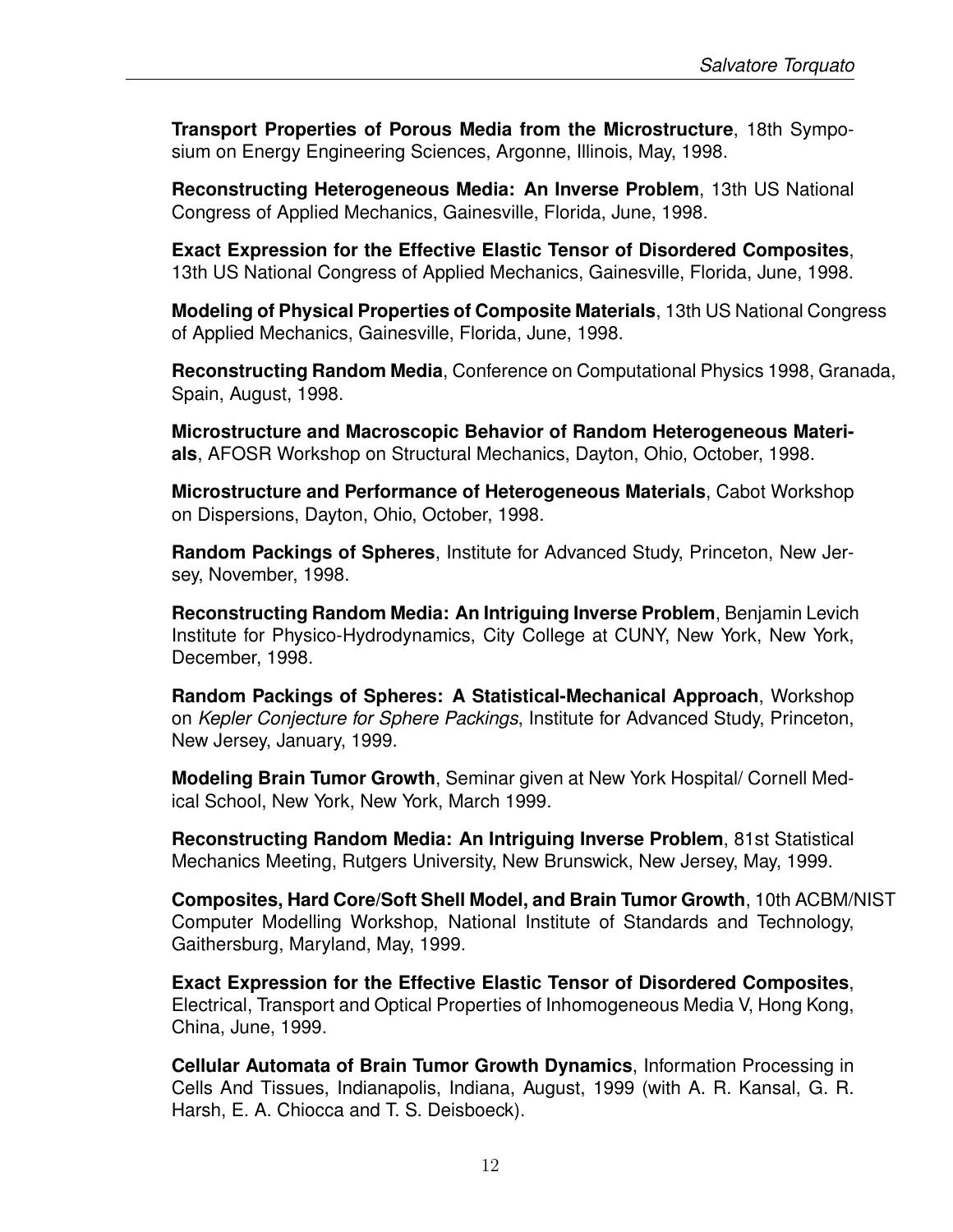**Optimally Designed and Multifunctional Composites**, AFOSR Workshop on Structural Mechanics, Dayton, Ohio, September, 1999.

**Transport Properties and Microstructure of Porous Media**, Workshop on *Disordered Porous Materials*, Les Houches School of Physics, Les Houches, France, October, 1999.

**Generating Microstructures from Limited Statistical Information**, International Mechanical Engineering Conference, Nashville, Tennessee, November, 1999.

**Challenges in Multifunctional Material Optimization**, Defense Sciences Research Council Workshop on Optimization for Multifunctional Materials, Harvard University, Cambridge, Massachusetts, December, 1999.

**Modeling Brain Tumor Growth**, IBM Watson Research Center, Yorktown Heights, New York, January, 2000.

**Is Random Close Packing of Spheres Well Defined?**, Seminar given at California Institute of Technology, Pasadena, California, March, 2000.

**Link Between the Effective Properties and Microstructure of Random Heterogeneous Materials**, Workshop on *Homogenization and Effective Media Theories*, Mathematical Sciences Research Institute, Berkeley, California, March, 2000.

**Advances in the Physics of Random Heterogeneous Media**, Seminar given at Massachusetts Institute of Technology, Cambridge, Massachusetts, September, 2000.

**Random Heterogeneous Media: Microstructure and Macroscopic Properties**, Seminar given at Lehigh University, Bethlehem, Pennsylvania, September, 2000.

**Heterogeneous Materials: Bridging the Microscopic and Macroscopic Worlds**, Seminar given at Brown University, Providence, Rhode Island, October, 2000.

**Random Heterogeneous Materials: Bridging the Microscopic and Macroscopic Worlds**, International Mechanical Engineering Conference, Orlando, Florida, November, 2000.

**An Interdisciplinary Approach to Brain Tumor Growth Dynamics**, "Unanswered Questions and Pressing Challenges at the Interface of Biology and Engineering," International Mechanical Engineering Conference, Orlando, Florida, November, 2000.

**Revisiting an Old Concept: Random Close Packing of Hard Spheres**, Statistical Physics Seminar, Princeton University, Princeton, New Jersey, April, 2001.

**Revisiting an Old Concept: Random Close Packing of Hard Spheres**, Mathematical Physics Seminar, Rutgers University, New Brunswick, New Jersey, April, 2001.

**Theory of Composites**, 12th ACBM/NIST Computer Modelling Workshop, National Institute of Standards and Technology, Gaithersburg, Maryland, June, 2001.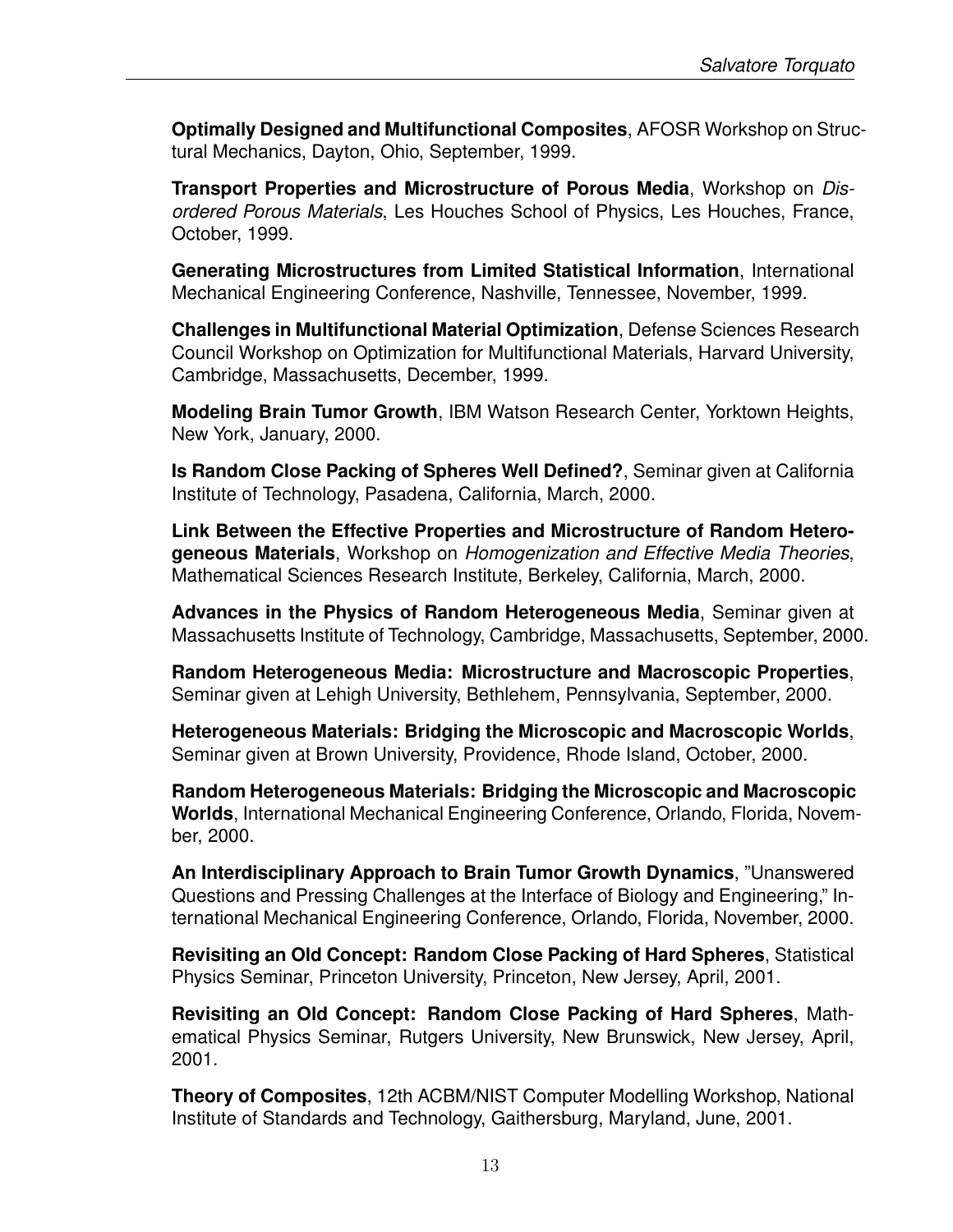**Optimization of Microstructure and Effective Properties of Heterogeneous Materials**, 2001 Mechanics and Materials Conference, San Diego, California, June, 2001.

**Random Heterogeneous Materials: Bridging the Microscopic and Macroscopic Worlds**, 2001 Mechanics and Materials Conference, San Diego, California, June, 2001.

**Toward the Maximally Random Jammed State of Sphere Packings**, "Challenges in Granular Physics," International Center for Theoretical Physics, Trieste, Italy, August, 2001.

**Toward the Maximally Random Jammed State of Particle Packings**, Exxon and Mobil Research, Annandale, New Jersey, October, 2001.

**Advances in the Microstructure and Properties of Heterogeneous Materials**, Seminar given at Northwestern University, Evanston, Illinois, November, 2001.

**Jamming, Glasses, and Order Metrics**, "Unifying Concepts in Glass Physics," Rome, Italy, February, 2002.

**Computational Approach to Brain Tumor Growth Dynamics, Heterogeneity, and Treatment**, Seminar given at the University of Virginia, Charlottesville, Virginia, March, 2002.

**Sphere Packings, Maximal Disorder, and Jamming**, Seminar given at the Massachusetts Institute of Technology, Cambridge, Massachusetts, April, 2002.

**Advances in the Microstructure and Properties of Heterogeneous Materials**, Seminar given at the University of California at Berkeley, Berkeley, California, April, 2002.

**Toward the Maximally Random Jammed State of Sphere Packings**, 87th Rutgers Statistical Mechanics Meeting, Rutgers University, New Brunswick, May, 2002.

**Computational Approach to Brain Tumor Growth Dynamics, Heterogeneity, and Treatment**, *Grand Rounds* presentation given in the Department of Neurosurgery at the University of Pennsylvania, Philadelphia, Pennsylvania, May, 2002.

**Maximally Random Jammed State of Sphere Packings**, 14th U.S. National Congress of Theoretical & Applied Mechanics, Virginia Tech, Blacksburg, Virginia, June, 2002.

**Statistical Models for Heterogeneous Materials**, Geometry and Mechanics of Structured Materials, Max Planck Institute for Complex Systems, Dresden, Germany, October, 2002.

**The Quantification of Disorder in Heterogeneous Materials**, 2002 ASME International Mechanical Engineering Congress, New Orleans, Louisiana, November, 2002.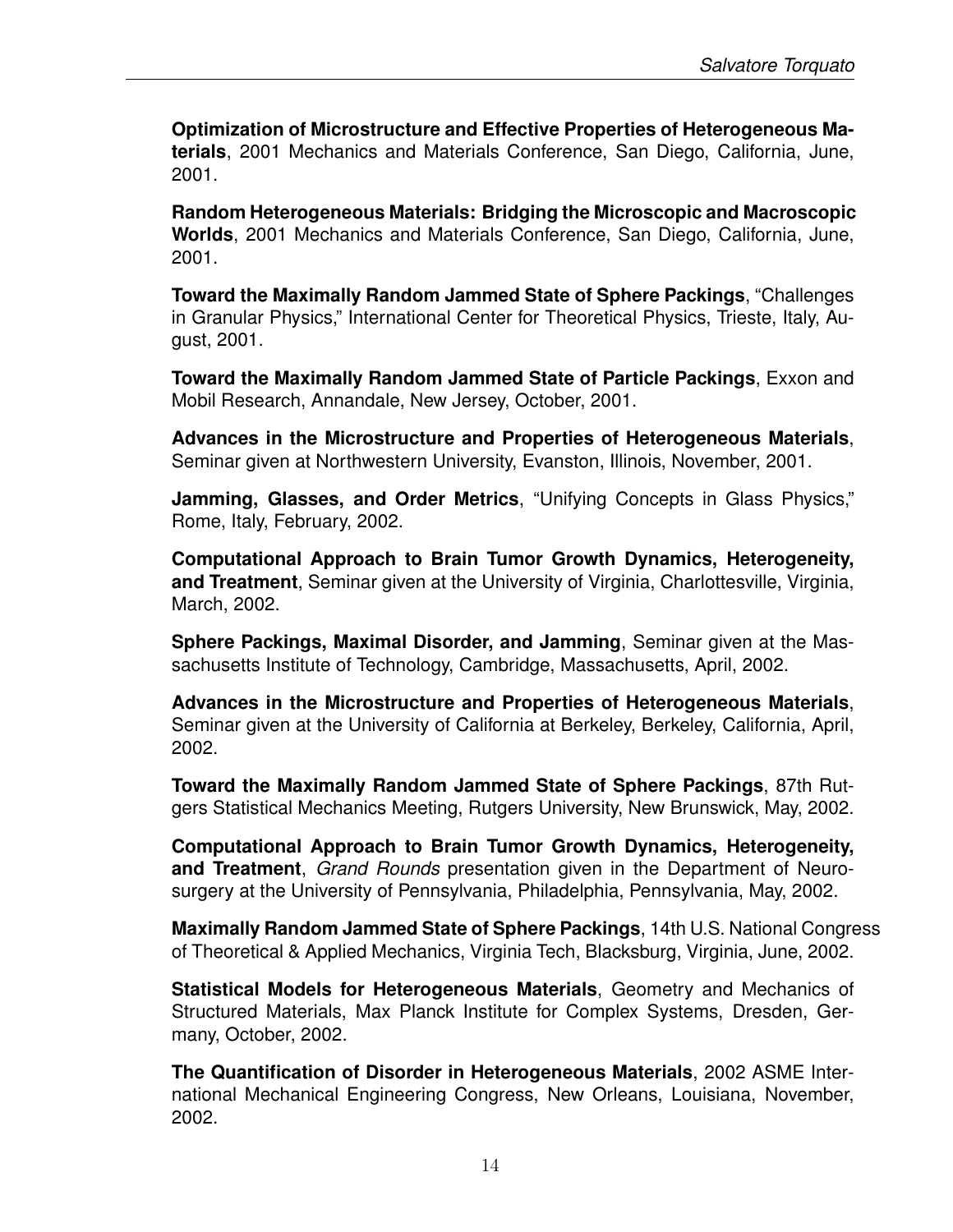**Sphere Packings, Order Metrics, and Jamming**, Seminar given at Cornell University, Ithaca, New York, April, 2003.

**Sphere Packings: Metastability, Randomness, and Jamming**, Seminar given at the University of Rome, La Sapienza, Rome, Italy, June, 2003.

**Local Density Fluctuations, Hyperuniformity, and Order Metrics**, Seminar given at the University of Rome, La Sapienza, Rome, Italy, July, 2003.

**Random Media: Correlation Functions and Optimization**, Seminar given at the University of Rome, La Sapienza, Rome, Italy, July, 2003.

**Self-Assembly, Statistical Mechanics, and Materials Optimization**, Invited talk given at the Department of Energy Workshop on New Directions in Mechanics, Warrenton, Virginia, September, 2003.

**Sphere Packings, Jamming, and Order Metrics**, Seminar given at Yale University, New Haven, Connecticut, October, 2003.

**The Brain as a Heterogeneous Material**, Physics of Neural Tissue Workshop, The Institute for Complex Adaptive Matter, Santa Fe, New Mexico, November, 2003.

**Particle Packings, Jamming, and Order Metrics**, Member's seminar given at the Institute for Advanced Study, Princeton, New Jersey, November, 2003.

**Local Density Fluctuations, Hyperuniformity, and Order Metrics**, 91st Rutgers Statistical Mechanics Meeting, Rutgers University, New Brunswick, May, 2004.

**Statistical Representation of Microstructures**, Gordon Research Conference on *Physical Metallurgy*, Holderness School, Plymouth, New Hampshire, July, 2004.

**Random Particle Packings, Jamming, and Glasses**, Workshop on *Flexibility in Complex Materials : Glasses, Amorphous Materials and Proteins* in honor of Michael Thorpe's 60th birthday, Sainte-Adèle, Québec, Canada, August, 2004.

**Optimally Designed Multifunctional Materials**, AFOSR Meeting on *Mechanics of Materials and Devices*, Wintergreen, Virginia, August, 2004.

**Particle Packings, Jamming, and Order Metrics** Seminar given at the University of Texas at Austin, August, 2004.

**Heterogeneous Materials: Property Estimates and Optimization**, Seminar given at the University of Texas at Austin, September, 2004.

**Sphere Packings, Order Metrics, and Jamming** Seminar given at Pennsylvania State University, September, 2004.

**Optimal Particle Packings: Problems for the Ages**, Plenary Prager Lecture, Society of Engineering Science, Lincoln, Nebraska, October, 2004.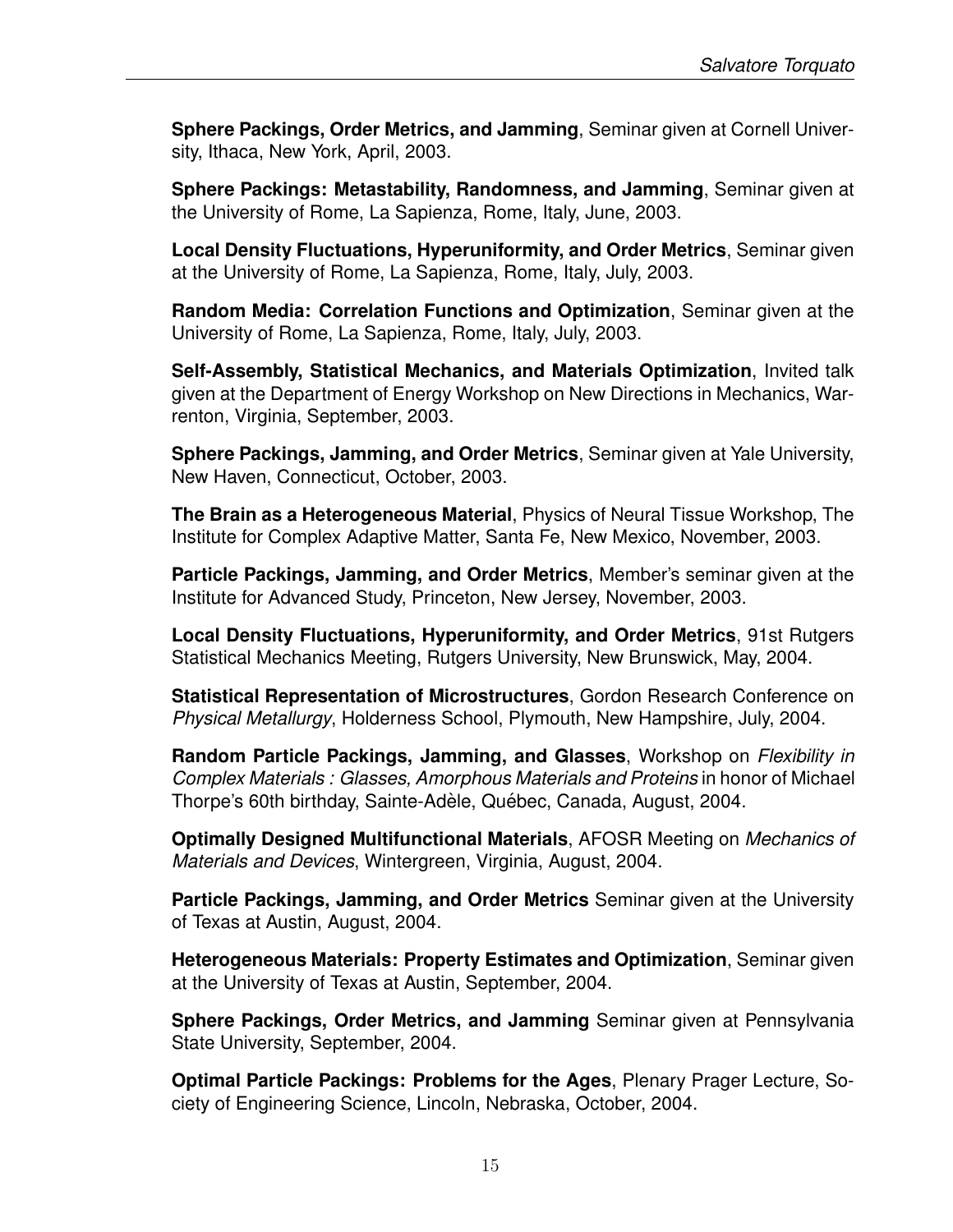**Local Density Fluctuations, Hyperuniformity, and Order Metrics**, Statistical Mechanics Seminar, Princeton University, Princeton, November, 2004.

**Optimization Methods in Materials Science**, Colloquium given at Princeton University in a colloquium in the PICASso/PICSciE series, Princeton, April, 2005.

**New Provisional Lower Bounds on the Optimal Density of Sphere Packings**, Banff Workshop on *Densest Packings of Spheres*, Banff, Canada, May, 2005.

**Optimal Particle Packings: Problems for the Ages**, *Frontiers in Soft Condensed Matter Workshop*, Exxon-Mobil Research and Engineering Company, Annandale, New Jersey, May, 2005.

**Optimization of Microstructure and Properties of Heterogeneous Materials**, Colloquium given at Schlumberger-Doll Research, Ridgefield, Connecticut, June, 2005.

**Jamming in Optimal Particle Packings**, *Conference on Granular Physics*, Kavli Institute for Theoretical Physics, UC Santa Barbara, June 2005.

**Random Heterogeneous Materials for Fun and Profit**, *Geophysical Fluid Dynamics Lecture Series*, Woods Hole Oceanographic Institute, Woods Hole, Massachusetts, July, 2005.

**Using Topology Optimization to Design Composites with Tailored Properties**, Seminar given at the Air Force Research Laboratory, Dayton, Ohio, August, 2005.

**Optimally Designed Multifunctional Materials**, AFOSR Meeting on *Mechanics of Materials and Devices*, Santa Fe, New Mexico, September, 2005.

**Random Heterogeneous Materials and Stochastic Geometry**, Plenary Lecture given in Honor of Dietrich Stoyan at the Workshop "Stochastic Geometry and Its Applications," October, 2005.

**An Interdisciplinary Approach to Tumor Growth Modeling**, Seminar given in the Department of Radiology, University of Pennsylvania, Philadelphia, Pennsylvania, October, 2005.

**Bounds on the Optimal Density of Sphere Packings in High Dimensions**, Colloquium given in the Program in Applied & Computational Mathematics, Princeton University, Princeton, New Jersey, November, 2005.

**Optimal Particle Packings: Problems for the Ages**, Seminar given in the Department of Physics, Syracuse University, Syracuse, New York, November, 2005.

**An Interdisciplinary Approach to Brain Tumor Growth Dynamics, Heterogeneity, and Treatment**, *Grand Rounds* presentation given in the Department of Neurosurgery at New York University School of Medicine, New York, New York, December, 2005.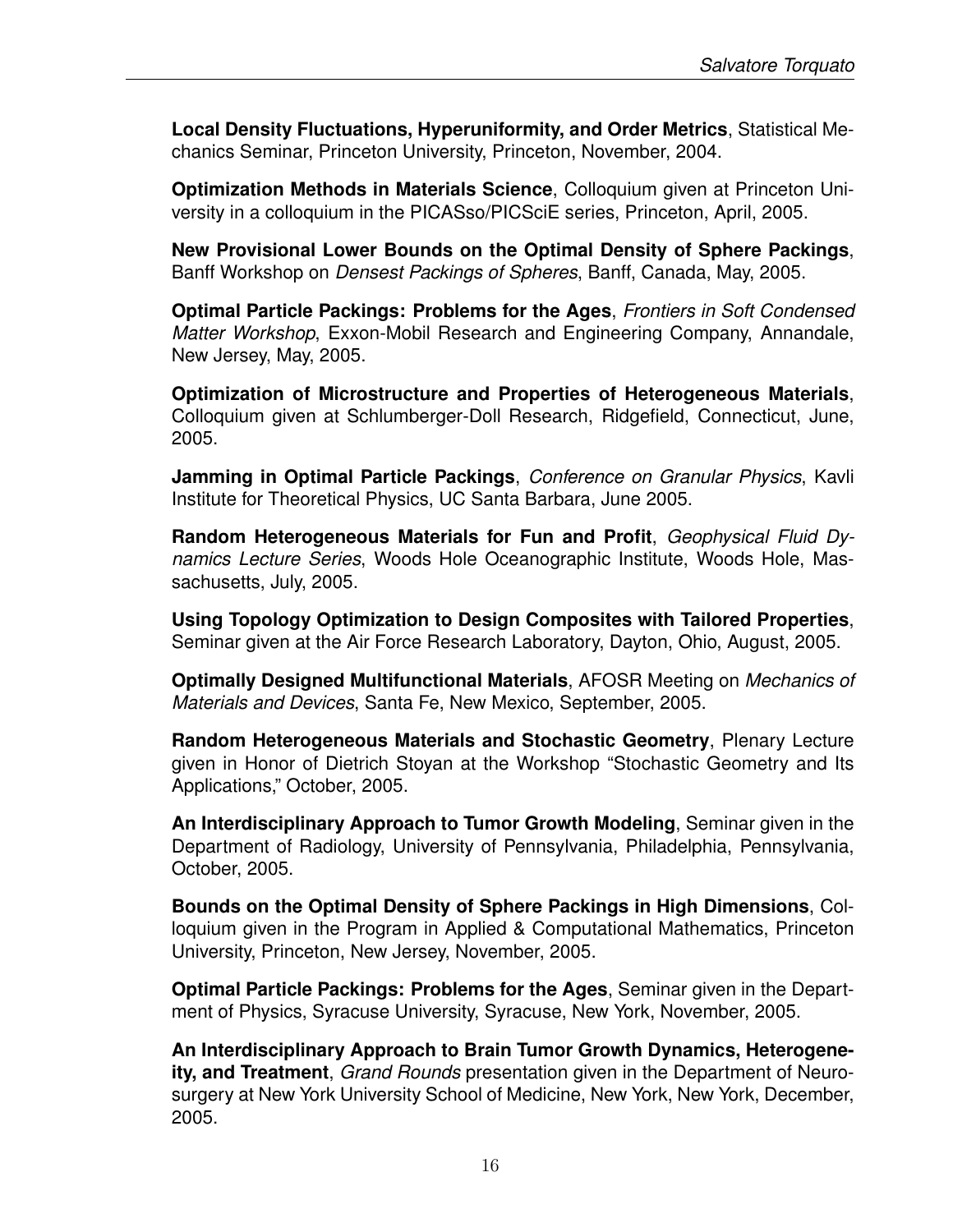**Optimal Particle Packings: Problems for the Ages**, Colloquium given at the Workshop "Physical and Mathematical Aspects of Packing Problems," Aspen Center for Physics, Aspen, Colorado, June, 2006.

**Optimization of Material Microstructures for Fun and Profit**, Seminar given at Rohm and Haas Company, Spring House, Pennsylvania, July 2006.

**Optimal Particle Packings: Problems for the Ages**, Seminar given at Duke University, Durham, North Carolina, August, 2006.

**Order Metrics and Classical Ground States**, Seminar given at the Princeton Center for Theoretical Physics, Princeton University, Princeton, New Jersey, September, 2006.

**Optimal Particle Packings: Problems for the Ages**, Seminar given at the Benjamin Levich Institute for Physico-Chemical Hydrodynamics, City College of New York, New York, NY, November, 2006.

**Jamming Categories and Order Metrics**, Presentation given at the 96th Statistical Mechanics Meeting, Rutgers University, New Brunswick, New Jersey, December, 2006.

**Disordered Classical Ground States**, Berkeley Mini Statistical Mechanics Meeting, UC Berkeley, Berkeley, California, January, 2007.

**Can Disordered Spheres Packings Ever be Maximally Dense?** Workshop on "Packing Problems, Classical Ground States and Glasses," Princeton Center for Theoretical Physics, Princeton University, Princeton, New Jersey, April, 2007.

**Optimally Designed Multifunctional Materials**, AFOSR Meeting on *Mechanics of Multifunctional Materials and Devices*, Monterey, California, June, 2007.

**Quantifying Randomness in Jammed Packings**, Presentation given at the "Jamming" Workshop, Aspen Center for Physics, Aspen, Colorado, July, 2007.

**Ensemble versus Statistical Geometric Approach in Jammed Packings**, Presentation given at the "Jamming" Workshop, Aspen Center for Physics, Aspen, Colorado, July, 2007.

**Polytope Picture in Jammed Sphere Packings**, Presentation given at the "Jamming" Workshop, Aspen Center for Physics, Aspen, Colorado, August, 2007.

**Sphere Packings in High Dimensions: Disorder versus Order**, Seminar given at the Institute for Advanced Study, Princeton, New Jersey, October, 2007.

**Packing Hyperspheres in High-Dimensional Euclidean Spaces**, Society of Engineering Sciences Annual Conference, Texas A&M University, College Station, Texas, October, 2007.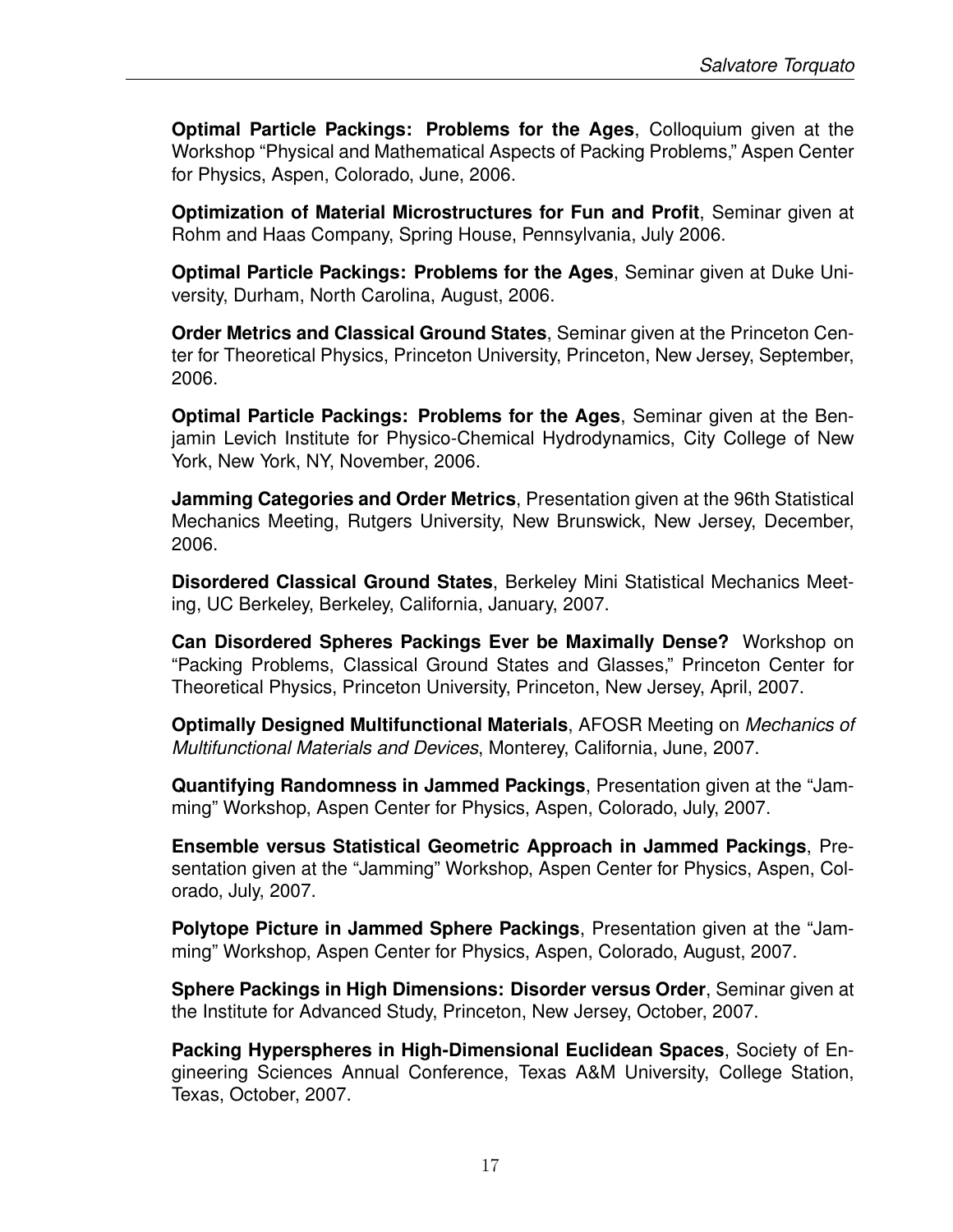**Optimal Sphere Packings in High Dimensions: Disorder vs. Order**, Colloquium given at Laboratoire de Physique Théorique et Hautes Energies, Université Pierre et Marie Curie, Jussieu, Paris, France, March, 2008.

**Hyperuniform Point Processes and Classical Ground States**, Invited talk given in the *Workshop on Spatial Point Processes*, Universite Pierre et Marie Curie, Jussieu, ´ Paris, France, March, 2008.

**Growing Brain Tumors in Silico**, Seminar given to the Systems Biology Group in the School of Natural Sciences, Institute for Advanced Study, Princeton, New Jersey, April, 2008.

**Can Disordered Sphere Packings Ever Be Maximally Dense?**, Applied Mathematics and Computational Science Colloquium given at the University of Pennsylvania, Philadelphia, Pennsylvania, April, 2008.

**Particle Packing Problems in Low Space Dimensions**, PCCM Summer School on Condensed Matter Physics, Princeton University, Princeton, New Jersey, August, 2008.

**Can Disordered Sphere Packings Ever Be Maximally Dense?**, PCCM Summer School on Condensed Matter Physics, Princeton University, Princeton, New Jersey, August, 2008.

**Classical Disordered Ground States**, Physics Colloquium given at Vanderbilt University, Nashville, Tennessee, October, 2008.

**Can Disordered Sphere Packings Ever Be Maximally Dense?**, Applied Mathematics Colloquium, New Jersey Institute of Technology, Newark, New Jersey, December, 2008.

**Unusual Classical Ground States of Matter**, Applied and Computational Mathematics Colloquium, Princeton University, Princeton, New Jersey, February, 2009.

**Packing Hyperspheres in High Dimensions: Does Disorder Win?**, Physics Colloquium given at the University of Florida, Gainesville, Florida, April, 2009.

**Unusual Classical Ground States of Matter**, Computations in Science Seminars, James Franck Institute, University of Chicago, Chicago, Illinois, May, 2009.

**Dense Packings of Nonspherical Particles**, 7th Annual Northeastern Granular Materials Workshop, Yale University, New Haven, Connecticut, June, 2009.

**Jammed Particle Packings: From Kepler to Bernal and Beyond**, Widely Applied Mathematics Seminar, Harvard University, Cambridge, Massachusetts, September, 2009.

**Particle Packing Problems for Fun and Profit**, Colloquium given at Microsoft Research, Cambridge, Massachusetts, September, 2009.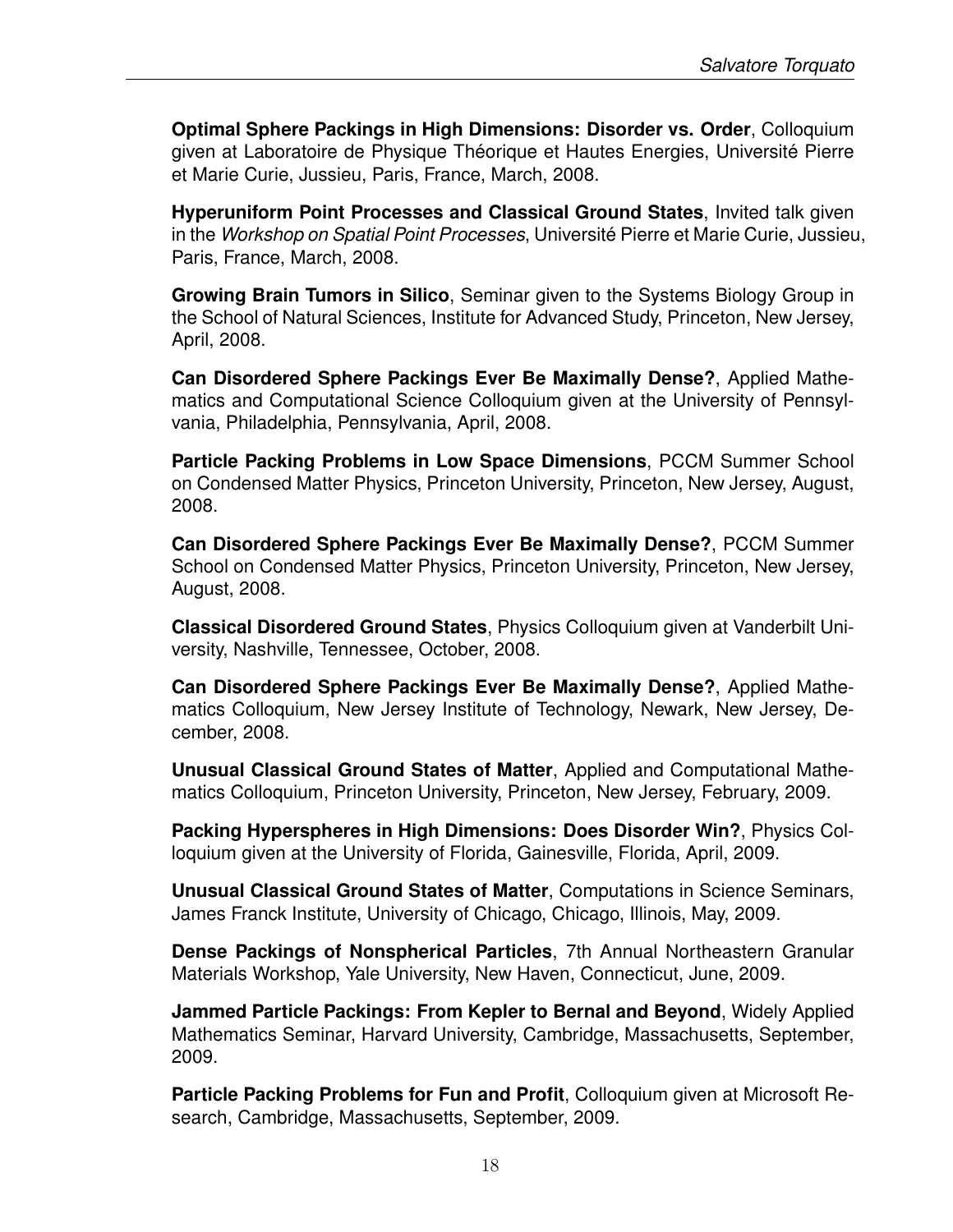**Inverse Optimization Techniques for Targeted Self-Assembly**, Synthesis and Processing Sciences Workshop, Office of Basic Energy Sciences, Warrenton, Virginia, October, 2009.

**From Unusual Ground States to Packing Problems**, Physics Colloquium given at New York University, New York, New York, December, 2009.

**Unusual Classical Ground States of Matter: Soft Interactions**, Geometry and Materials Seminar, School of Mathematics, Institute for Advanced Study, Princeton, New Jersey, February, 2010.

**Unusual Classical Ground States of Matter: Sphere Packings**, Geometry and Materials Seminar, School of Mathematics, Institute for Advanced Study, Princeton, New Jersey, March, 2010.

**Toward an Ising Model for Cancer and Beyond**, Workshop on "Understanding Cancer via the Theoretical Sciences," Princeton Center for Theoretical Science, Princeton University, Princeton, New Jersey, April, 2010.

**From Unusual Ground States to Packing Problems**, Conference on "Optimal Configurations on the Sphere and Other Manifolds," Vanderbilt University, Nashville, Tennessee, May, 2010.

**Particle Packing Problems: From Kepler and Beyond**, SIAM Conference on "Mathematical Aspects of Materials Science," Philadelphia, Pennsylvania, May, 2010.

**A Universal and Complete Descriptor of Material Microstructures**, Geometry and Materials Seminar, School of Mathematics, Institute for Advanced Study, Princeton, New Jersey, June, 2010.

**An Ising Model of Cancer and Beyond: A View from the CPU**, Workshop on "Cellular Differentiation and Response to Stress: Modeling Cancer Initiation and Progression," Sedona, Arizona, August, 2010.

**Reformulation of the Covering and Quantizer Problems as Ground States of Interacting Particles**, Colloquium given in the Program in Applied and Computational Mathematics, Princeton University, Princeton, New Jersey, December 2010.

**Toward an Ising Model of Cancer and Beyond**, Lewis-Sigler Institute Retreat, Princeton University, Princeton, New Jersey, January, 2011.

**Unusual Classical Ground States of Matter**, Materials Seminar, Courant Institute of Mathematical Sciences, New York University, New York City, New York, March, 2011.

**Reformulation of the Covering and Quantizer Problems as Ground States of Interacting Particles**, Mathematics Colloquium, Courant Institute of Mathematical Sciences, New York University, New York City, New York, March, 2011.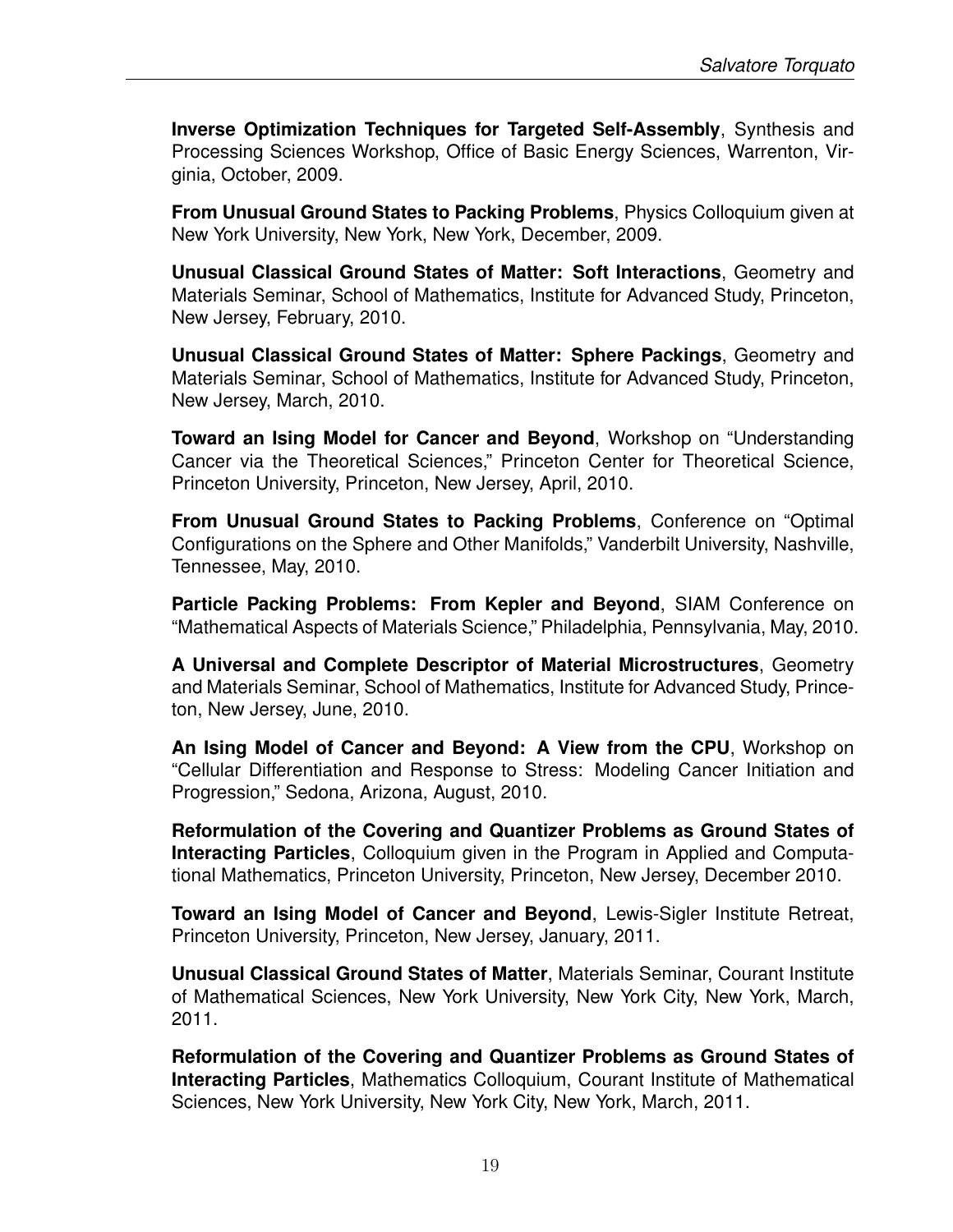**Targeted Self-Assembly, Hyperuniformity, and Novel Photonic Materials**, 46th New England Complex Fluids Workshop, Yale University, New Haven, Connecticut, March, 2011.

**Unusual Classical Ground States of Matter**, Condensed Matter Physics Seminar, University of Rochester, Rochester, New York, May, 2011.

**Tumor Heterogeneity: Spatial Organization and Emergent Behaviors**, Workshop on the Physics of Tumor Heterogeneity, Princeton University, Princeton, New Jersey, June 2011.

**Sphere Packings, Density Fluctuations, Coverings, and Quantizers**, Workshop on Sphere Packing and Amorphous Materials, International Centre for Theoretical Physics, Trieste, Italy, July, 2011.

**Inverse Optimization Techniques for Targeted Self-Assembly**, Synthesis and Processing Sciences Workshop, Office of Basic Energy Sciences, Crystal City, Virginia, September, 2011.

**Characterization and Generation of Aperiodic Hyperuniform Systems**, Workshop on Towards Unifying Concepts in the Physics of Aperiodic Systems, Princeton Center for Theoretical Science, Princeton University, Princeton, New Jersey, October, 2011.

**Geometry and Physics in High-Dimensional Euclidean Spaces**, Presentation given at the 106th Statistical Mechanics Meeting, Rutgers University, New Brunswick, New Jersey, December, 2011.

**Toward an Ising Model of Cancer and Beyond: A Theorist's Perspective on Cancer**, Tutorial given at the 2012 March American Physical Society Meeting, Boston, Massachusetts, February, 2012.

**Packing Nonspherical Particles: All Shapes Are Not Created Equal** Presentation given at the 2012 March American Physical Society Meeting, Boston, Massachusetts, February, 2012.

**Reformulation of the Covering and Quantizer Problems as Energy Minimizations**, Fejes Toth Lecture, Department of Mathematics and Statistics, University of ´ Calgary, Calgary, Canada, April, 2012.

**Dense Packings of Nonspherical Bodies and New Tilings of Three-Dimensional Euclidean Space**, Discrete Geometry Seminar, Department of Mathematics and Statistics, University of Calgary, Calgary, Canada, April, 2012.

**Unusual Low-Temperature States of Matter: Challenging Orthodoxy**, Condensed Matter Theory Seminar, Department of Physics, Cornell University, Ithaca, New York, September, 2012.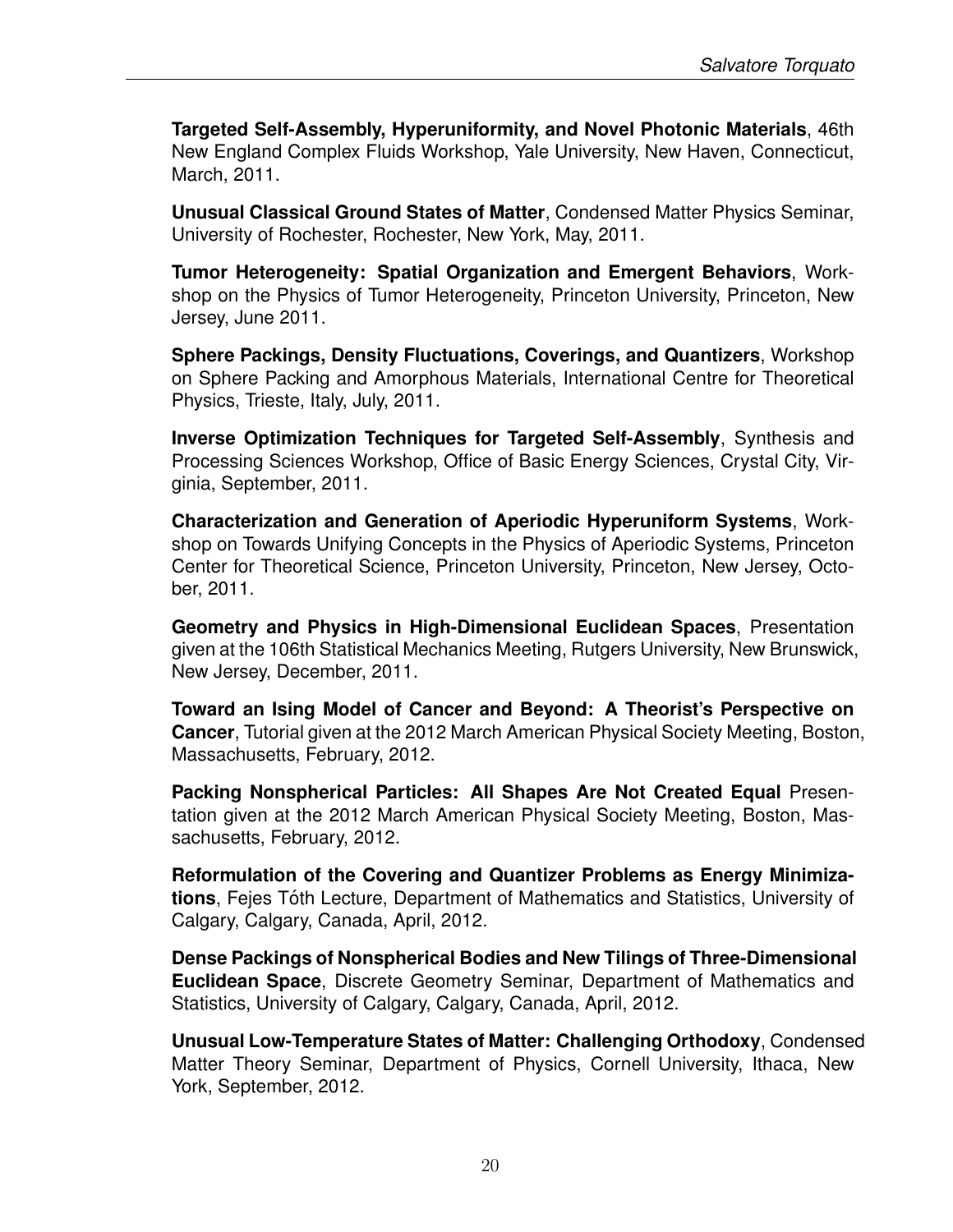**Packings, Density Fluctuations, Coverings and Quantizers**, Discrete Geometry and Combinatorics Seminar, Department of Mathematics, Cornell University, Ithaca, New York, September, 2012.

**Unusual Low-Temperature Classcial States of Matter**,Soft Matter Seminar, University of Pennsylvania, Philadelphia, Pennsylvania, September, 2013.

**Unusual Low-Temperature States of Matter: Challenging Orthodoxy**, Department of Chemistry Colloquium, Princeton University, Princeton, New Jersey, October, 2012.

**Continuum Percolation and Duality with Equilibrium Hard-Hyperparticle Systems**, Workshop on Topology: Identifying Order in Complex Systems, University of Pennsylvania, Philadelphia, Pennsylvania, November, 2012.

**Designer Potentials and Dense Packings of Hard Nonspherical Particles**, Soft Condensed Matter Seminar, Department of Physics and Astronomy, University of Pennsylvania, Philadelphia, Pennsylvania, September, 2012.

**Disordered Particle Packings and Duality with Continuum Percolation**, Presentation given at the 2012 Materials Research Society Meeting, Boston, Massachusetts, November, 2012.

**Characterization and Generation of Aperiodic Hyperuniform Systems**, Soft Matter Seminar, University of Pennsylvania, Philadelphia, Pennsylvania, March, 2013.

**Unusual Low-Temperature States of Matter: Challenging Orthodoxy**, James Franck Institute Seminar, University of Chicago, Chicago, Illinois, April, 2013.

**Reconstructing Random Heterogeneous Materials for Fun and Profit**, Saint-Gobain Northboro Research and Development Center, Massachusetts, June, 2013.

**Designer Materials via Optimization Techniques**, Mid-Atlantic Soft Matter Workshop, University of Delaware, Newark, Delaware, July, 2013.

**Novel Designer Materials**, Colloquium given at the Eindhoven Multiscale Institute, Technical University, Eindhoven, Netherlands, September, 2013.

**Optimization in Heterogeneous Materials**, Colloquium given at the Eindhoven Multiscale Institute, Technical University, Eindhoven, Netherlands, September, 2013.

**Unifying Themes in the Geometry and Physics of Many-Particle Systems**, Keynote Lecture at the Workshop on the Geometry and Physics of Spatially Random Structures, Freudenstadt, Germany, September, 2013.

**Geometry and Physics in High-Dimensional Euclidean Spaces**, Mathematics Colloquium, Pennsylvania State University, State College, Pennsylvania, October, 2013.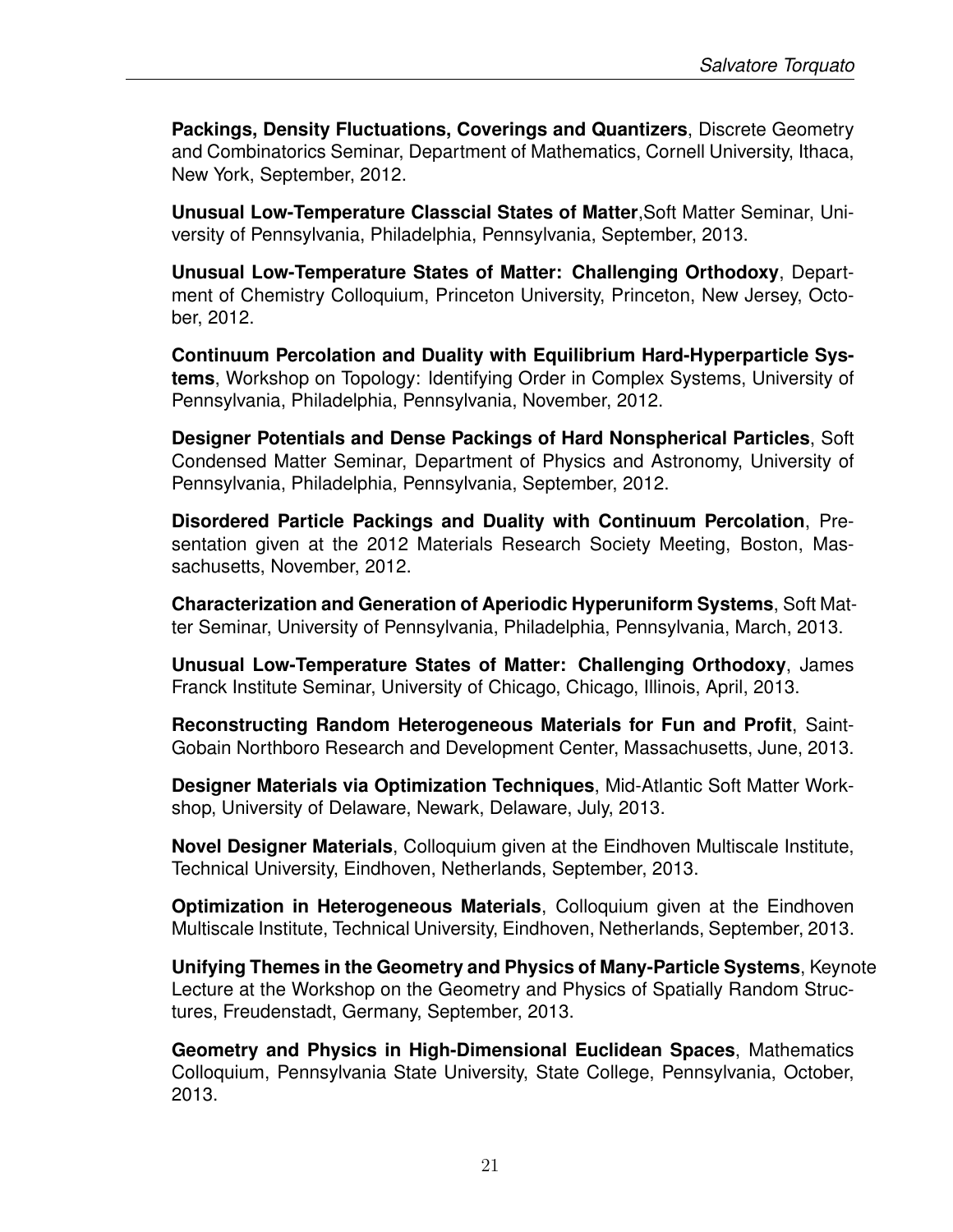**Inverse Optimization Techniques for Targeted Self-Assembly**, Synthesis and Processing Sciences Workshop, Office of Basic Energy Sciences, Crystal City, Virginia, October, 2013.

**Disordered Hyperuniform Many-Particle Systems: A New State of Matter**, Physics Colloquium, Columbia University, New York, New York, December, 2013.

**"Hyperuniform Disordered Materials: A New State of Matter**, Berkeley Mini Statistical Mechanics Meeting, UC Berkeley, Berkeley, California, January, 2014.

**Maximally Random Jammed Particle Packings**, National Institute of Standards and Technology, Gaithersburg, Maryland, January, 2014.

**Disordered Hyperuniform Materials: New States of Matter**, Seminar given at the Laboratory for Non-Linear Spectroscopy, University of Florence, Florence, Italy, March 2014.

**Hyperuniformity, Jammed Disordered Packings and Novel Photonic Materials**, Invited Presentation given at Photonic Materials Workshop at the Laboratory for Non-Linear Spectroscopy, University of Florence, Florence, Italy, March 2014.

**Hyperuniformity and Novel Photonic Materials**, Seminar given at the University of Calabria, Cosenza, Italy, March, 2014.

**Disordered Hyperuniform Materials: New States of Matter**, Materials Science and Engineering Seminar, Massachusetts Institute of Technology, Cambridge, Massachusetts, April, 2014.

**Randomness, Hyperuniformity and Maximally Random Jammed Particle Packings**, Mechanical Engineering Seminar, Massachusetts Institute of Technology, Cambridge, Massachusetts, April, 2014.

**Disordered Hyperuniform Materials: New States of Matter**, Plenary Talk, American Conference of Theoretical Chemistry (ACTC) 2014, Telluride Science Research Center, Telluride, Colorado, July, 2014.

**New Algorithm to Generate Jammed Sphere Packings**, Conference on Computational Physics 2014, Boston University, Boston, Massachusetts, August, 2014.

**Disordered Energy Minimizing Configurations**, Workshop on Minimal Energy Point Sets, Lattices, and Designs," Erwin Schrödinger Institute, Vienna, Austria, October, 2014.

**Reformulation of the Covering and Quantizer Problems as the Ground States of Interacting Particles**, Workshop on Minimal Energy Point Sets, Lattices, and Designs," Erwin Schrödinger Institute, Vienna, Austria, October, 2014.

**Disordered Hyperuniform Materials: New States of Matter**, Colloquium Talk in the Program in Applied and Computational Mathematics, Princeton University, February, 2015.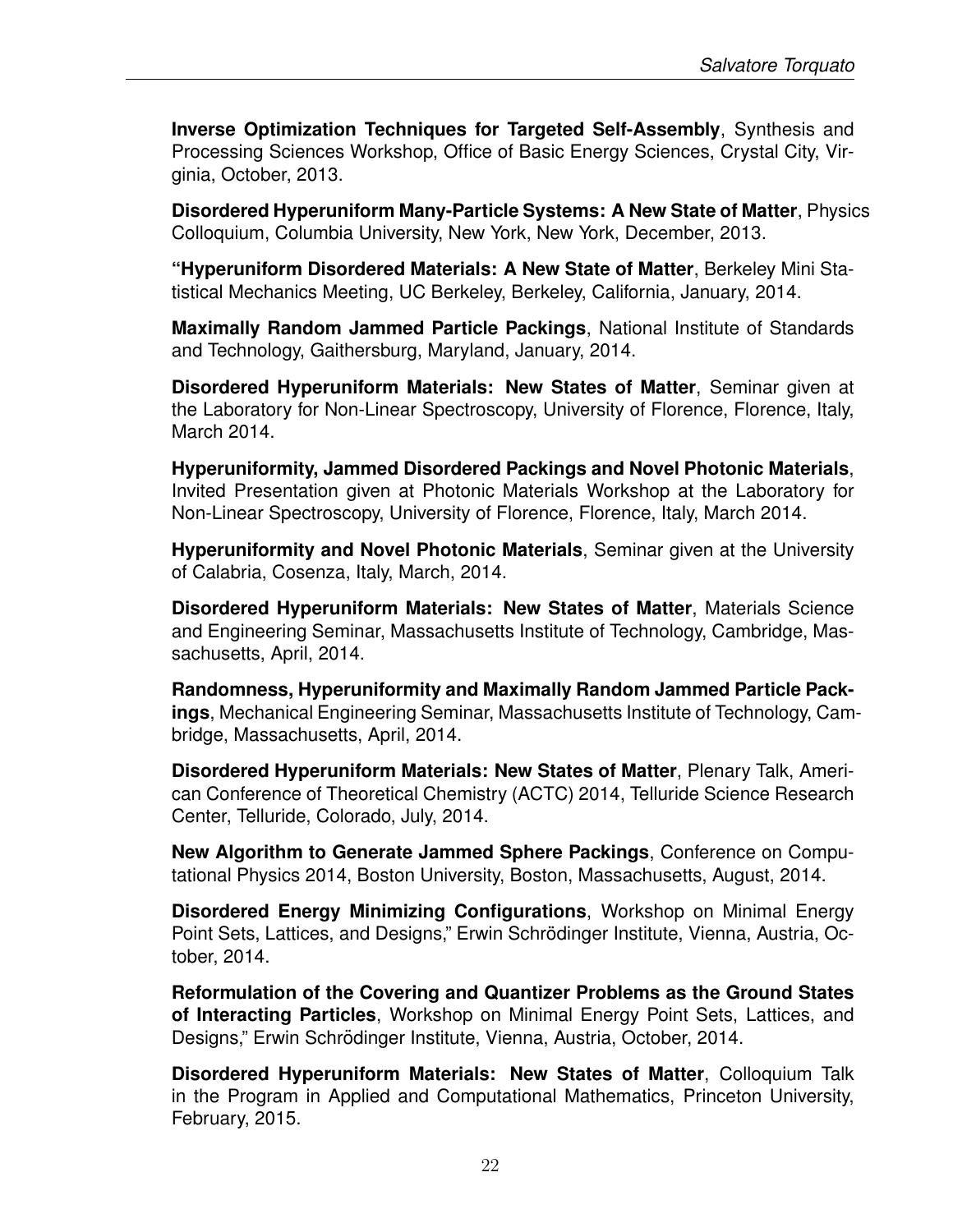**Disordered Hyperuniform Materials: New States of Matter**, Colloquium Talk in the Department of Physics, Carnegie-Mellon University, Pittsburgh, Pennsylvania, April, 2015.

**Ensemble Theory for Stealthy Hyperuniform Disordered Ground States**, 113th Rutgers Statistical Mechanics Meeting, Rutgers University, New Brunswick, May, 2015.

**Disordered Hyperuniform Point Patterns in Physics, Mathematics and Biology**, Shape Up: Exercises in Materials Geometry and Topology, Berlin, Germany, September, 2015.

**Designing Multifunctional Materials via Optimization Techniques**, Lawrence Livermore Natiional Laboratory, Livermore, California, Novemer, 2015.

**Disordered Hyperuniform Materials: New States of Amorphous Matter**, Materials Research Society Meeting, Boston, Massachusetts, December, 2015.

**Disordered Hyperuniform Point Patterns in Physics, Mathematics and Biology**, Predictive Multiscale Materials Modelling, Turing Gateway to Mathematics, Isaac Newton Institute, Cambridge University, Cambridge, England, December, 2015.

**Disordered Hyperuniform Many-Particle Systems: New States of Amorphous Matter**, Department of Chemistry, Cambridge University, Cambridge, England, December, 2015.

**Disordered Hyperuniform Materials: New States of Amorphous Matter**, Department of Materials Science and Engineering, Arizona State University, Tempe, Arizona, April, 2016.

**Disordered Hyperuniform Materials: Novel States of Amorphous Matter**, Society of Industrial and Aplied Mathematics Conference on Mathematical Aspects of Materials Science, Philadelphia, Pennsylvania, May, 2016.

**Designing Novel Multifunctional Materials via Inverse Optimization Techniques**, Data Science and Optimal Learning for Material Discovery and Design, Sponsored by Los Alamos National Laboratory, Santa Fe, New Mexico, May, 2016.

**Optimal and Disordered Hyperuniform Point Configurations**, Workshop on Optimal and Random Point Configurations: From Statistical Physics to Approximation Theory, Institut Henri Poincarè, Paris, France, June, 2016.

**Number Variance, Sphere Packing, Covering and Quantizer Problems: Energy Minimizing Point Configurations**, Workshop on Optimal and Random Point Configurations: From Statistical Physics to Approximation Theory, Institut Henri Poincarè, Paris, France, June, 2016.

**Disordered Hyperuniform Materials: New States of Amorphous Matter**, ESPCI ParisTech, Paris, France, June, 2016.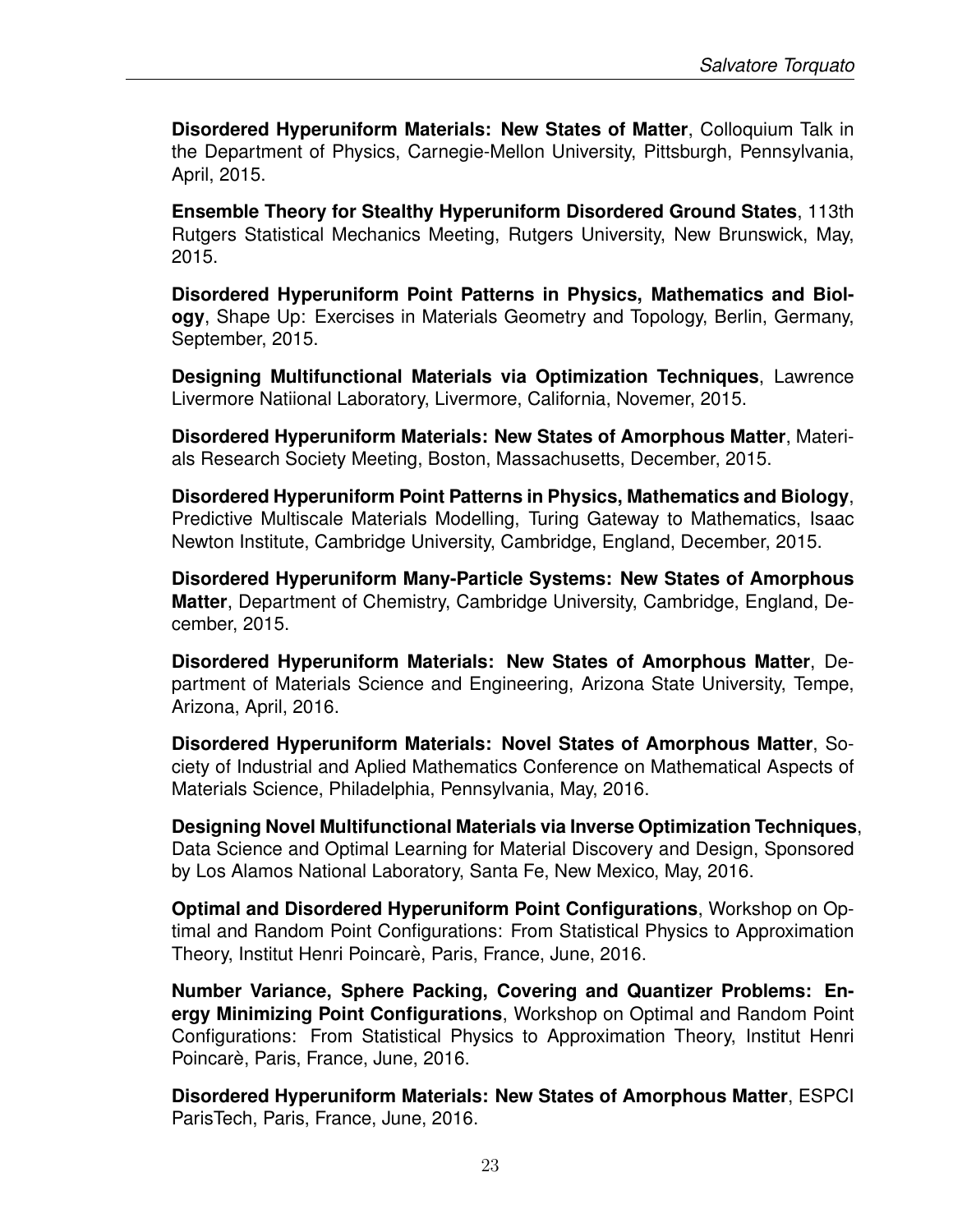**Fundamental Aspects of the Glass Transition**, Water and Water Systems, Ettore Majorana Foundation and Centre for Scientific Culture, Erice, Italy, July, 2016.

**Disordered Hyperuniform Materials: New States of Amorphous Matter**, Water and Water Systems, Ettore Majorana Foundation and Centre for Scientific Culture, Erice, Italy, July, 2016.

**Amorphous Trivalent and Tetrahedral Networks**, Water and Water Systems, Ettore Majorana Foundation and Centre for Scientific Culture, Erice, Italy, July, 2016.

**Design of Novel Materials via Optimization Techniques**, Sixth Karles Invitational Conference, Naval Research Laboratory, Washington, D.C., August, 2016.

**Disordered Hyperuniform Materials: New States of Amorphous Matter**, Materials Science and Engineering Seminar, University of Pennsylvania, Philadelphia, Pennsylvania, September, 2016.

**Continumm Percolation and Duality with Hard-Particle Systems Across Dimensions**, ICERM 16 Workshop on Stochastic Topology and Thermodynamic Limits, Brown University, Providence, Rhode Island, October, 2016.

**Hyperuniform States of Matter: Overview and Progress Report**, Princeton Center for Theoretical Science Workshop on Hyperuniform States of Matter in Physics, Mathematics and Biology, Princeton University, Princeton, New Jersey, December, 2016.

**Hyperuniformity of Many-Particle Systems and Its Generalizations**, Analysis Math-Physics Seminar, School of Mathematics, Institute for Advanced Study, Princeton, New Jersey, March, 2017.

**Disordered Hyperuniform Materials: New States of Amorphous Matter**, Exxon-Mobil Research and Engineering Company, Annandale, New Jersey, April, 2017.

**Disordered Hyperuniform Many-Particle Systems: New States of Amorphous Matter**, Physics Colloquium, Tufts University, Cambridge, Massachusetts, May, 2017.

**Materials Discovery via Optimization Techniques**, ExxonMobil 'Longer Range Research Meeting,' Sponsored by ExxonMobil and Princeton Andlinger Center, Princeton Marriott at Forrestal, New Jersey, May, 2017.

**Random Heterogeneous Materials for Fun and Profit**, ExxonMobil Research and Engineering Company, Annandale, New Jersey, May, 2017.

**Design of Hyperuniform Materials with Novel Properties**, PRISM Annual Research Symposium, Princeton University, Princeto, New Jersey, March 2018.

**Hyperuniform Point Configurations**, ICERM 18 Workshop on Computation and Optimization of Energy, Packing, and Covering, Brown University, Providence, Rhode Island, April, 2018.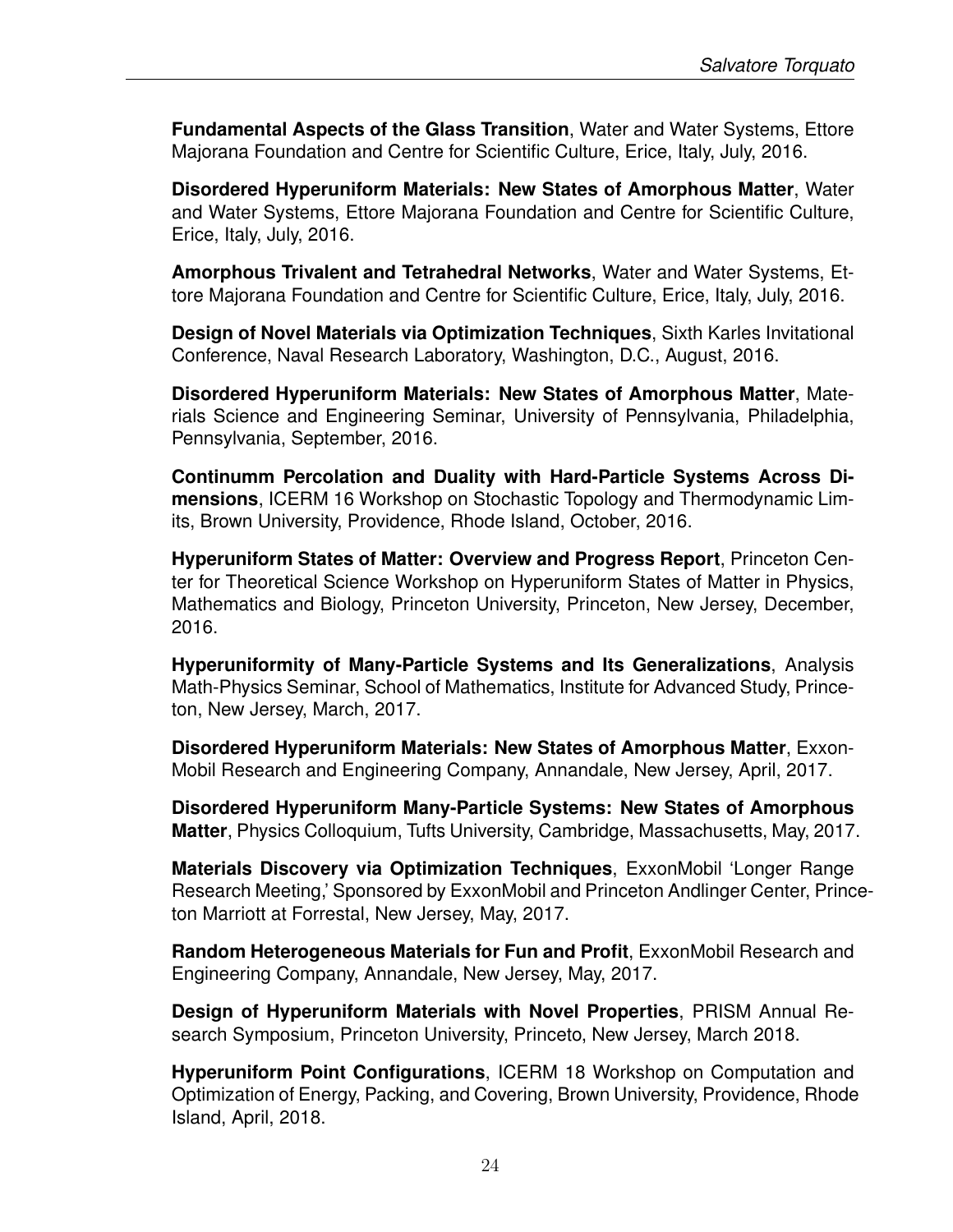**Hidden Large-Scale Order in Biological Patterns and Collective Behavior**, Princeton Center for Theoretical Science Workshop on Regular Patterns in Biology: Causes and Consequences, Princeton University, Princeton, New Jersey, April, 2018.

**Uncovering Multiscale Order in the Prime Numbers via Scattering**, 119th Rutgers Statistical Mechanics Meeting, Rutgers University, New Brunswick, May, 2018.

**Disordered Hyperuniform Materials: New States of Amorphous Matter**, National Institute of Standards and Technology, Gaithersburg, Maryland, June, 2018.

**Novel Physical Properties of Disordered Stealthy Hyperuniform Materials and Bounded-Hole-Size Property**, Workshop on "Correlated Disorder, Hyperuniformity and Local Self-Similarity," University of Surrey, Surrey, England, June, 2018.

**Large-Scale Density Fluctuations and Hyperuniformity: Many-Body Systems**, Water and Water Systems, Ettore Majorana Foundation and Centre for Scientific Culture, Erice, Italy, July, 2018.

**Large-Scale Density Fluctuations and Hyperuniformity: Network and Water Systems**, Water and Water Systems, Ettore Majorana Foundation and Centre for Scientific Culture, Erice, Italy, July, 2018.

**Disordered Hyperuniform States of Matter**, Workshop of "Correlated Disorder and Hyperuniformity in Soft Matter and Photonics," Paris, France, July, 2018.

**Large-Scale Density Fluctuations and Hyperuniformity in the Physical, Mathematical and Biological Sciences**, Penn Institute for Computational Science Colloquium, University of Pennsylvania, Philadelphia, Pennsylvania, October, 2018.

**Uncovering Multiscale Order in the Prime Numbers via Scattering**, Colloquium given at the Courant Institute of Mathematical Sciences, New York City, New York, November, 2018.

**Tailored Disordered Hyperuniform Materials with Novel Properties**, Presentation given at the 2018 Materials Research Society Meeting, Boston, Massachusetts, November, 2018.

**Generation of Disordered Hyperuniform Materials with Novel Physical Properties**, Presentation given at the International Conference on "Colloidal Science and Metamaterials," Institut Pierre-Gilles de Gennes, Paris, France, February, 2019.

**Disordered Hyperuniform Many-Particle Systems via Tessellations**, Invited talk given at the 2019 March American Physical Society Meeting, Boston, Massachusetts, March, 2019.

**Hyperuniform Many-Particle Systems**, Physics Colloquium given at Boston University, Boston, Massachusetts, April, 2019.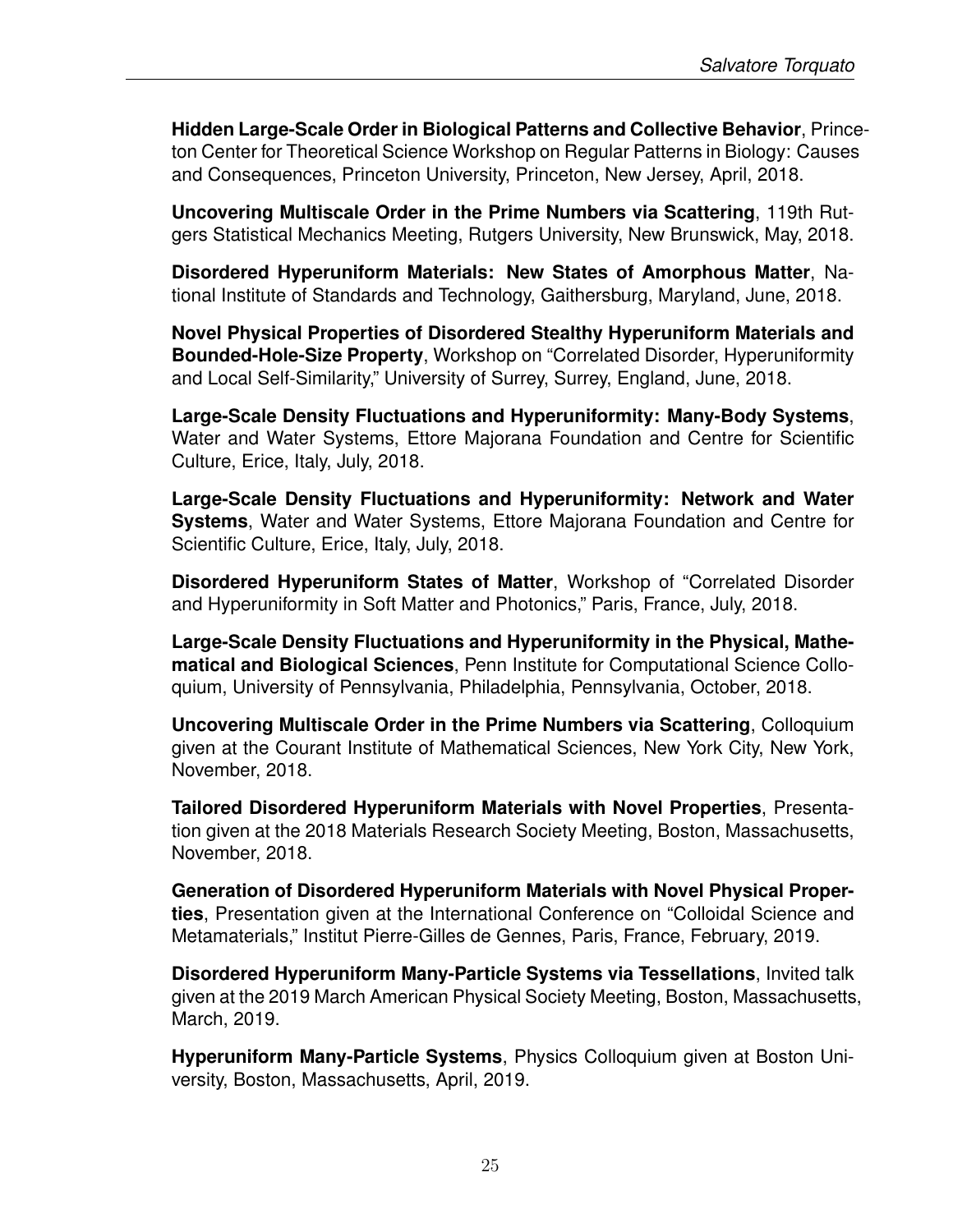**Hyperuniform States of Matter**, New Trends in Statistical Physics, 50 Years of the Sitges Conference, Sitges, Spain, May 2019.

**Large-Scale Density Fluctuations and Hyperuniformity: Fundamentals**, Polymers and Soft Materials: Glasses, Gels and Networks, Ettore Majorana Foundation and Centre for Scientific Culture, Erice, Italy, July, 2019.

**Large-Scale Density Fluctuations and Hyperuniformity: Applications**, Polymers and Soft Materials: Glasses, Gels and Networks, Ettore Majorana Foundation and Centre for Scientific Culture, Erice, Italy, July, 2019.

**Multifunctional Disordered Composites with Novel Properties**, The 5th Multifunctional Materials and Structures for Defense Workshop, Arlington, Virginia, August, 2019.

**Structure and Novel Physical Properties of Disordered Hyperuniform Materials**, Plenary Talk delivered at the 1st Conference on Disordered Materials, Potsdam, Germany, September, 2019.

**Hidden Order in the Patterns of the Prime Numbers: Physics Meets Mathematics**, School of Science Colloquium, The College of New Jersey, Ewing Township, New Jersey, October, 2019.

**Tailored Disordered Hyperuniform Materials with Novel Multifunctional Properties**, Invited Talk given to Air Force Research Laboratory, Dayton, Ohio, June, 2020.

**Extraordinary Disordered Multifunctional Composites**, AFOSR Virtual Meeting on Mechanics of Multifunctional Materials and Microsystems, September, 2020.

**Hyperuniform States of Matter and Their Novel Bulk Properties**, Colloquium (virtual) given to Brookhaven National Laboratory, October, 2020.

**Hyperuniform States of Matter**, Workshop on Collective Behavior of Particles in Fluids (Virtual) Paris, France, December, 2020.

**Hyperuniform States of Matter and Their Novel Characteristics**, Colloquium (virtual) given to Physics Department of the City University of New York, Queens College, Flushing, New York, April, 2021.

**Hyperuniform Classical and Quantum States of Matter**, Seminar (virtual) given in the International Localisation Seminar Series, June, 2021.

**Hyperuniform States of Matter and Their Novel Transport Properties**, Group of Global Excellence (GoGE) Program" (virtual), Seoul National University, South Korea, August 2021.

**Nonlocal Effective Electromagnetic Wave Characteristics of Composite Media: Beyond the Quasistatic Regime**, European Optical Society Annual Meeting (virtual), Rome, Italy, September, 2021.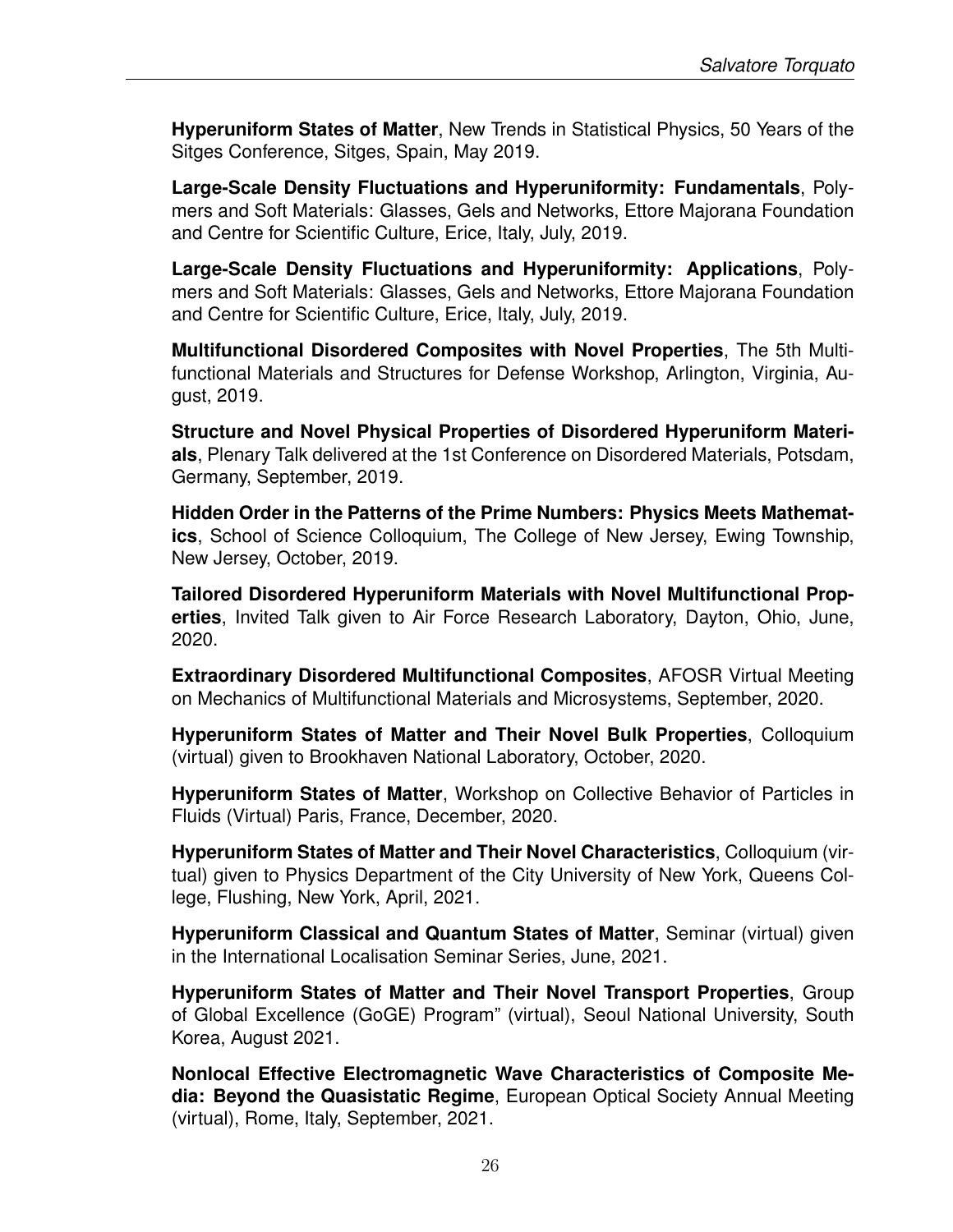**Extraordinary Disordered Multifunctional Composites**, AFOSR Virtual Meeting on Mechanics of Multifunctional Materials and Microsystems, September, 2021.

**Disordered Hyperuniform Particle Packings**, 34th M. Smoluchowski Symposium (virtual), Warsaw, Poland, September, 2021.

**Hyperuniform States of Matter and Their Novel Transport Properties**, International Colloquium Scuola Superiore Meridionale (virtual), Naples, Italy, December 2021.

## **PATENTS**

"**Narrow-Band Frequency Filters and Splitters, Photonic Sensors, and Cavities Having Pre-Selected Cavity Modes**," Inventors: Paul J. Steinhardt, Marian Florescu, and Salvatore Torquato; United States Patent 9465141 B2; Publication Date: February 6, 2018.

"**Non-Crystalline Materials Having Complete Photonic, Electronic, or Phononic Band Gaps**," Inventors: Paul J. Steinhardt, Salvatore Torquato and Marian Florescu; United States Patent 10175389B2; Publication Date: January 8, 2019.

"**Density Enhancement Methods and Compositions**," Inventors: Adam Bayne Hopkins and Salvatore Torquato; United States Patent 10207327B2; Publication Date: February 19, 2019.

"**Hyperuniform and Nearly Hyperuniform Random Network Materials**," Inventors: Paul J. Steinhardt, Salvatore Torquato and Miroslav Hejna; United States Patent No. 10,662,065; Publication Date: May 26, 2020.

# **PUBLICATIONS**

Torquato's published work has been cited over 47, 800 times and his h-index is 115 as of February 05, 2022 according to Google Scholar.

#### **Books**

S. Torquato, **Random Heterogeneous Materials: Microstructure and Macroscopic Properties**, Springer-Verlag, New York, 2002.

#### **Chapters in Books**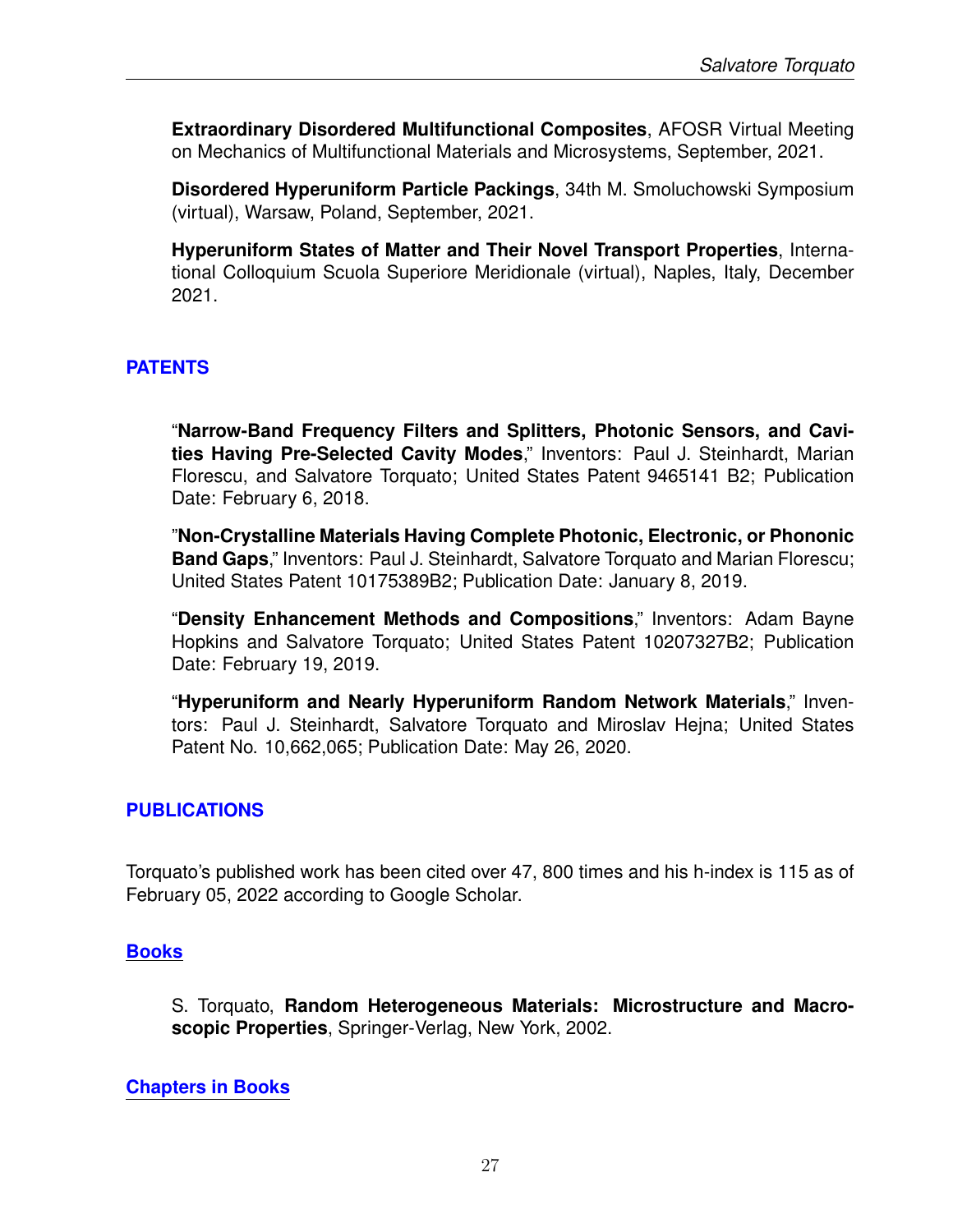- 1. S. Torquato, "Diffusion-Absorption and Flow Processes in Disordered Porous Media," in **Heterogeneous Media: Topics in Mathematical Modelling Methods**, Edited by K. Markov and L. Preziosi, Birkhauser, Boston (2000).
- 2. S. Torquato, "Modeling of Physical Properties of Composite Materials," in **Research Trends in Solid Mechanics**, Edited by G. J. Dvorak, Elsevier Science Ltd., Oxford, United Kingdom (2000).
- 3. S. Torquato, "Theory of Random Heterogeneous Materials," in **Handbook of Materials Modeling**, Ed. Sidney Yip, Springer-Verlag, New York, 2005.
- 4. S. Torquato, "Microstructure Optimization," in **Handbook of Materials Modeling**, Ed. Sidney Yip, Springer-Verlag, New York, 2005.

# **Special Invited Articles**

S. Torquato, "Glass Transition: Hard Knock for Thermodynamics," **Nature**, **405**, 521, 2000.

M. E. Kassner, S. Nemat-Nasser, Z. Suo, G. Bao, J. C. Barber, K. Brinson, H. Espinosa, S. Granick, P. Gumbsch, K-S. Kim, W. Knauss, L. Kubin, J. Langer, B. C. Larson, L. Mahadevan, A. Majumdar, S. Torquato, and F. van Swol, "New Directions in Mechanics," **Mechanics of Materials**, **37**, 231 (2004).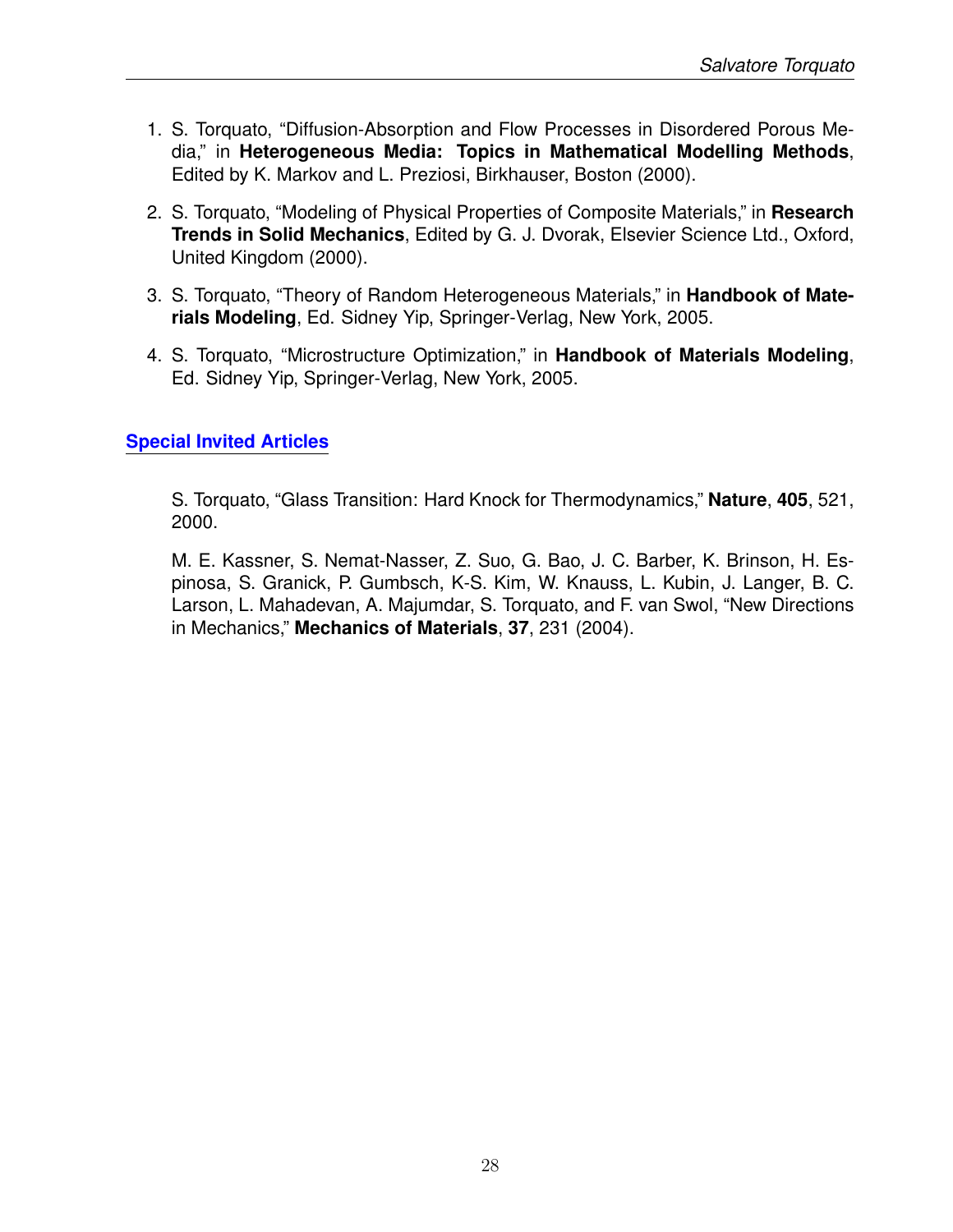# **Articles**

- 1. S. Torquato and G. Stell, "Latent Heat of Vaporization of a Fluid," **Journal of Physical Chemistry**, **85**, 3029 (1981).
- 2. S. Torquato and G. Stell, "An Equation for the Latent Heat of Vaporization," **Industrial and Engineering Chemistry Fundamentals**, **21**, 202 (1982).
- 3. S. Torquato and G. Stell, "Microstructure of Two-Phase Random Media. I. The n-Point Probability Functions," **Journal of Chemical Physics**, **77**, 2071 (1982).
- 4. S. Torquato and G. Stell, "Microstructure of Two-Phase Random Media. II. The Mayer-Montroll and Kirkwood-Salsburg Hierarchies," **Journal of Chemical Physics**, **78**, 3262 (1983).
- 5. S. Torquato and G. Stell, "Microstructure of Two-Phase Random Media. III. The n-Point Matrix Probability Functions for Fully Penetrable Spheres," **Journal of Chemical Physics**, **79**, 1505 (1983).
- 6. S. Torquato and G. Stell, "Microstructure of Two-Phase Random Media. IV. Expected Surface Area of a Dispersion of Penetrable Spheres and Its Characteristic Function," **Journal of Chemical Physics**, **80**, 878 (1984).
- 7. S. Torquato and P. Smith, "Latent Heat of Vaporization of a Widely Diverse Class of Fluids," **Journal of Heat Transfer**, **106**, 252 (1984).
- 8. S. Torquato, "Bulk Properties of Two-Phase Disordered Media. I. Cluster Expansion for the Effective Dielectric Constant of Dispersions of Penetrable Spheres," **Journal of Chemical Physics**, **81**, 5079 (1984).
- 9. S. Torquato and F. Lado "Characterisation of the Microstructure of Distributions of Rigid Rods and Discs in a Matrix," **Journal of Physics A: Mathematics & General**, **18**, 141 (1985).
- 10. S. Torquato and G. Stell, "Microstructure of Two-Phase Random Media. V. The n-Point Matrix Probability Functions for Impenetrable Spheres," **Journal of Chemical Physics**, **82**, 980 (1985).
- 11. S. Torquato and G. Stell, "Bounds on the Effective Thermal Conductivity of a Dispersion of Fully Penetrable Spheres," **International Journal of Engineering Science**, **23**, 375 (1985).
- 12. S. Torquato, G. Stell and J. D. Beasley, "Third-Order Bounds on the Effective Bulk and Shear Moduli of a Dispersion of Fully Penetrable Spheres," **International Journal of Engineering Science**, **23**, 385 (1985).
- 13. J. M. Haile, C. Massobrio, and S. Torquato, "Two-Point Probability Function for Two-Phase Random Media: Computer-Simulation Results for Impenetrable Spheres," **Journal of Chemical Physics**, **83**, 4075 (1985).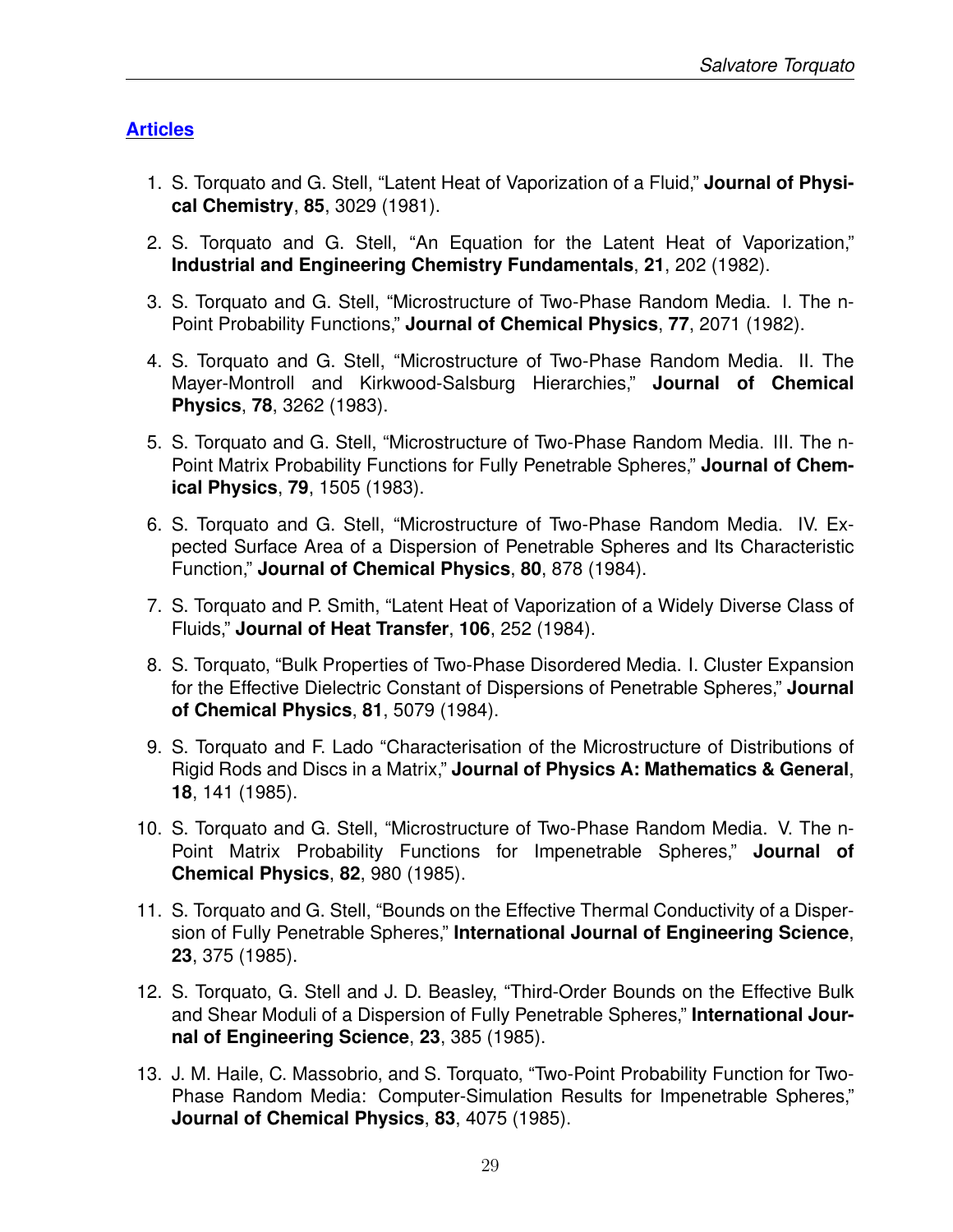- 14. S. Torquato, "Bulk Properties of Two-Phase Disordered Media. II. Effective Conductivity of a Dilute Dispersion of Penetrable Spheres," **Journal of Chemical Physics**, **83**, 4776 (1985).
- 15. S. Torquato, "Effective Electrical Conductivity of Two-Phase Disordered Composite Media," **Journal of Applied Physics**, **58**, 3790 (1985).
- 16. S. Torquato and J. D. Beasley, "Effective Properties of Fiber-Reinforced Materials. I. Bounds on the Effective Thermal Conductivity of Dispersions of Fully Penetrable Cylinders," **International Journal of Engineering Science**, **24**, 415 (1986).
- 17. S. Torquato and J. D. Beasley, "Effective Properties of Fiber-Reinforced Materials. II. Bounds on the Effective Elastic Moduli of Dispersions of Fully Penetrable Cylinders," **International Journal of Engineering Science**, **24**, 435 (1986).
- 18. F. Lado and S. Torquato, "Effective Properties of Two-Phase Disordered Composite Media. I. Simplification of Bounds on the Conductivity and Bulk Modulus of Dispersions of Impenetrable Spheres," **Physical Review B**, **33**, 3370 (1986).
- 19. S. Torquato and F. Lado, "Effective Properties of Two-Phase Disordered Composite Media: II. Evaluation of Bounds on the Conductivity and Bulk Modulus of Dispersions of Impenetrable Spheres," **Physical Review B**, **33**, 6428 (1986).
- 20. S. Torquato, "Bulk Properties of Two-Phase Disordered Media. III. New Bounds on the Effective Conductivity of Dispersions of Penetrable Spheres," **Journal of Chemical Physics**, **84**, 6345 (1986).
- 21. S. Torquato, "Effective Transport Properties of Multiphase Media from the Microstructure," **Advances in Multiphase Flow and Related Problems**, Edited by G. Papanicolaou, Society for Industrial and Applied Mathematics, 238 (1986).
- 22. S. Torquato, "Interfacial Surface Statistics Arising in Diffusion and Flow Problems in Porous Media," **Journal of Chemical Physics**, **85**, 4622 (1986).
- 23. J. D. Beasley and S. Torquato, "Bounds on the Conductivity of Suspensions of Impenetrable Spheres," **Journal of Applied Physics**, **60**, 3576 (1986).
- 24. S. Torquato, "Two-Point Distribution Function for a Dispersion of Impenetrable Spheres in a Matrix," **Journal of Chemical Physics**, **85**, 6248 (1986).
- 25. S. Torquato, "Concentration Dependence of Diffusion-Controlled Reactions Among Static Reactive Sinks," **Journal of Chemical Physics**, **85**, 7178 (1986).
- 26. S. Torquato, "Microstructure Characterization and Bulk Properties of Disordered Two-Phase Media," **Journal of Statistical Physics**, **45**, 843 (1986).
- 27. S. Torquato and J. D. Beasley, "Bounds on the Permeability of a Random Array of Partially Penetrable Spheres," **Physics of Fluids**, **30**, 633 (1987).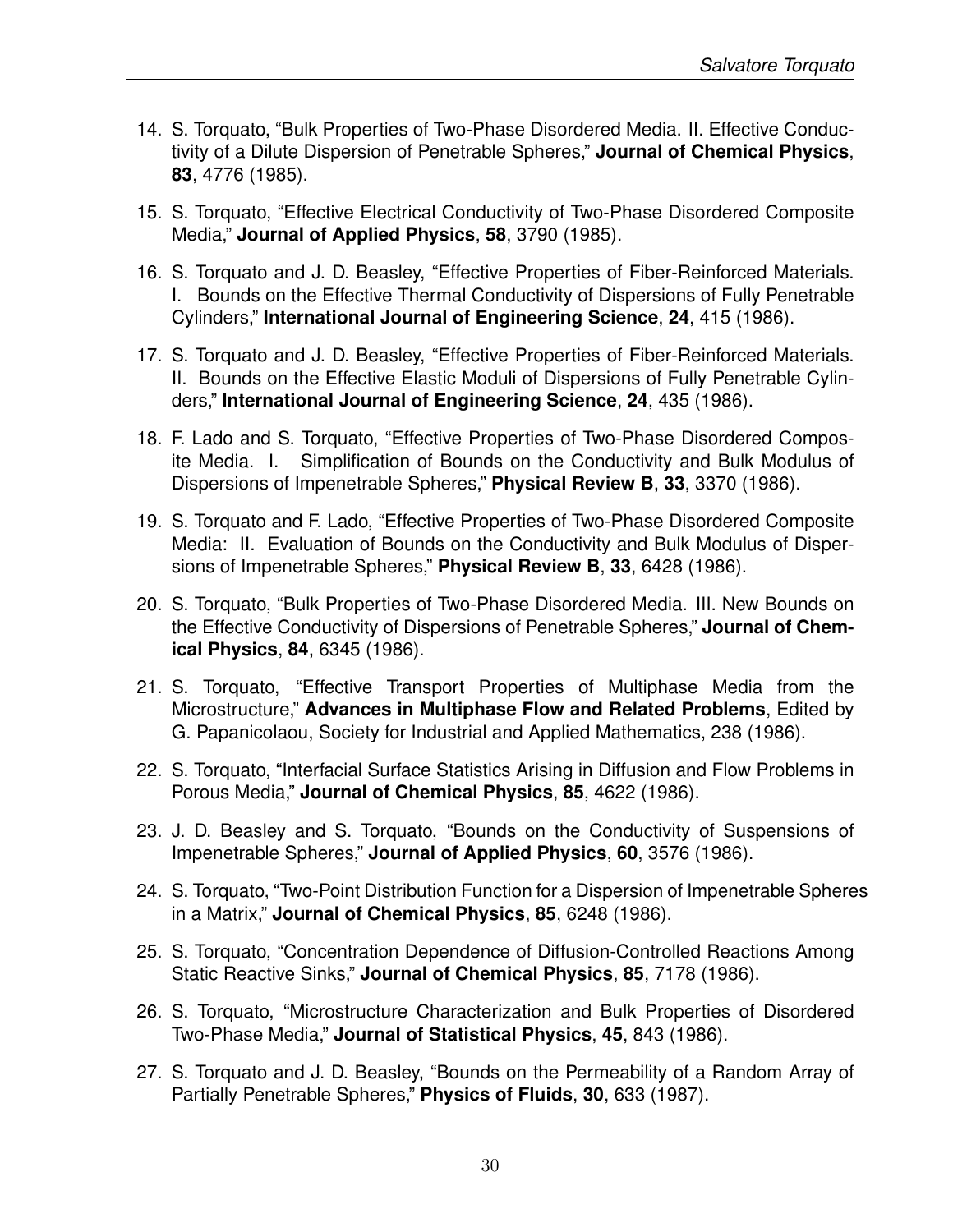- 28. S. Torquato, "Bounds on the Thermal Conductivity of Disordered Heterogeneous Media," **Proceedings of the 1987 ASME/JSME Thermal Engineering Conference**, **2**, 359 (1987).
- 29. S. Torquato, "Characterization of the Microstructure of Disordered Media: A Unified Approach," **Physical Review B**, **35**, 5385 (1987).
- 30. S. Torquato, F. Lado, and P. A. Smith, "Bulk Properties of Two-Phase Disordered Media. IV. Mechanical Properties of Suspensions of Penetrable Spheres at Nondilute Concentrations," **Journal of Chemical Physics**, **86**, 6388 (1987).
- 31. S. Torquato, "Transport Properties of Disordered Composite Materials from the Microstructure," **6th International Conference on Composite Materials**, London, England, Vol. 4, 302 (1987).
- 32. P. M. Richards and S. Torquato, "Upper and Lower Bounds for the Rate of Diffusion-Controlled Reactions," **Journal of Chemical Physics**, **87**, 4612 (1987).
- 33. A. K. Sen, F. Lado, and S. Torquato, "Bulk Properties of Composite Media. I. Simplification of Bounds on the Shear Modulus of Suspensions of Impenetrable Spheres," **Journal of Applied Physics**, **62**, 3503 (1987).
- 34. A. K. Sen, F. Lado, and S. Torquato, "Bulk Properties of Composite Media. II. Evaluation of Bounds on the Shear Modulus of Suspensions of Impenetrable Spheres," **Journal of Applied Physics**, **62**, 4135 (1987).
- 35. S. Torquato, "Thermal Conductivity of Disordered Heterogeneous Media from the Microstructure," **Reviews in Chemical Engineering**, **4**, 151 (1987).
- 36. P. A. Smith and S. Torquato, "Computer Simulation Results for the Two-Point Probability Function of Composite Media," **Journal of Computational Physics**, **76**, 176 (1988).
- 37. S. Torquato and F. Lado, "Bounds on the Conductivity of a Random Array of Cylinders," **Proceedings of the Royal Society of London A**, **417**, 59 (1988).
- 38. S. Torquato, J. D. Beasley, and Y. C. Chiew, "Two-Point Cluster Function for Continuum Percolation," **Journal of Chemical Physics**, **88**, 6540 (1988).
- 39. J. Rubinstein and S. Torquato, "Diffusion-Controlled Reactions: Mathematical Formulation, Variational Principles, and Rigorous Bounds," **Journal of Chemical Physics**, **88**, 6372 (1988).
- 40. S. Torquato and F., "Bounds on the Effective Transport and Elastic Properties of a Random Array of Cylindrical Fibers in a Matrix," **Journal of Applied Mechanics**, **55**, 347 (1988).
- 41. S. Torquato, "Transport Properties of Disordered Heterogeneous Media from the Microstructure," **Proceedings from the Sixth Symposium on Energy Engineering Sciences**, DOE CONF-8805106, 172 (1988).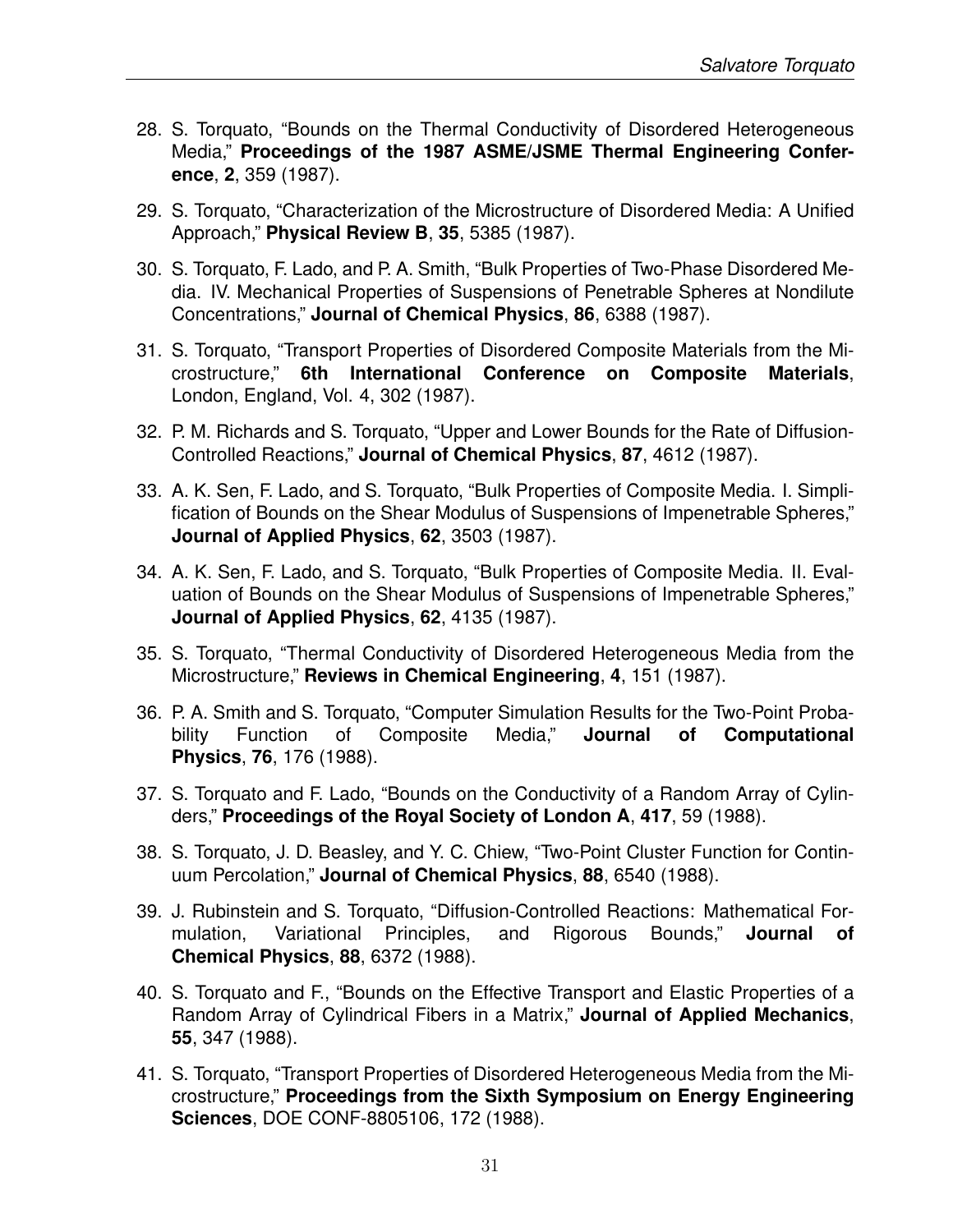- 42. S. B. Lee and S. Torquato, "Porosity for the Penetrable-Concentric-Shell Model of Two-Phase Disordered Media: Computer-Simulation Results," **Journal of Chemical Physics**, **89**, 3258 (1988).
- 43. A. K. Sen and S. Torquato, "Series Expansions for Clustering in Continuum- Percolation Models with Interactions," **Journal of Chemical Physics**, **89**, 3799 (1988).
- 44. S. B. Lee and S. Torquato, "Pair-Connectedness and Mean Cluster Size for Continuum-Percolation Models: Computer-Simulation Results," **Journal of Chemical Physics**, **89**, 6427 (1988).
- 45. P. A. Smith and S. Torquato, "Computer Simulation Results for Bounds on the Effective Conductivity of Composite Media," **Journal of Applied Physics**, **65**, 893 (1989).
- 46. S. Torquato and J. Rubinstein, "Diffusion-Controlled Reactions. II. Further Bounds on the Rate Constant," **Journal of Chemical Physics**, **90**, 1644 (1989).
- 47. J. D. Beasley and S. Torquato, "New Bounds on the Permeability of a Random Array of Spheres," **Physics of Fluids A**, **1**, 199 (1989).
- 48. A. K. Sen and S. Torquato, "Effective Conductivity of Anisotropic Two-Phase Composite Media," **Physical Review B**, **39**, 4504 (1989).
- 49. S. B. Lee, I. C. Kim, C. A. Miller, and S. Torquato, "Random-Walk Simulation of Diffusion-Controlled Processes Among Static Traps," **Physical Review B**, **39**, 11833 (1989).
- 50. S. B. Lee and S. Torquato, "Measure of Clustering in Continuum Percolation: Computer-Simulation of the Two-Point Cluster Function," **Journal of Chemical Physics**, **91**, 1173 (1989).
- 51. J. Rubinstein and S. Torquato, "Flow in Random Porous Media: Mathematical Formulation, Variational Principles, and Rigorous Bounds," **Journal of Fluid Mechanics**, **206**, 25 (1989).
- 52. J. Rubinstein and S. Torquato, "Bounds on Various Electrostatic and Hydrodynamic Capacities," **Random Media and Composites**, Eds. R. V. Kohn and G.W. Milton, Society of Industrial and Applied Mathematics, 60 (1989).
- 53. C. A. Miller and S. Torquato, "Diffusion-Controlled Reactions Among Spherical Traps: Effect of Polydispersity in Trap Size," **Physical Review B**, **40**, 7101 (1989).
- 54. S. Torquato and I. C. Kim, "Efficient Simulation Technique to Compute Effective Properties of Heterogeneous Media," **Applied Physics Letters**, **55**, 1847 (1989).
- 55. S. Torquato and A. K. Sen, "Conductivity Tensor of Anisotropic Composite Media from the Microstructure," **Journal of Applied Physics**, **67**, 1145 (1990).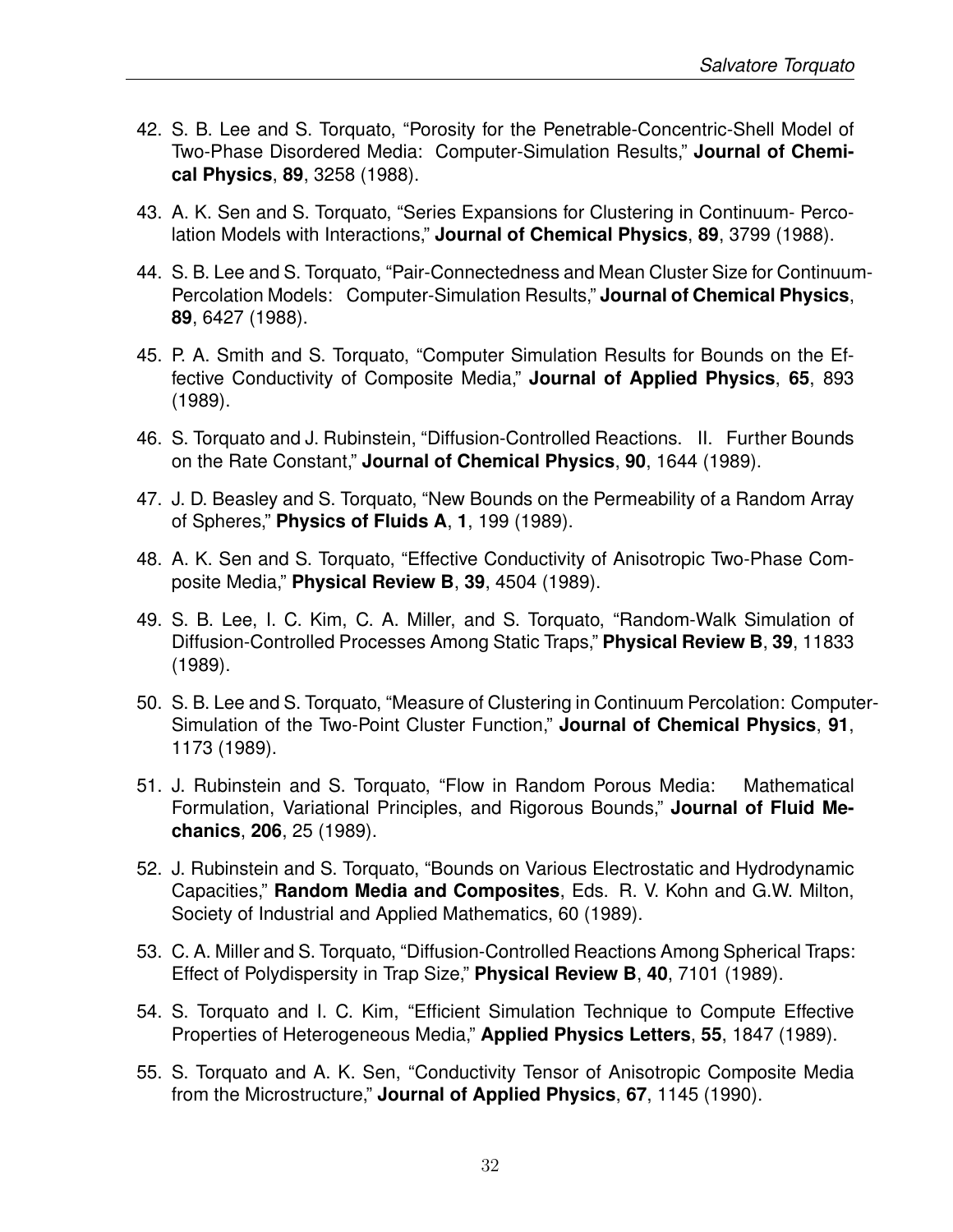- 56. S. Torquato, B. Lu and J. Rubinstein, "Nearest-Neighbor Distribution Function for Systems of Interacting Particles," **Journal of Physics A: Mathematics and General**, **23**, L103 (1990).
- 57. S. Torquato, B. Lu, and J. Rubinstein, "Nearest-Neighbor Distribution Functions in Many-Body Systems," **Physical Review A**, **41**, 2059 (1990).
- 58. S. Torquato and B. Lu, "Rigorous Bounds on the Fluid Permeability : Effect of Polydispersivity in Grain Size," **Physics of Fluids A**, **2**, 487 (1990).
- 59. B. Lu and S. Torquato, "Photographic Granularity– Mathematical Formulation and Effect of Impenetrability of Grains," **Journal of the Optical Society of America A**, **7**, 717 (1990).
- 60. J. F. Thovert, I. C. Kim, S. Torquato, and A. Acrivos, "Bounds on the Effective Properties of Polydispersed Suspensions of Spheres: An Evaluation of Two Relevant Morphological Parameters," **Journal of Applied Physics**, **67**, 6088 (1990).
- 61. S. B. Lee and S. Torquato, "Monte Carlo Study of Correlated Continuum Percolation: Universality and Percolation Thresholds," **Physical Review A**, **41**, 5338 (1990).
- 62. S. Torquato, "Relationship Between Permeability and Diffusion-Controlled Trapping Constant of Porous Media," **Physical Review Letters**, **64**, 2644 (1990).
- 63. S. Torquato, "Bounds on Thermoelastic Properties of Suspensions of Spheres," **Journal of Applied Physics**, **67**, 7223 (1990).
- 64. S. Torquato and S. B. Lee, "Computer Simulations of Nearest-Neighbor Distribution Functions and Related Quantities for Hard-Sphere Systems," **Physica A**, **167**, 361 (1990).
- 65. B. Lu and S. Torquato, "Local Volume Fraction Fluctuations in Heterogeneous Media," **Journal of Chemical Physics**, **93**, 3452 (1990).
- 66. B. Lu and S. Torquato, "n-Point Probability Functions for a Lattice Model of Heterogeneous Media," **Physical Review B**, **42**, 4453 (1990)
- 67. J. A. Given, I. C. Kim, S. Torquato and G. Stell, "Comparison of Analytical and Numerical Results for the Mean Cluster Density in Continuum Percolation," **Journal of Chemical Physics**, **93** 5128 (1990).
- 68. F. Lado and S. Torquato, "Two-Point Probability Function for Distributions of Oriented Hard Ellipsoids," **Journal of Chemical Physics, 93**, 5912 (1990).
- 69. I. C. Kim and S. Torquato, "Monte-Carlo Calculations of Connectedness and Mean Cluster Size for Bidispersions of Overlapping Spheres," **Journal of Chemical Physics**, **93**, 5998 (1990).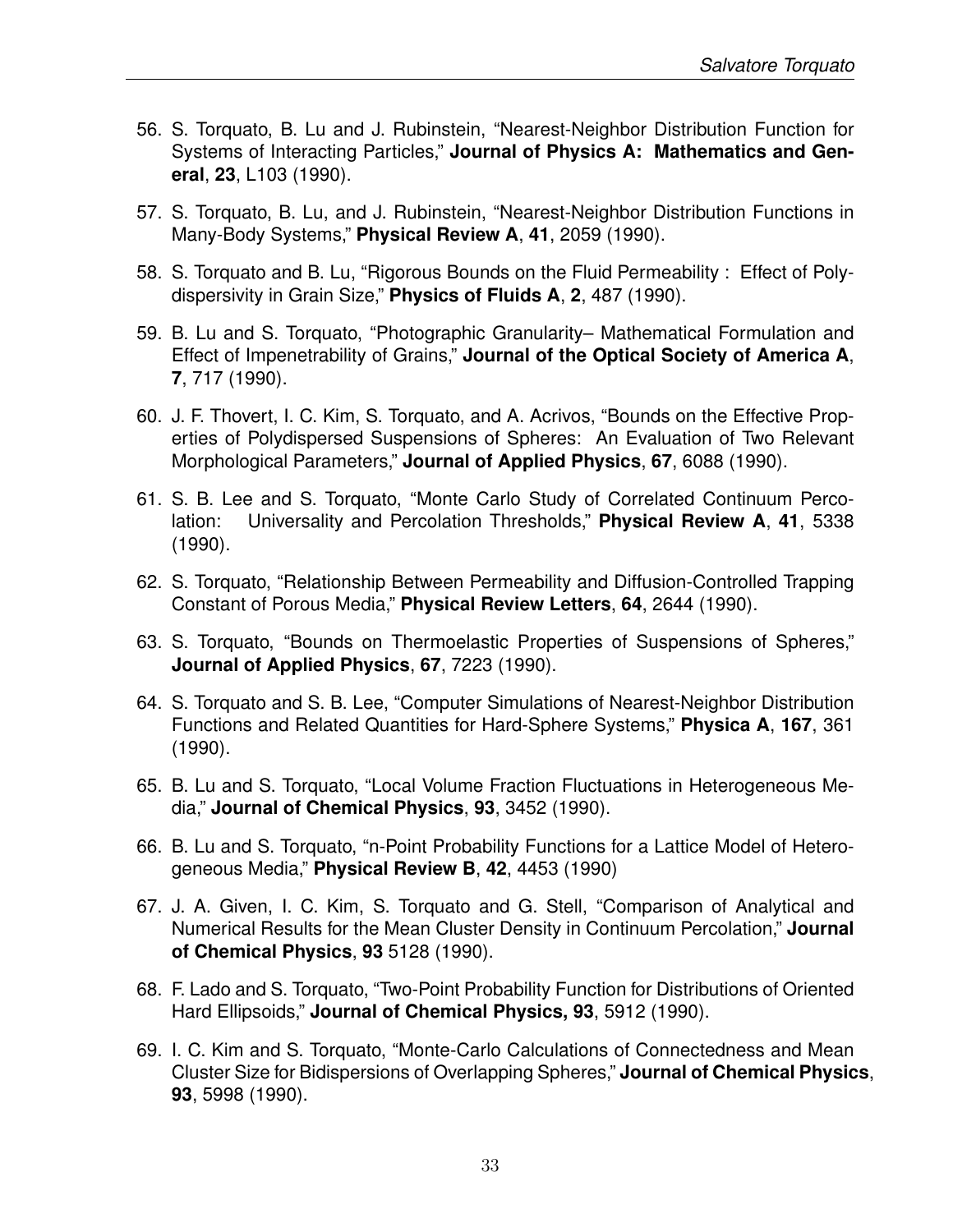- 70. I. C. Kim and S. Torquato, "Determination of the Effective Conductivity of Heterogeneous Media by Brownian Motion Simulation," **Journal of Applied Physics**, **68**, 3892 (1990).
- 71. C. A. Miller and S. Torquato, "Effective Conductivity of Hard Sphere Dispersions," **Journal of Applied Physics 68**, 5486 (1990).
- 72. S. Torquato, "Random Heterogeneous Media: Microstructure and Improved Bounds on the Effective Properties," **Applied Mechanics Reviews**, **44**, 37 (1991).
- 73. C. A. Miller and S. Torquato, "Improved Bounds on Elastic and Transport Properties of Fiber-Reinforced Composites: Effect of Polydispersivity in Fiber Radius," **Journal of Applied Physics**, **69**, 1948 (1991).
- 74. I. C. Kim and S. Torquato, "Effective Conductivity of Suspensions of Hard Spheres by Brownian Motion Simulation," **Journal of Applied Physics**, **69**, 2280 (1991).
- 75. B. Lu and S. Torquato, "General Formalism to Characterize the Microstructure of Polydispersed Random Media," **Physical Review A**, **43**, 2078 (1991).
- 76. S. Torquato and F. Lado, "Trapping Constant, Thermal Conductivity, and the Microstructure of Random Suspensions of Oriented Spheroids," **Journal of Chemical Physics**, **94**, 4453 (1991).
- 77. C. A. Miller, I. C. Kim and S. Torquato, "Trapping and Flow Among Random Arrays of Oriented Spheroidal Inclusions," **Journal of Chemical Physics**, **94**, 5592 (1991).
- 78. S. Torquato, "Microstructure and Effective Properties of Random Media ," **Lectures in Applied Mathematics**, Edited by W. Kohler and B. White, American Mathematical Society, Rhode Island, **27**, 323 (1991).
- 79. I. C. Kim and S. Torquato, "First Passage Time Calculation of the Conductivity of Continuum Models of Multiphase Composites," **Physical Review A**, **43**, 3198 (1991).
- 80. S. Torquato and J. Rubinstein, "Improved Bounds on the Effective Conductivity of High-Contrast Suspensions," **Journal of Applied Physics**, **69**, 7118 (1991).
- 81. M. Avellaneda, S. Torquato and I. C. Kim, "Diffusion and Geometric Effects for Passive Advection by Random Arrays of Vortices " **Physics of Fluids A**, **3**, 1880 (1991).
- 82. C.A. Miller, A.R. Kerstein and S. Torquato, "Sterically Hindered Fragmentation in Reactive Solids," **Journal of Physics A: Mathematics and General**, **24**, 3077 (1991).
- 83. S. Torquato, "Trapping of Finite-Sized Brownian Particles in Porous Media," **Journal of Chemical Physics**, **95**, 2838 (1991).
- 84. S. Torquato and M. Avellaneda, "Diffusion and Reaction in Heterogeneous Media: Pore Size Distribution, Relaxation Times, and Mean Survival Time," **Journal of Chemical Physics**, **95**, 6477 (1991).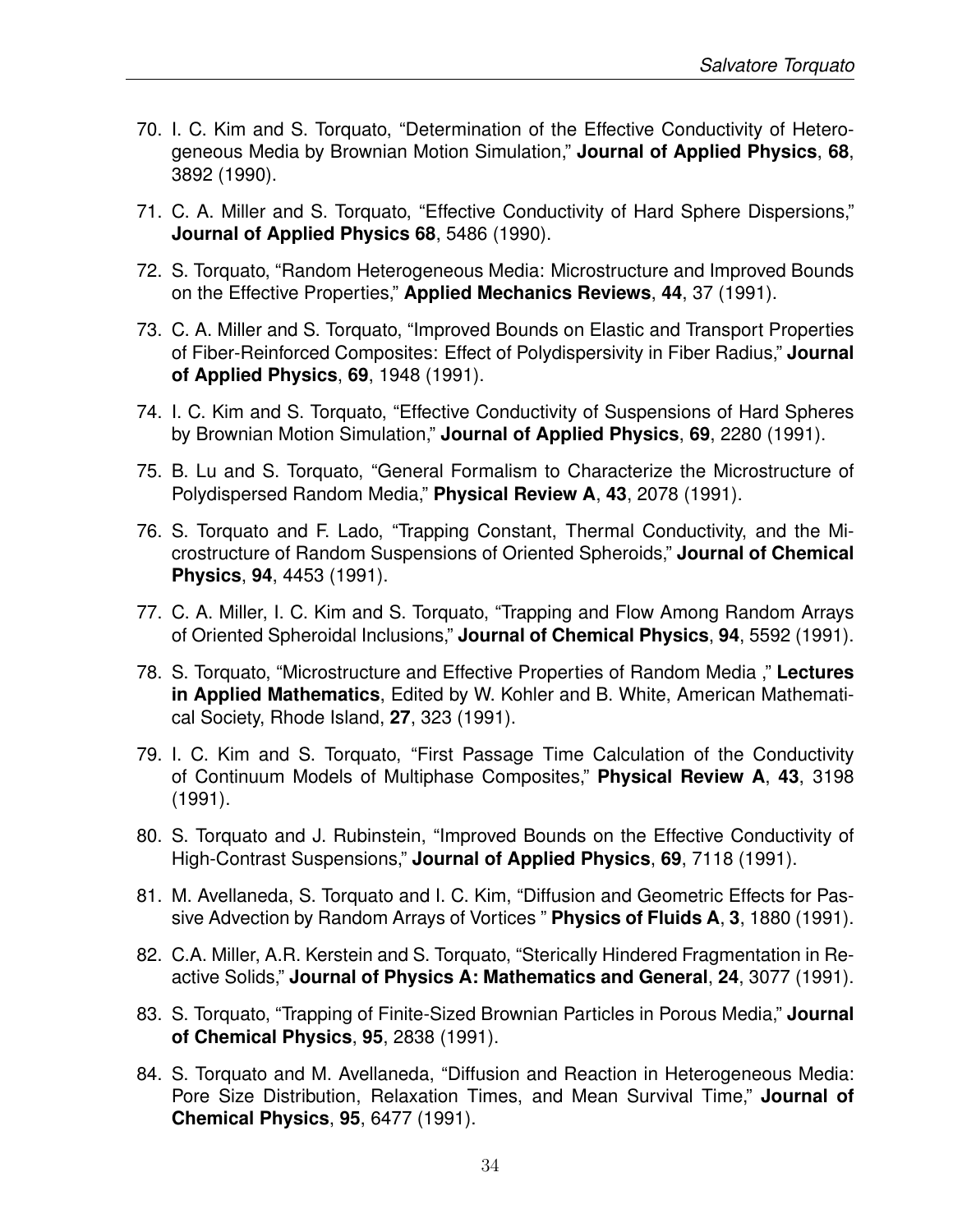- 85. M. Avellaneda and S. Torquato , "Rigorous Link Between Fluid Permeability, Electrical Conductivity, and Relaxation Times for Transport in Porous Media," **Physics of Fluids A**, **3**, 2529 (1991).
- 86. S. Torquato, "Diffusion and Reaction Among Traps: Some Theoretical and Simulation Results," **Journal of Statistical Physics**, **65**, 1173 (1991).
- 87. S. Torquato and M. Avellaneda "Cross-Property Relations for Transport in Porous Media: Rigorous Link Between Fluid Permeability, Electrical Conductivity, and Relaxation Times," **Multiphase Transport in Porous Media**, American Society of Mechanical Engineers, 73 (1991).
- 88. I. C. Kim and S. Torquato, "Diffusion of Finite-Sized Brownian Particles in Porous Media," **Journal of Chemical Physics**, **96**,1498 (1992).
- 89. B. Lu and S. Torquato, "Lineal-Path Function for Random Heterogeneous Materials," **Physical Review A**, **45**, 922 (1992).
- 90. S. Torquato and F. Lado, "Improved Bounds on the Effective Elastic Moduli of Random Arrays of Cylinders," **Journal of Applied Mechanics**, **59**, 1 (1992).
- 91. I. C. Kim and S. Torquato, "Effective Conductivity of Suspensions of Overlapping Spheres," **Journal of Applied Physics**, **71**, 2727 (1992).
- 92. B. Lu and S. Torquato, "Nearest Surface Distribution Functions for Polydispersed Particle Systems," **Physical Review A**, **45**, 5530 (1992).
- 93. B. Lu and S. Torquato, "Lineal-Path Function for Random Heterogeneous Materials. 2. Effect of Polydispersivity," **Physical Review A**, **45**, 7292 (1992).
- 94. S. Torquato, "Transport in Random Porous Media," Proceedings of the Tenth Symposium on Energy Engineering Sciences, CONF-9205147, 102 (1992).
- 95. S. Torquato and I. C. Kim, " Cross-Property Relations for Momentum and Diffusional Transport in Porous Media," **Journal of Applied Physics**, **72**, 2612 (1992).
- 96. S. Torquato, "Connection Between the Morphology and Effective Properties of Heterogeneous Materials," **Macroscopic Behavior of Heterogeneous Materials from the Microstructure**, Edited by S. Torquato and D. Krajcinovic, American Society of Mechanical Engineers, AMD-Vol. **147**, 53, (1992).
- 97. B. Lu and S. Torquato, "Chord-Length and Free-Path Distribution Functions in Many-Body Systems," **Journal of Chemical Physics 98**, 6472 (1993).
- 98. S. Torquato and B. Lu, "Chord-Length Distribution Function for Two-Phase Random Media," **Physical Review E**, **47**, 2950 (1993).
- 99. J. W. Eischen and S. Torquato, "Determining Elastic Behavior of Composites by the Boundary Element Method," **Journal of Applied Physics**, **74**, 159 (1993).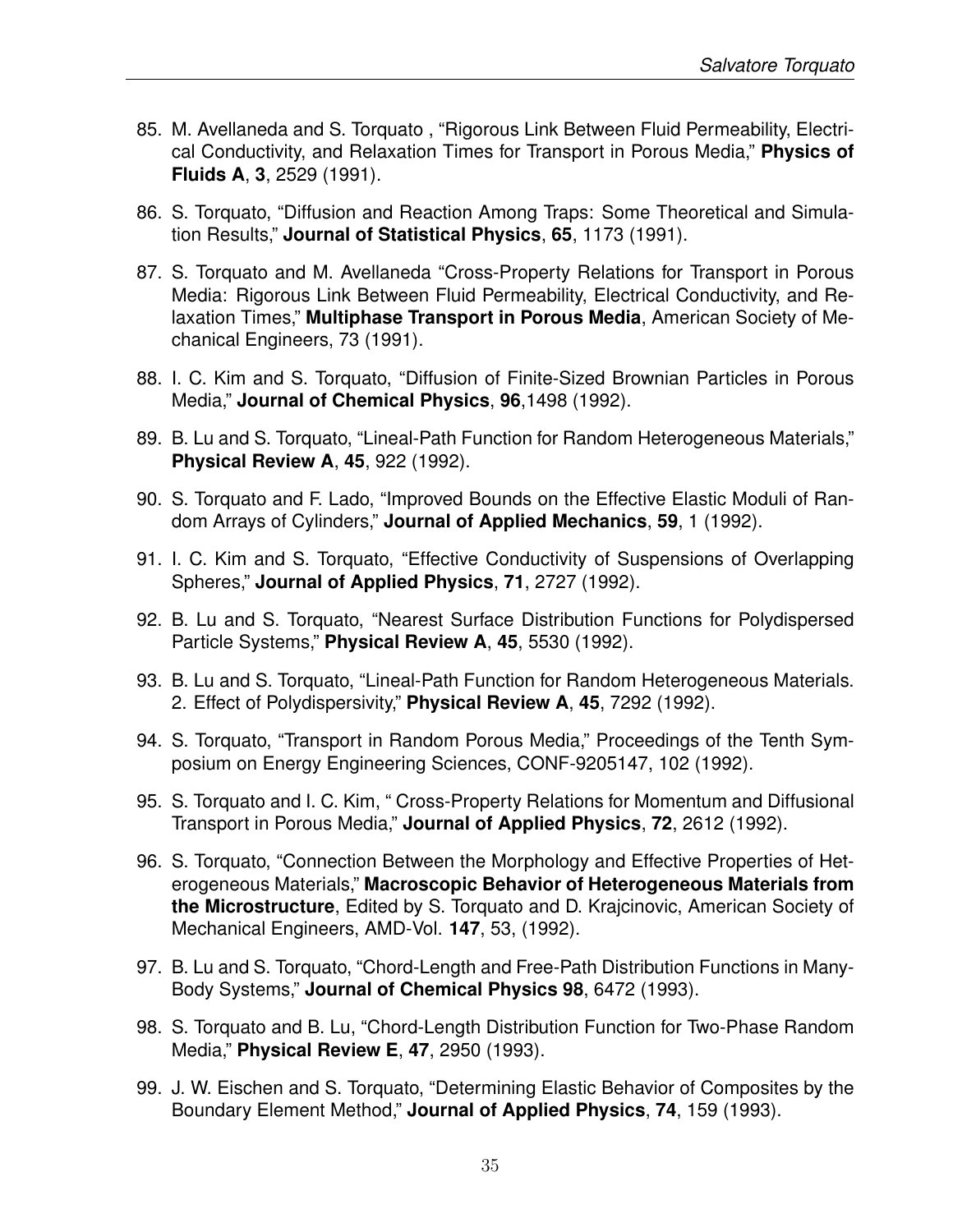- 100. I. C. Kim and S. Torquato, "Effective Conductivity of Composites Containing Spheroids: Simulations and Comparison to Theory," **Journal of Applied Physics**, **74**, 1844 (1993).
- 101. L. V. Gibiansky and S. Torquato, "Link Between the Conductivity and Elastic Moduli of Composite Materials," **Physical Review Letters**, **71**, 2927 (1993).
- 102. R. Blumenfeld and S. Torquato, "A Coarse-Graining Procedure to Generate and Analyze Heterogeneous Materials– Theory," **Physical Review E**, **48**, 4492 (1993).
- 103. L. M. Schwartz, N. Martys, D. P. Bentz, E. J. Garboczi, and S. Torquato, "Cross-Property Relations and Permeability Estimation in Model Porous Media," **Physical Review E**, **48**, 4584 (1993).
- 104. S. Torquato, "Macroscopic Behavior of Random Media from the Microstructure," **Applied Mechanics Reviews 47**, S29 (1994).
- 105. L. M. Schwartz, F. Auzerais, J. Dunsmuir, N. Martys, and S. Torquato, "Transport and Diffusion in Three Dimensional Composite Media," **Physica A**, **207**, 28 (1994).
- 106. S. Torquato, "Unified Methodology to Quantify the Morphology and Properties of Inhomogeneous Media," **Physica A**, **207**, 79 (1994).
- 107. N. Martys, S. Torquato, and D. P. Bentz, "Universal Scaling of Fluid Permeability for Sphere Packings," **Physical Review E**, **50**, 403 (1994).
- 108. E. Cinlar and S. Torquato, "Exact Determination of the Two-Point Cluster Function for One-Dimensional Continuum Percolation," **Journal of Statistical Physics**, **78**, 827 (1995).
- 109. D. Coker and S. Torquato, "Simulation of Diffusion and Reaction in Digitized Heterogeneous Media," **Journal of Applied Physics**, **77**, 955 (1995).
- 110. S. Torquato, "Mean Nearest-Neighbor Distance in Random Packings of Hard D-Dimensional Spheres," **Physical Review Letters**, **74**, 2156 (1995).
- 111. S. Torquato, "Nearest-Neighbor Statistics for Packings of Hard Spheres and Disks," **Physical Review E**, **51**, 3170 (1995).
- 112. D. A. Coker and S. Torquato, "Extraction of Morphological Quantities from a Digitized Medium," **Journal of Applied Physics**, **77**, 6087 (1995).
- 113. J. Quintanilla and S. Torquato, "New Bounds on the Elastic Moduli of Suspensions of Spheres," **Journal of Applied Physics**, **77**, 4361, (1995).
- 114. M. D. Rintoul and S. Torquato, "Algorithm to Compute Void Statistics for Random Arrays of Disks," **Physical Review E**, **52**, 2635 (1995).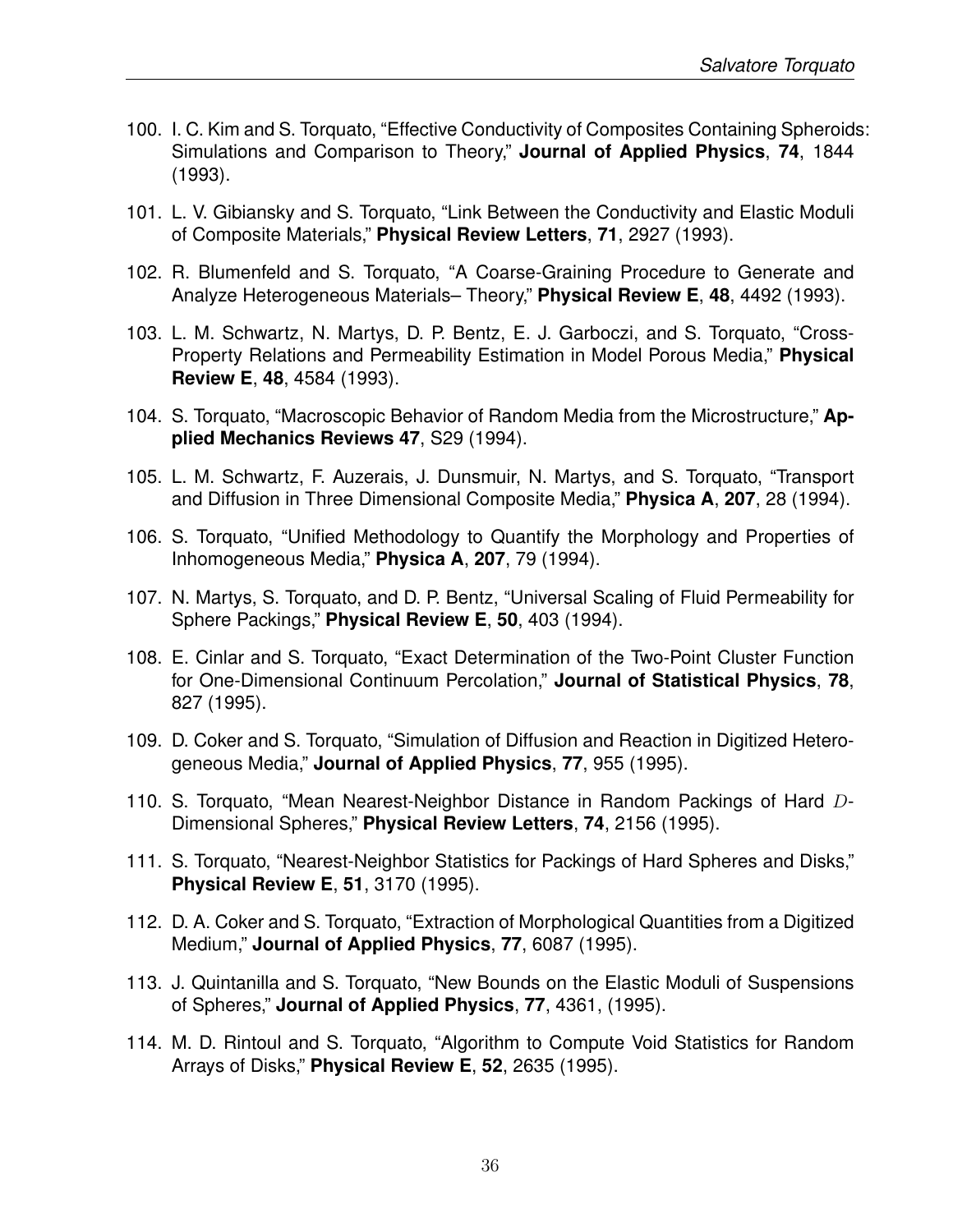- 115. L. V. Gibiansky and S. Torquato, "Geometrical-Parameter Bounds on the Effective Moduli of Composites," **Journal of the Mechanics and Physics of Solids**, **43**, 1587 (1995).
- 116. S. Torquato and M. D. Rintoul, "Effect of the Interface on the Properties of Composite Media," **Physical Review Letters**, **75**, 4067 (1995).
- 117. L. V. Gibiansky and S. Torquato, "Rigorous Link Between the Conductivity and Elastic Moduli of Fibre-Reinforced Composite Materials," **Philosophical Transactions of the Royal Society of London A**, **353**, 243 (1995).
- 118. M. D. Rintoul, S. Torquato and G. Tarjus, "Nearest-Neighbor Statistics in a One-Dimensional Random Sequential Adsorption Process," **Physical Review E**, **53**, 450 (1996).
- 119. L. V. Gibiansky and S. Torquato, "Bounds on the Effective Moduli of Cracked Materials," **Journal of the Mechanics and Physics of Solids**, **44**, 233 (1996).
- 120. L. V. Gibiansky and S. Torquato, "Connection Between the Conductivity and Bulk Modulus of Isotropic Composite Materials," **Proceedings of the Royal Society of London A**, **452**, 253 (1996).
- 121. J. Quintanilla and S. Torquato, "Microstructure and Conductivity of Hierarchical Laminate Composites," **Physical Review E**, **53**, 4368 (1996).
- 122. L. V. Gibiansky and S. Torquato, "Phase-Interchange Relations for the Elastic Moduli of Two-Phase Composites," **International Journal of Engineering Science**, **34**, 739 (1996).
- 123. M. D. Rintoul, S. Torquato, C. L. Y. Yeong, S. Erramilli, D. Keane, D. L. Dabbs, and I. A. Aksay, "Structure and Transport Properties of a Porous Magnetic Gel via X-ray Microtomography," **Physical Review E**, **54**, 2663 (1996).
- 124. D. A. Coker, S. Torquato, and J. H. Dunsmuir "Morphology and Physical Properties of Fountainebleau Sandstone via a Tomographic Analysis," **Journal of Geophysical Research 101**, 17497 (1996).
- 125. J. Quintanilla and S. Torquato, "Lineal Measures of Clustering in Overlapping Particle Systems,"**Physical Review E**, **54**, 4027 (1996).
- 126. J. Quintanilla and S. Torquato, "Clustering Properties of  $d$ -Dimensional Overlapping Spheres," **Physical Review E 54**, 5331 (1996); Erratum, **56**, 3732 (1997).
- 127. M. D. Rintoul and S. Torquato, "Metastability and Crystallization in Hard-Sphere Systems," **Physical Review Letters**, **77**, 4198 (1996).
- 128. O. Sigmund and S. Torquato, "Composites with Extremal Thermal Expansion Coefficients," **Applied Physics Letters**, **69**, 3203 (1996). Highlighted in "**News and Views** section of **Nature**, **385**, 121 (1997).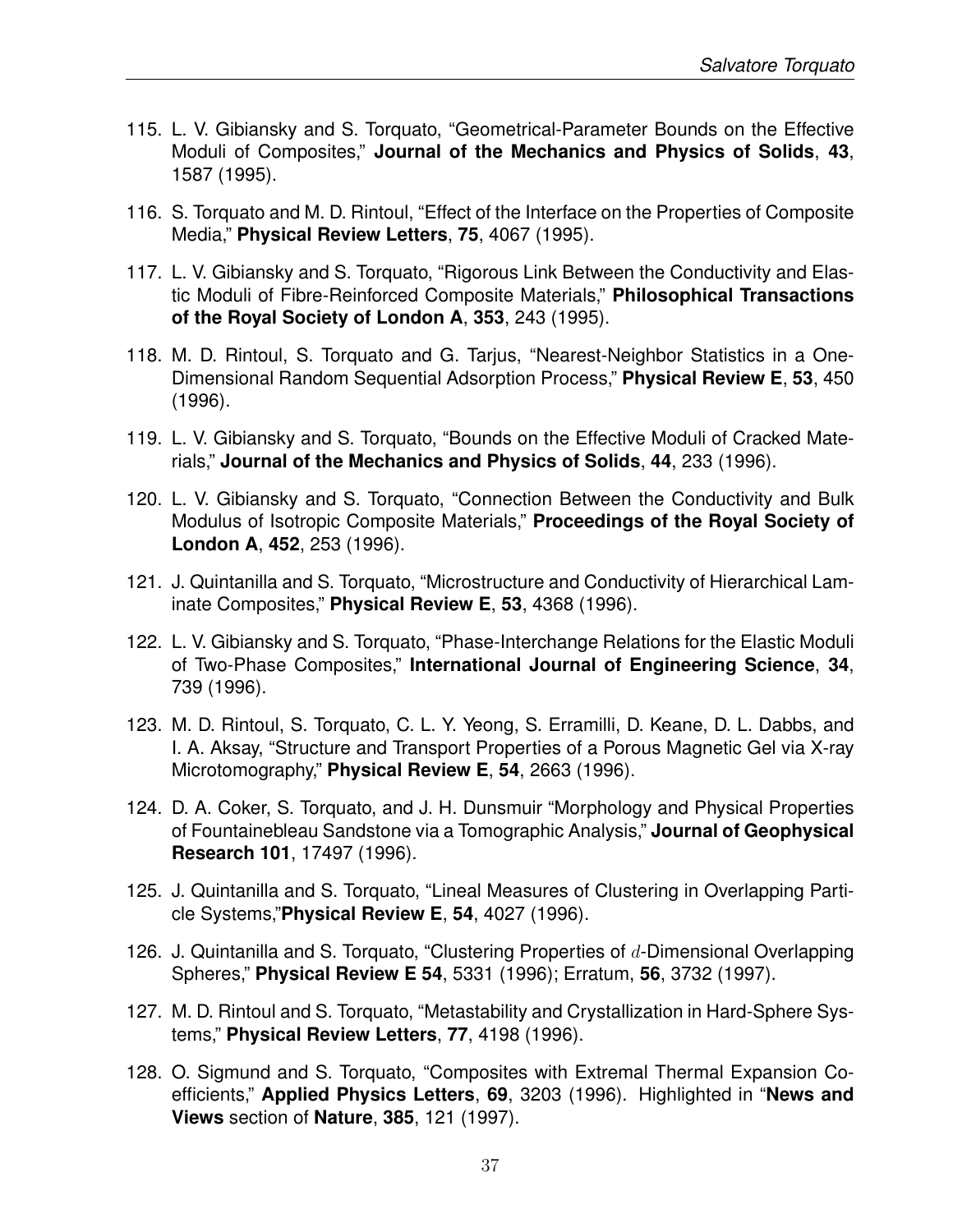- 129. M. D. Rintoul and S. Torquato, "Computer Simulations of Dense Hard-Sphere Systems," **Journal of Chemical Physics**, **105**, 9258 (1996); Erratum, **107**, 2698 (1997).
- 130. S. Torquato and L. V. Gibiansky, "Rigorous Link Between the Electrical and Mechanical Properties of Composite Materials," Symposium on Electrically Based Microstructural Characterization, Materials Research Society Proceedings eds. R.A. Gerhardt, S.R. Taylor and E.J. Garboczi, vol. 411, pp. 387-392 (1996).
- 131. J. Quintanilla and S. Torquato, "Microstructure Functions for a Model of Statistically Inhomogeneous Random Media," **Physical Review E**, **55**, 1558 (1997).
- 132. H. Cheng and S. Torquato, "Effective Conductivity of Periodic Arrays of Spheres with Interfacial Resistance, **Proceedings of the Royal Society of London A**, **453**, 145 (1997).
- 133. J. Quintanilla and S. Torquato, "Local Volume Fraction Fluctuations in Random Media," **Journal of Chemical Physics**, **106** , 2741 (1997).
- 134. M. D. Rintoul and S. Torquato, "Reconstruction of the Structure of Dispersions," **Journal of Colloid and Interface Science**, **186** , 467 (1997).
- 135. L.V. Gibiansky and S. Torquato, "Optimal Design of 1-3 Composite Piezoelectrics," **Structural Optimization**, **13**, 23 (1997).
- 136. S. Torquato and C. L. Y. Yeong, "Universal Scaling for Diffusion-Controlled Reactions Among Traps," **Journal of Chemical Physics**, **106**, 8814 (1997).
- 137. J. Quintanilla and S. Torquato, "Clustering in a Continuum Percolation Model," **Advances in Applied Probability**, **29**, 327 (1997).
- 138. L.V. Gibiansky and S. Torquato, "On the Use of Homogenization Theory to Design Optimal Piezocomposites for Hydrophone Applications," **Journal of the Mechanics and Physics of Solids**, **45**, 689 (1997).
- 139. O. Sigmund and S. Torquato, "Design of Materials with Extreme Thermal Expansion using a Three-Phase Topology Optimization Method," **Journal of the Mechanics and Physics of Solids**, **45**, 1037 (1997).
- 140. L.V. Gibiansky and S. Torquato, "Thermal Expansion of Isotropic Multiphase Composites and Polycrystals," **Journal of the Mechanics and Physics of Solids**, **45**, 1223 (1997).
- 141. H. Cheng and S. Torquato, "Effective Conductivity of Dispersions of Spheres with a Superconducting Interface," **Proceedings of the Royal Society**, **453**, 1331 (1997).
- 142. S. Torquato, "Exact Expression for the Effective Elastic Tensor of Disordered Composites," **Physical Review Letters 79**, 681 (1997).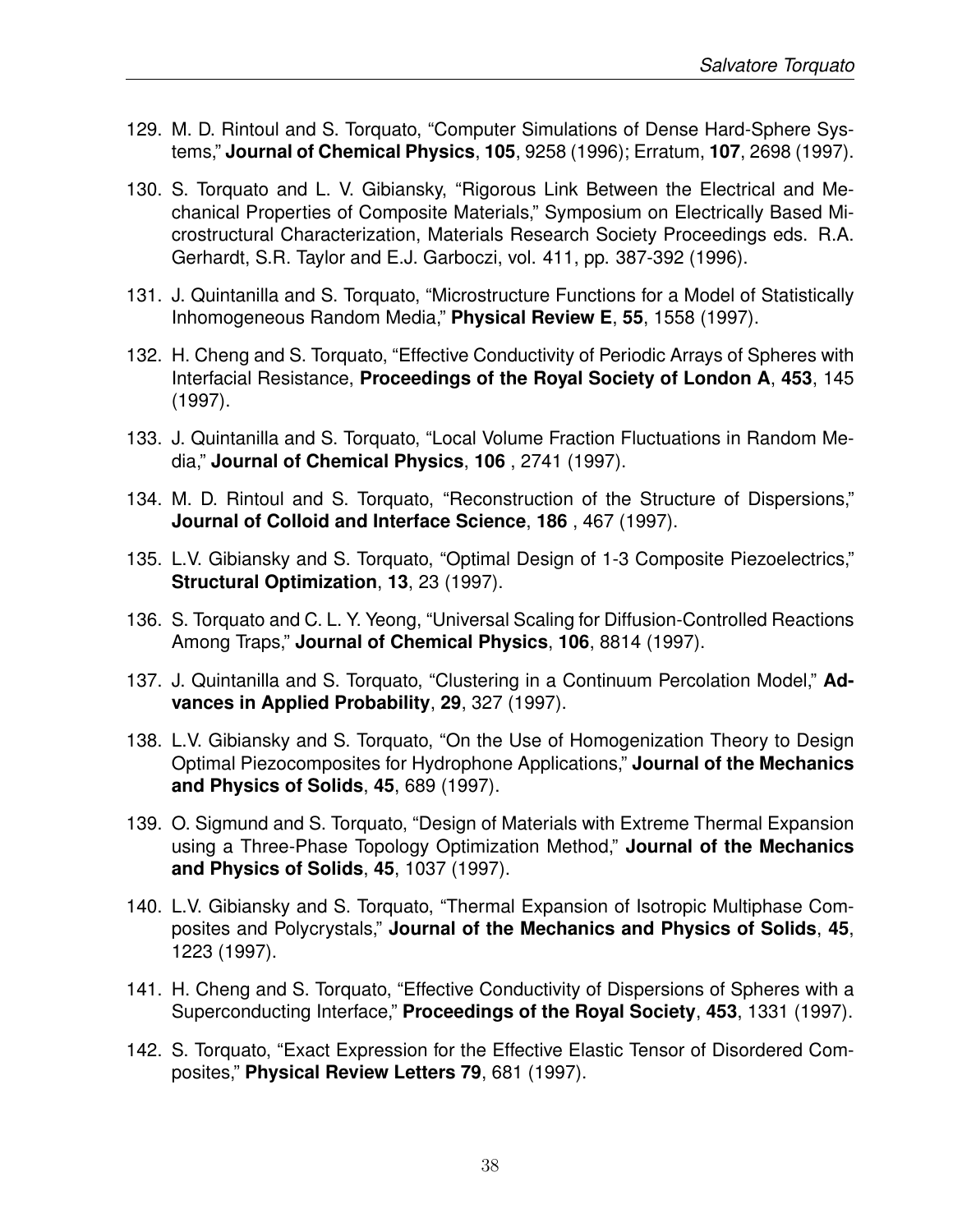- 143. M. D. Rintoul and S. Torquato, "Precise Determination of the Critical Threshold and Exponents in a 3D Continuum Percolation Model," **Journal of Physics A: Mathematics and General**, **30**, L585 (1997).
- 144. H. Cheng and S. Torquato, "Electric Field Fluctuations in Random Dielectric Composites," **Physical Review B**, **56**, 8060 (1997).
- 145. S. Torquato, "Effective Stiffness Tensor of Composite Media: I. Exact Series Expansions," **Journal of the Mechanics and Physics of Solids**, **45**, 1421 (1997).
- 146. C. L. Y. Yeong and S. Torquato, "Reconstructing Random Media," **Physical Review E**, **57**, 495 (1998).
- 147. S. Torquato, L. V. Gibiansky, M. J Silva, and L. J. Gibson, "Effective Mechanical and Transport Properties of Cellular Solids," **International Journal of Mechanical Sciences**, **40**, 71 (1998).
- 148. S. Torquato, "Morphology and Effective Properties of Disordered Heterogeneous Media," **International Journal of Solids and Structures**, **35**, 2385 (1998).
- 149. O. Sigmund, S. Torquato and I.A. Aksay, "On the Design of 1-3 Piezocomposites using Topology Optimization," **Journal of Materials Research**, **13**, 1038, (1998).
- 150. L.V. Gibiansky and S. Torquato, "New Method to Generate Three-Point Bounds on Effective Properties of Composites: Application to Viscoelasticity," **Journal of the Mechanics and Physics of Solids**, **46**, 749 (1998).
- 151. L. Berlyand, M. D. Rintoul and S. Torquato, "First-Passage Percolation, Semi-Directed Bernoulli Percolation and Failure in Brittle Materials," **Journal of Statistical Physics**, **91**, 603 (1998).
- 152. C. L. Y. Yeong and S. Torquato, "Reconstructing Random Media: II. Three-Dimensional Media from Two-Dimensional Cuts," **Physical Review E**, **58**, 224 (1998).
- 153. M. D. Rintoul and S. Torquato, "Hard-Sphere Statistics Along the Metastable Amorphous Branch," **Physical Review E**, **58**, 532 (1998).
- 154. L.V. Gibiansky and S. Torquato,"New Approximation for the Effective Energy of Nonlinear Conducting Composites," **Journal of Applied Physics**, **84**, 301 (1998).
- 155. S. Torquato, "Effective Stiffness Tensor of Composite Media: II. Applications to Isotropic Dispersions," **Journal of the Mechanics and Physics of Solids**, **46**, 1411 (1998).
- 156. T. M. Truskett, S. Torquato, S. Sastry, P. G. Debenedetti, and F. H. Stillinger, "A Structural Precursor to Freezing in the Hard-Disk and Hard-Sphere Systems," **Physical Review E**, **58**, 3083 (1998).
- 157. S. Sastry, T. M. Truskett, P. G. Debenedetti, S. Torquato, and F. H. Stillinger, "Free Volume in the Hard-Sphere Liquid," **Molecular Physics**, **95**, 289 (1998).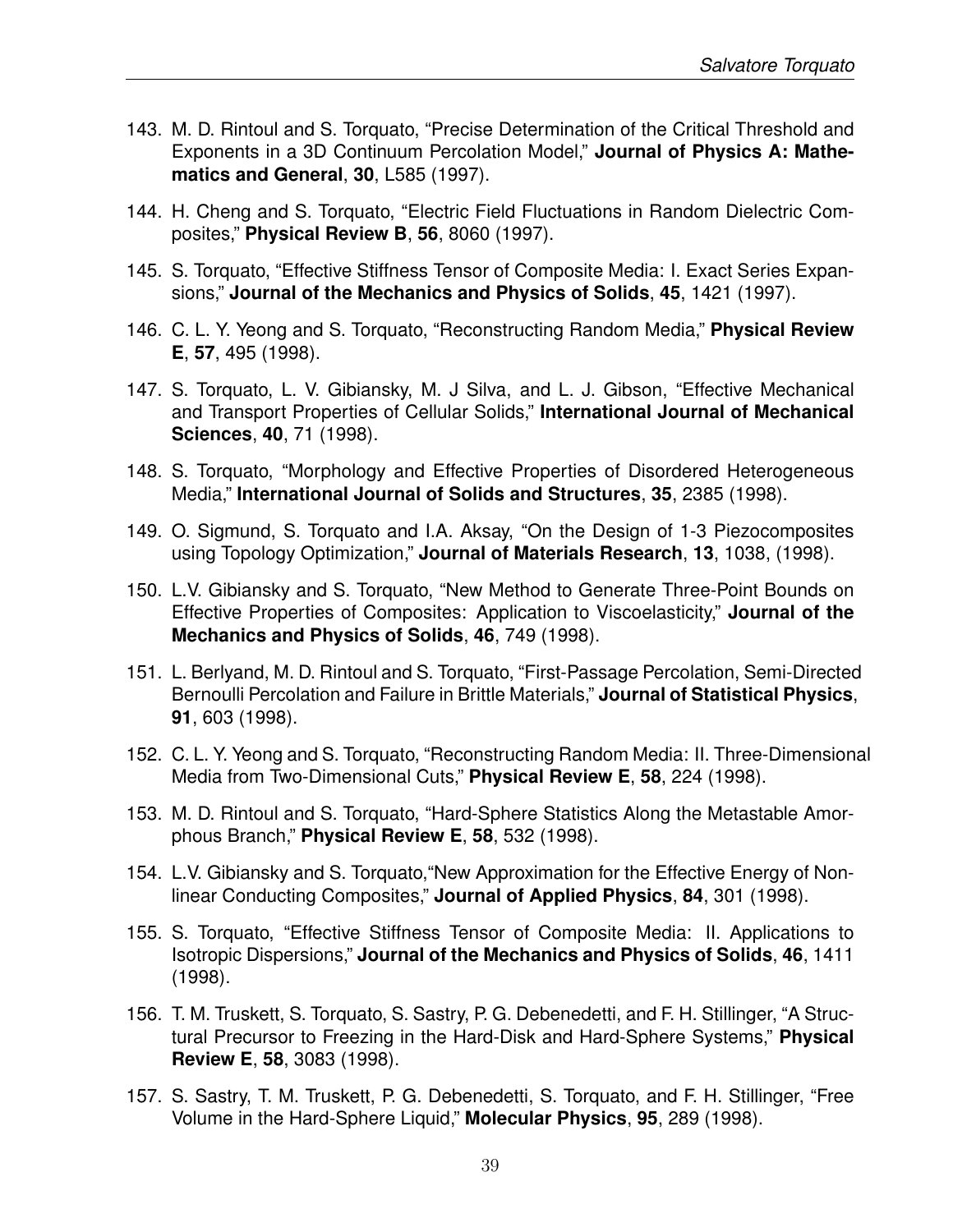- 158. D. Cule and S. Torquato, "Electric-Field Distribution in Composite Media," **Physical Review B**, **58**, 11829 (1998).
- 159. T. M. Truskett, S. Torquato and P. G. Debenedetti, "Density Fluctuations in Many-Body Systems," **Physical Review E**, **58**, 7369 (1998).
- 160. L.V. Gibiansky and S. Torquato, "Rigorous Connection Between Physical Properties of Porous Rocks," **Journal of Geophysical Research**, (Solid Earth), **103**, 23911 (1998).
- 161. L. Gibiansky and S. Torquato, "Effective Energy of Nonlinear Elastic and Conducting Composites: Approximations and Cross-Property Bounds," **Journal of Applied Physics**, **84**, 5969 (1998).
- 162. L.V. Gibiansky and S. Torquato, "Matrix Laminates: Realizable Approximations for the Effective Moduli of Piezoelectric Composites," **Journal of Materials Research**, **14**, 569 (1999).
- 163. S. Torquato, I. C. Kim and D. Cule, "Effective Conductivity, Dielectric Constant, and Diffusion Coefficient of Digitized Composite Media via First-Passage-Time Equations," **Journal of Applied Physics**, **85**, 1560 (1999).
- 164. J. Quintanilla and S. Torquato, "Local Volume Fraction Fluctuations in Periodic Heterogeneous Media," **Journal of Chemical Physics**, **110**, 3215 (1999).
- 165. S. Torquato, C. Yeong, M. D. Rintoul, D. Milius and I. A. Aksay, "Characterizing the Structure and Mechanical Properties of Interpenetrating Multiphase Cermets," **Journal of the American Ceramic Society**, **82**, 1263 (1999).
- 166. A. P. Roberts and S. Torquato, "Chord-Distribution Functions of Three-Dimensional Random Media: Approximate First-Passage Times of Gaussian Processes," **Physical Review E**, **59**, 4953 (1999).
- 167. S. Pecullan, L. V. Gibiansky and S. Torquato, "Scale Effects on the Effective Elastic Moduli of Hierarchical Composites," **Journal of the Mechanics and Physics of Solids**, **47**, 1509 (1999).
- 168. O. Sigmund and S. Torquato, "Design of Smart Composite Materials Using Topology Optimization," **Smart Materials and Structures**, **8**, 365 (1999).
- 169. T. M. Truskett, P. G. Debenedetti, S. Sastry and S. Torquato, "A Single-Bond Approach to Orientation-Dependent Interactions and its Implications for Water," **Journal of Chemical Physics**, **111**, 2647 (1999).
- 170. D. Cule and S. Torquato, "Generating Random Media from Limited Microstructural Information via Stochastic Optimization," **Journal of Applied Physics**, **86**, 3428 (1999).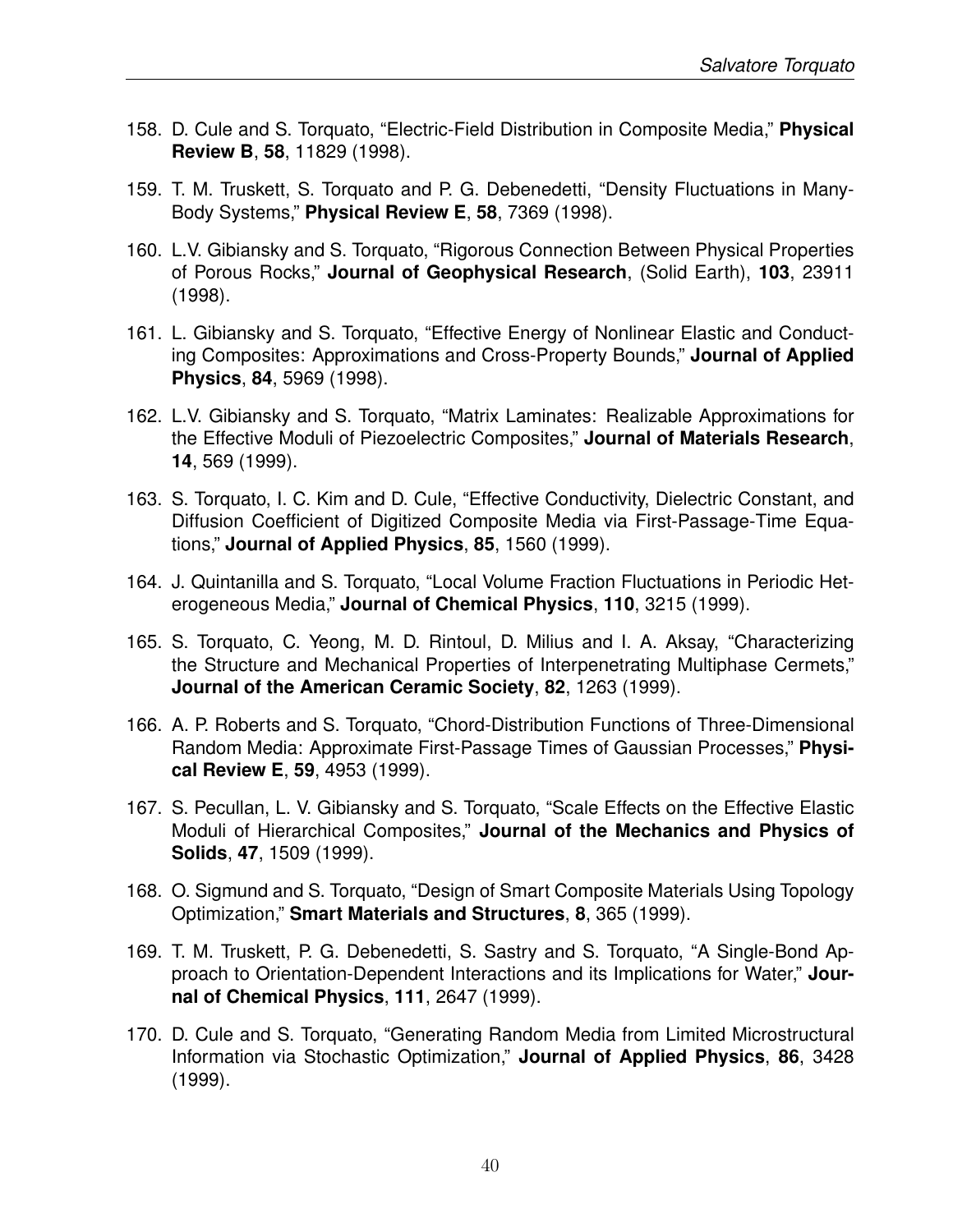- 171. B. Xu, F. Arias, S. T. Brittain, X-M. Zhao, B. Gryzbowski, S. Torquato and G. M. Whitesides, "Making Negative Poisson's Ratio Microstructures by Soft Lithography," **Advanced Materials**, **11**, 1186 (1999).
- 172. J. Quintanilla and S. Torquato "Percolation for a Model of Statistically Inhomogeneous Random Media," **Journal of Chemical Physics**, **111**, 5947 (1999).
- 173. S. Torquato, "Exact Conditions on Physically Realizable Correlation Functions of Random Media," **Journal of Chemical Physics**, **111**, 8832 (1999).
- 174. S. Torquato, "Modeling of Physical Properties of Composite Materials," **International Journal of Solids and Structures**, **37**, 411 (2000).
- 175. A. R. Kansal, S. Torquato, G. R. Harsh, E. A. Chiocca, and T. S. Deisboeck, "Cellular Automaton of Idealized Brain Tumor Growth Dynamics," **Biosystems**, **55**, 119 (2000).
- 176. S. Torquato, T. M. Truskett and P. G. Debenedetti, "Is Random Close Packing of Spheres Well Defined?," **Physical Review Letters**, **84**, 2064 (2000).
- 177. A. R. Kansal, S. Torquato, G. R. Harsh, E. A. Chiocca, and T. S. Deisboeck, "Simulated Brain Tumor Growth Dynamics using a Three-Dimensional Cellular Automaton," **Journal of Theoretical Biology**, **203**, 367 (2000).
- 178. I. C. Kim, D. Cule and S. Torquato, Comment on "Walker Diffusion Method for Calculation of Transport Properties of Composite Materials," **Physical Review E**, **61**, 4659 (2000).
- 179. C. Manwart, S. Torquato and R. Hilfer, "Stochastic Reconstruction of Sandstones," **Physical Review E**, **62**, 893 (2000).
- 180. T. M. Truskett, S. Torquato and P. G. Debenedetti, "Towards a quantification of disorder in materials: Distinguishing equilibrium and glassy sphere packings," **Physical Review E 62**, 993 (2000).
- 181. A. R. Kansal, T. M. Truskett and S. Torquato, "Nonequilibrium Hard-Disk Packings with Controlled Orientational Order," **Journal of Chemical Physics**, **113**, 4844 (2000).
- 182. S. Hyun and S. Torquato, "Effective Elastic and Transport Properties of Regular Honeycombs for All Densities," **Journal of Materials Research**, **15**, 1985 (2000).
- 183. D. K. Stillinger, F. H. Stillinger, S. Torquato, T. M. Truskett and P. G. Debenedetti, "Triangle Distribution and Equation of State for Classical Rigid Disks," **Journal of Statistical Physics**, **100**, 49 (2000).
- 184. J. Quintanilla, S. Torquato and R. Ziff, "Efficient measurement of the percolation threshold for fully penetrable discs," **Journal of Physics A: Mathematics & General**, **33**, L399 (2000).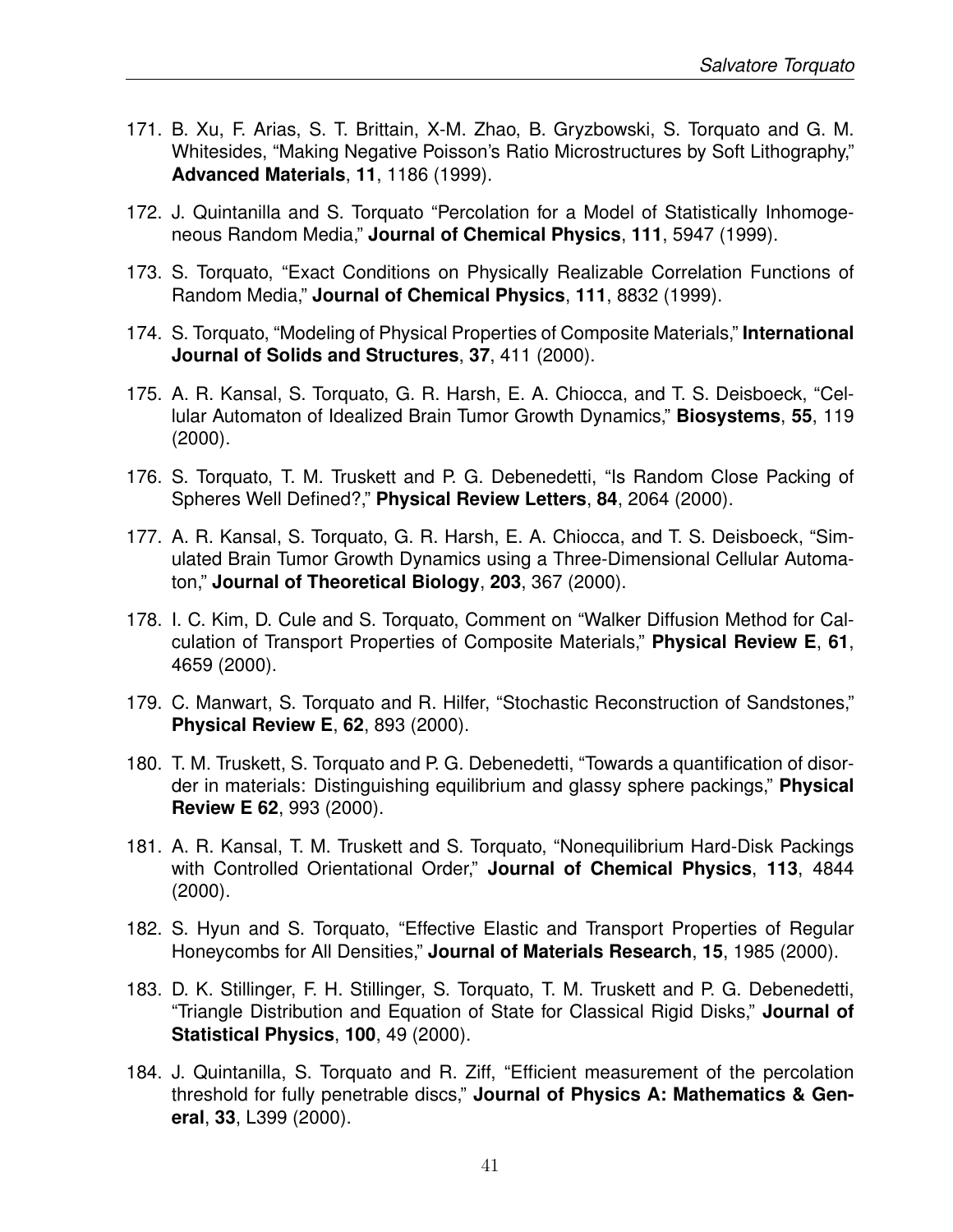- 185. A. R. Kansal, S. Torquato, E. A. Chiocca, and T. S. Deisboeck, "Emergence of a Subpopulation in a Computational Model of Tumor Growth," **Journal of Theoretical Biology**, **207**, 431 (2000).
- 186. F. H. Stillinger, D. K. Stillinger, S. Torquato, T. M. Truskett and P. G. Debenedetti, "Equation of State of the Rigid Disk from its Triangle Distribution," **Journal of Chemical Physics**, **113**, 10186 (2000).
- 187. S. Hyun and S. Torquato, "Designing Composite Microstructures with Targeted Properties," **Journal of Materials Research**, **16**, 280 (2001).
- 188. N. Sheehan and S. Torquato, "Generating Microstructures with Specified Correlation Functions," **Journal of Applied Physics**, **89**, 53 (2001).
- 189. T. M. Truskett, P. G. Debenedetti and S. Torquato, "Thermodynamic Implications of Confinement for a Water-Like Fluid," **Journal of Chemical Physics**, **114**, 2401 (2001).
- 190. S. Torquato and S. Hyun, "Effective-Medium Approximation for Composite Media: Realizable Single-Scale Dispersions," **Journal of Applied Physics**, **89**, 1725 (2001).
- 191. T. S. Deisboeck, M. E. Berens, A. R. Kansal, S. Torquato, A. Rachamimov, D. N. Louis and E. A. Chiocca, "Patterns of Self-Organization in Tumor Systems: Complex Growth Dynamics in a Novel Brain Tumor Spheroid Model," **Cell Proliferation**, **34**, 115 (2001).
- 192. F. H. Stillinger, S. Torquato, J. M. Eroles and T. M. Truskett, "Iso- $g^{(2)}$  Processes in Equilibrium Statistical Mechanics," **Journal of Physical Chemistry B 105**, 6592 (2001).
- 193. S. Torquato and F. H. Stillinger, "Multiplicity of Generation, Selection, and Classification Procedures for Jammed Hard-Particle Packings," **Journal of Physical Chemistry B 105**, 11849 (2001).
- 194. A. R. Kansal and S. Torquato,"Globally and Locally Minimal Weight Branched Tree Networks," **Physica A 301**, 601 (2001).
- 195. S. Hyun and S. Torquato, "Optimal and Manufacturable Two-Dimensional, Kagome-´ Like Cellular Solids," **Journal of Materials Research 17**, 137 (2002).
- 196. A. R. Kansal and S. Torquato, "Prediction of Trapping Rates in Mixtures of Partially Absorbing Spheres," **Journal of Chemical Physics 116**, 10589 (2002).
- 197. S. Torquato, "Statistical Description of Microstructures," **Annual Review of Materials Research 32**, 77 (2002).
- 198. F. H. Stillinger, H. Sakai and S. Torquato, "Statistical Mechanical Models with Effective Potentials: Definitions, Applications, and Thermodynamic Consequences," **Journal of Chemical Physics 117**, 288 (2002).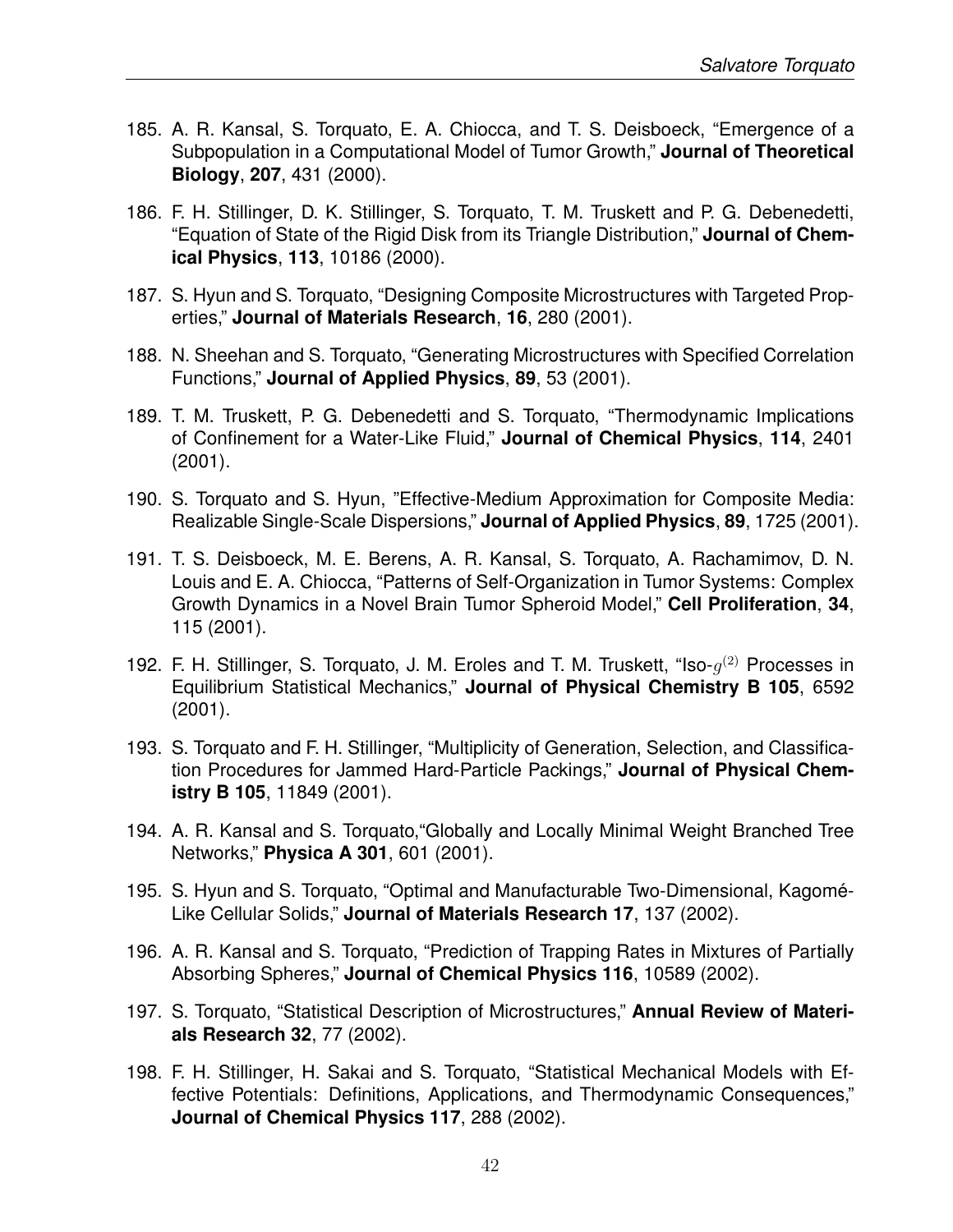- 199. H. Sakai, F. H. Stillinger, and S. Torquato "Equi- $q(r)$  Sequences of Systems Derived from the Square-Well Potential," **Journal of Chemical Physics 117**, 297 (2002).
- 200. S. Torquato and F. H. Stillinger, "Controlling the Short-Range Order and Packing Densities of Many-Particle Systems," **Journal of Physical Chemistry B**, **106**, 8354 (2002).
- 201. T. M. Truskett, P. G. Debenedetti and S. Torquato, Comment on "Observations on an Equation of State for Water Confined in Narrow Slit-Pores," **Journal of Chemical Physics**, **117**, 8162 (2002).
- 202. A. R. Kansal, S. Torquato, and F. H. Stillinger, "Computer Generation of Dense Polydisperse Sphere Packings," **Journal of Chemical Physics**, **117**, 8212 (2002).
- 203. A. R. Kansal, S. Torquato, and F. H. Stillinger, "Diversity of Order and Packing Densities for Jammed Hard-Particle Configurations," **Physical Review E**, **66**, 041109 (2002).
- 204. J. R. Errington, P. G. Debenedetti, and S. Torquato, "Cooperative Origin of Low-Density Domains in Liquid Water," **Physical Review Letters**, **89**, 215503 (2002).
- 205. S. Torquato, S. Hyun and A. Donev, "Multifunctional Optimal Composite Microstructures: Simultaneous Transport of Heat and Electricity," **Physical Review Letters**, **89**, 266601 (2002).
- 206. J. E. Schmitz, A. R. Kansal and S. Torquato, "Cellular Automaton Simulation of Brain Tumor Treatment and Resistance," **Journal of Theoretical Medicine**, **4**, 223 (2002).
- 207. J. R. Errington, P. G. Debenedetti, and S. Torquato, "Quantification of Order in the Lennard-Jones System," **Journal of Chemical Physics**, **118**, 2256 (2003).
- 208. F. H. Stillinger, H. Sakai and S. Torquato, "Lattice-Based Random Jammed Configurations for Hard Particles," **Physical Review E**, **67**, 031107 (2003).
- 209. A. Donev and S. Torquato, "Energy-Efficient Actuation in Infinite Lattice Structures," **Journal of the Mechanics and Physics of Solids**, **51**, 1459 (2003).
- 210. J. Crawford, S. Torquato and F. H. Stillinger, "Aspects of Correlation Function Realizability," **Journal of Chemical Physics**, **119**, 7065 (2003).
- 211. S. Torquato and F. H. Stillinger, "Local Density Fluctuations, Hyperuniformity, and Order Metrics," **Physical Review E**, **68**, 041113 (2003).
- 212. S. Torquato, S. Hyun, and A. Donev, "Optimal Design of Manufacturable Three-Dimensional Composites with Multifunctional Characteristics," **Journal of Applied Physics**, **94**, 5748 (2003).
- 213. C. D. Pham and S. Torquato, "Strong-Contrast Expansions and Approximations for the Effective Conductivity of Multiphase Composites," **Journal of Applied Physics**, **94**, 6591 (2003).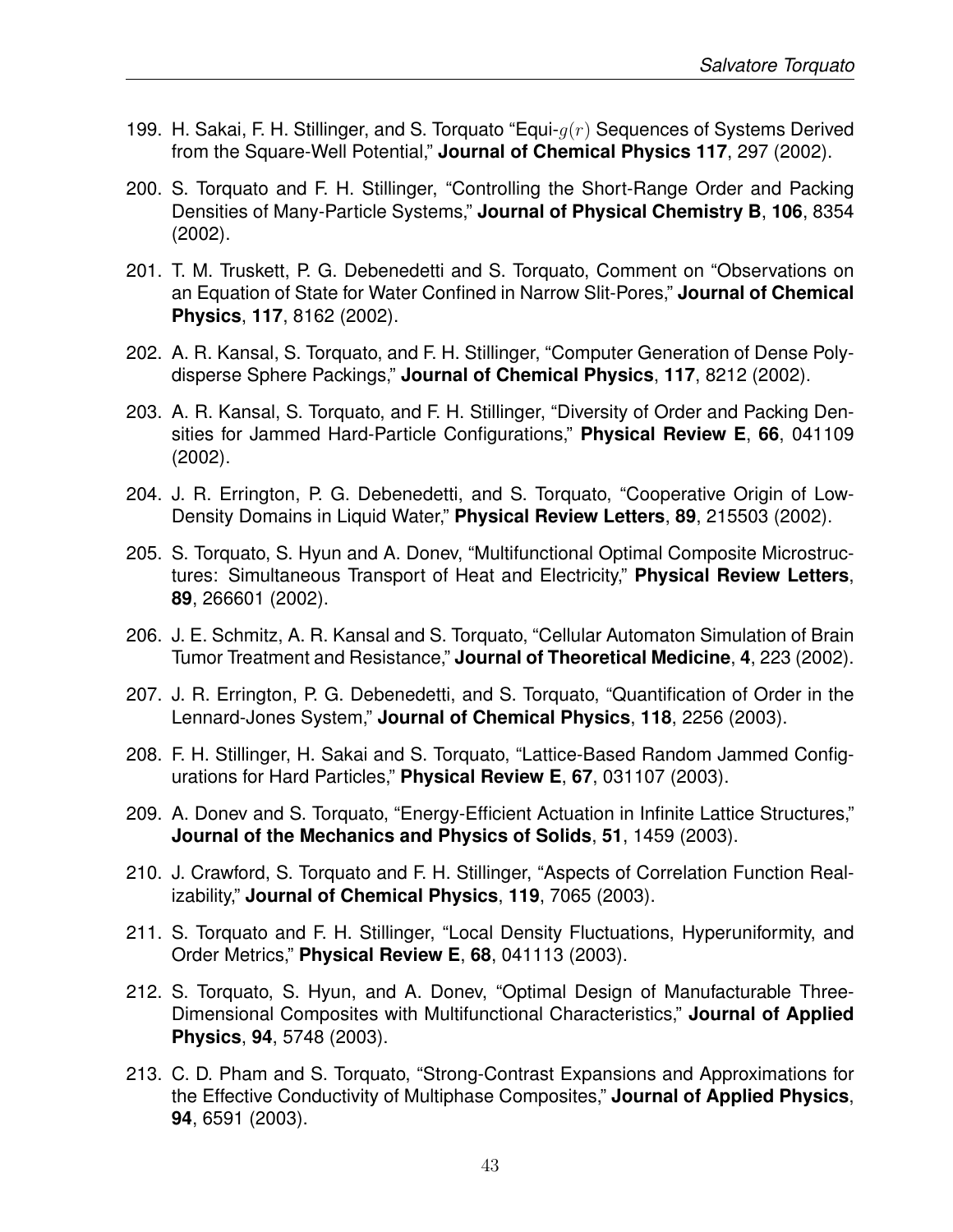- 214. S. Hyun, A. M. Karlsson, S. Torquato and A. G. Evans, "Simulated Properties of Kagomé and Tetragonal Truss Core Panels," International Journal of Solids and **Structures**, **40**, 6989 (2003).
- 215. S. Torquato, A. Donev, and F. H. Stillinger, "Breakdown of Elasticity Theory for Jammed Hard-Particle Packings: Conical Nonlinear Constitutive Theory," **International Journal of Solids and Structures 40**, 7143 (2003).
- 216. A. Donev, S. Torquato, F. H. Stillinger, and R. Connelly, "Jamming in Hard Sphere and Disk Packings," **Journal of Applied Physics**, **95**, 989 (2004).
- 217. A. Donev, I. Cisse, D. Sachs, E. A. Variano, F. H. Stillinger, R. Connelly, S. Torquato, and P. M. Chaikin "Improving the Density of Jammed Disordered Packings using Ellipsoids," **Science**, **33**, 990 (2004).
- 218. A. Donev, S. Torquato, F. H. Stillinger, and R. Connelly, "A Linear Programming Algorithm to Test for Jamming in Hard-Sphere Packings," **Journal of Computational Physics**, **197**, 139 (2004).
- 219. S. Torquato and C. D. Pham, "Optimal Bounds on the Trapping Constant and Permeability of Porous Media," **Physical Review Letters**, **92**, 255505 (2004).
- 220. A. Donev, F. H. Stillinger, P. M. Chaikin, and S. Torquato, "Unusually Dense Crystal Ellipsoid Packings," **Physical Review Letters**, **92**, 255506 (2004).
- 221. S. Torquato and A. Donev, "Minimal Surfaces and Multifunctionality," **Proceedings of the Royal Society of London A**, **460**, 1849 (2004).
- 222. O. Uche, F. H. Stillinger, and S. Torquato, "Concerning Maximal Packing Arrangements of Binary Disk Mixtures," **Physica A**, **342**, 428 (2004).
- 223. A. Gabrielli and S. Torquato, "Voronoi and Void Statistics for Superhomogeneous Point Processes," **Physical Review E**, **70**, 041105 (2004).
- 224. A. Donev, S. Torquato, F. H. Stillinger, and R. Connelly, Comment on "Jamming at zero temperature and zero applied stress: The epitome of disorder," **Physical Review E**, **70**, 043301 (2004).
- 225. O. U. Uche, F. H. Stillinger and S. Torquato, "Constraints on Collective Density Variables: Two Dimensions," **Physical Review E**, **70**, 046122 (2004).
- 226. F. H. Stillinger and S. Torquato, "Pair Correlation Function Realizability: Lattice Model Implications," **Journal of Physical Chemistry B**, **108**, 19589 (2004).
- 227. C. D. Pham and S. Torquato, "Exactly Realizable Bounds on the Trapping Constant and Permeability," **Journal of Applied Physics**, **97**, 013535 (2005).
- 228. A. Donev, S. Torquato and F. H. Stillinger, "Neighbor List Collision-Driven Molecular Dynamics for Nonspherical Hard Particles: I. Algorithmic Details," **Journal of Computational Physics**, **202**, 737 (2005).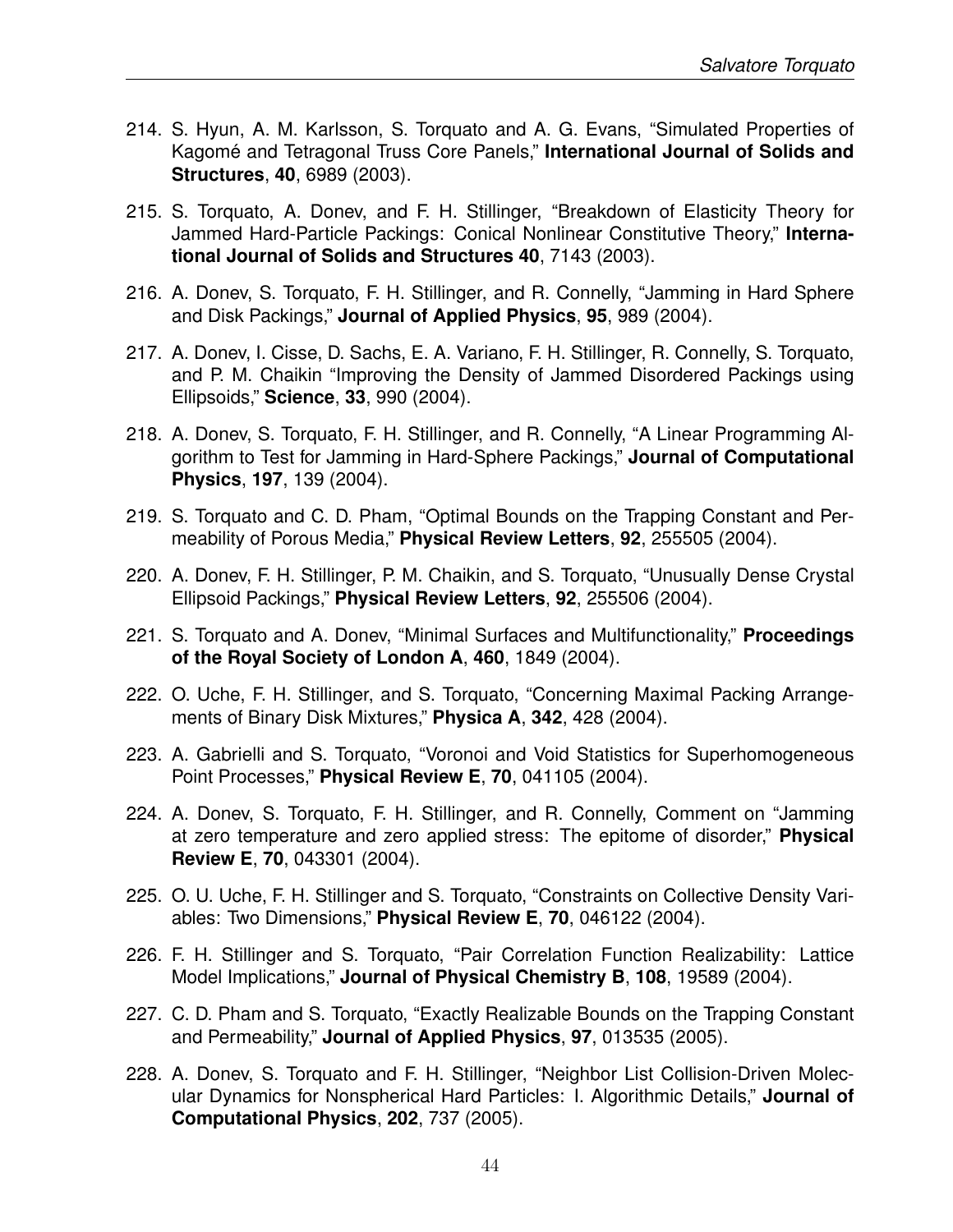- 229. A. Donev, S. Torquato and F. H. Stillinger, "Neighbor List Collision-Driven Molecular Dynamics for Nonspherical Hard Particles: II. Applications to Ellipses and Ellipsoids," **Journal of Computational Physics**, **202**, 765 (2005).
- 230. A. Donev, S. Torquato and F. H. Stillinger, "Pair Correlation Function Characteristics of Nearly Jammed Disordered and Ordered Hard-Sphere Packings," **Physical Review E**, **71**, 011105 (2005).
- 231. W. Man, A. Donev , F. H. Stillinger, M. T. Sullivan, W. B. Russel, D. Heeger , S. Inati, S. Torquato and P. M. Chaikin, "Experiments on Random Packings of Ellipsoids", **Physical Review Letters**, **94**, 198001 (2005).
- 232. S. Torquato, A. Donev, A. G. Evans and C. J. Brinker, "Manufacturable Extremal Low-Dielectric, High-Stiffness Cellular Solids," **Journal of Applied Physics**, **97**, 124103 (2005).
- 233. A. Donev, F. H. Stillinger and S. Torquato, "Unexpected Density Fluctuations in Disordered Jammed Hard-Sphere Packings," **Physical Review Letters**, **95**, 090604 (2005).
- 234. F. H. Stillinger and S. Torquato, "Realizability Issues for Iso- $g^{(2)}$  Processes," Molec**ular Physics**, **103**, 2943 (2005).
- 235. Y. Jung and S. Torquato, "Fluid Permeabilities of Triply Periodic Minimal Surfaces," **Physical Review E**, **72**, 056319 (2005).
- 236. M. C. Rechtsman, F. H. Stillinger and S. Torquato, "Optimized Interactions for Targeted Self-Assembly: Application to Honeycomb Lattice," **Physical Review Letters**, **95**, 228301 (2005).
- 237. O. U. Uche, F. H. Stillinger and S. Torquato, "On the Realizability of Pair Correlation Functions," **Physica A**, **360**, 21 (2006).
- 238. M. C. Rechtsman, F. H. Stillinger and S. Torquato, "Designed Isotropic Potentials via Inverse Methods for Self-Assembly," **Physical Review E**, **73**, 011406 (2006).
- 239. A. Donev, J. Burton, F. H. Stillinger, and S. Torquato, "Tetratic Order in the Phase Behavior of a Hard-Rectangle System," **Physical Review B 73**, 054109 (2006).
- 240. S. Torquato and F. H. Stillinger, "Exactly Solvable Disordered Hard-Sphere Packing Model in Arbitrary-Dimensional Euclidean Spaces," **Physical Review E**, **73**, 031106 (2006).
- 241. A. Donev, F. H. Stillinger and S. Torquato, "Do Binary Hard Disks Exhibit an Ideal Glass Transition?," **Physical Review Letters**, **96**, 225502 (2006).
- 242. J. H. Conway and S. Torquato, "Packing, Tiling and Covering with Tetrahedra," **Proceedings of the National Academy of Sciences**, **103**, 10612 (2006).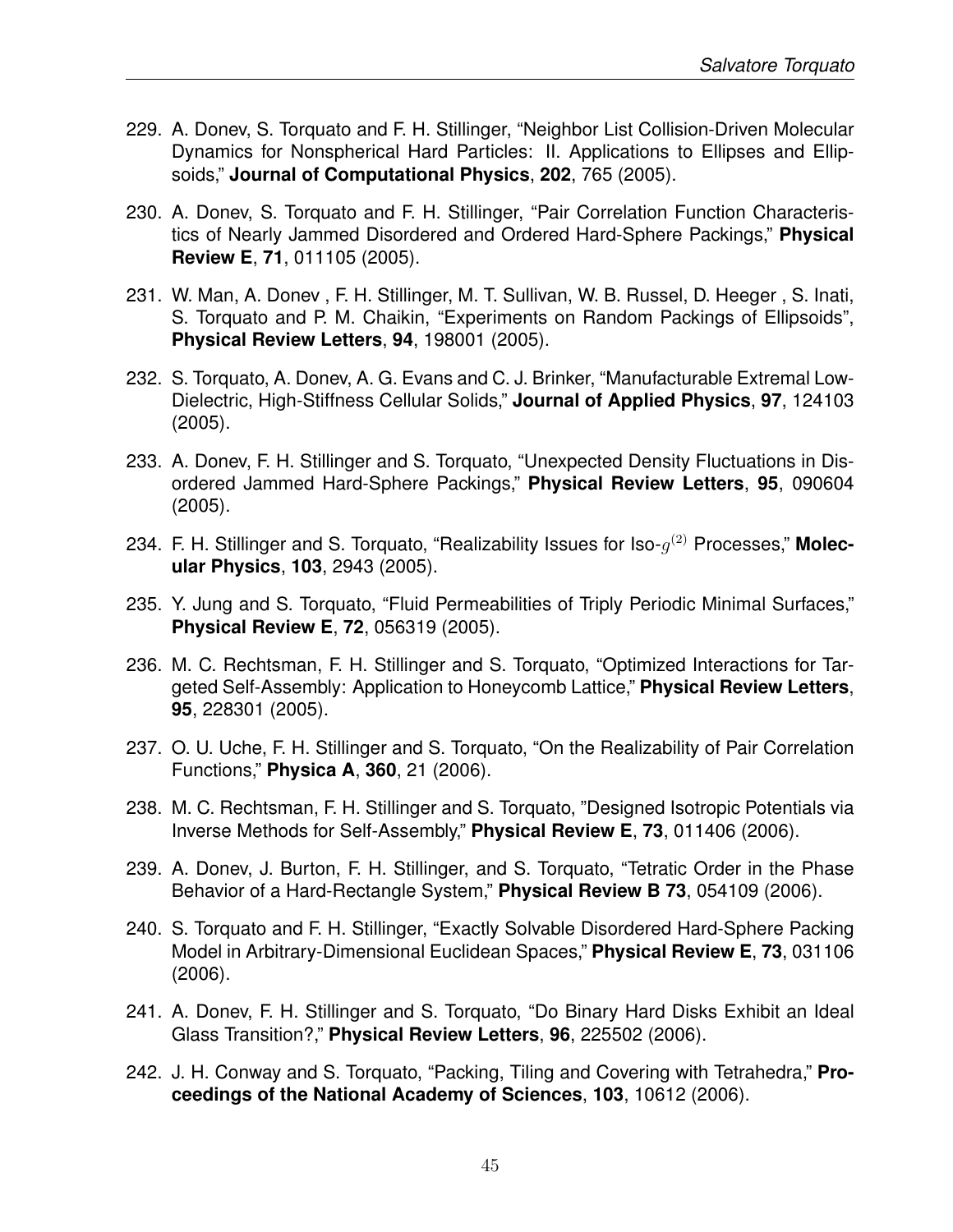- 243. A.-P. Hynninen, T. Panagiotopoulos, M. C. Rechtsman, F. H. Stillinger and S. Torquato, "Global Phase Diagram of the Honeycomb Potential," **Journal of Chemical Physics**, **125**, 024505 (2006).
- 244. M. C. Rechtsman, F. H. Stillinger and S. Torquato, "Self-Assembly of the Simple Cubic Lattice via an Isotropic Potential," **Physical Review E**, **74**, 021404 (2006).
- 245. O. Uche, S. Torquato and F. H. Stillinger, "Collective Coordinates Control of Density Distributions," **Physical Review E**, **74**, 031104 (2006).
- 246. S. Torquato and F. H. Stillinger, "New Conjectural Lower Bounds on the Optimal Density of Sphere Packings," **Experimental Mathematics**, **15**, 307 (2006).
- 247. S. Torquato, "Necessary Conditions on Realizable Two-Point Correlation Functions of Random Media," **Industrial and Engineering Chemistry Research**, **45**, 6923 (2006).
- 248. P. M. Chaikin, A. Donev, W. Man, F. H. Stillinger, and S. Torquato, "Some Observations on the Random Packing of Hard Ellipsoids," **Industrial and Engineering Chemistry Research**, **45**, 6960 (2006).
- 249. M. Skoge, A. Donev, F. H. Stillinger and S. Torquato, "Packing Hyperspheres in High-Dimensional Euclidean Spaces," **Physical Review E**, **74**, 041127 (2006).
- 250. J. L. Gevertz and S. Torquato, "Modeling the Effects of Vasculature Evolution on Early Brain Tumor Growth," **Journal of Theoretical Biology**, **243**, 517 (2006).
- 251. S. Torquato, O. U. Uche and F. H. Stillinger, "Random Sequential Addition of Hard Spheres in High Euclidean Dimensions," **Physical Review E**, **74**, 061308 (2006).
- 252. Y. Jung, K. T. Chu and S. Torquato, "A Variational Level Set Approach for Surface Area Minimization of Triply Periodic Media," **Journal of Computational Physics**, **223**, 711 (2007).
- 253. M. C. Rechtsman, F. H. Stillinger and S. Torquato, "Synthetic Diamond and Wurtzite Structures Self-Assemble with Isotropic Pair Interactions," **Physical Review E**, **75**, 031403 (2007).
- 254. A. Donev, R. Connelly, F. H. Stillinger and S. Torquato, "Underconstrained Jammed Packings of Nonspherical Hard Particles: Ellipses and Ellipsoids," **Physical Review E**, **75**, 051304 (2007).
- 255. H. Fan, C. Hartshorn, T. Buchheit, D. Tallant, R. Sullivan, D. J. Lacks, S. Torquato, and C. J. Brinker, "Evidence for New Modulus/Density Scaling Relationships and Framework Architectures in Porous, Self-Assembled Nanostructures," **Nature Materials**, **6**, 418 (2007).
- 256. A. Donev, F. H. Stillinger and S. Torquato, "Calculating the Free Energy of Nearly Jammed Hard-Particle Packings Using Molecular Dynamics," **Journal of Computational Physics**, **225**, 509 (2007).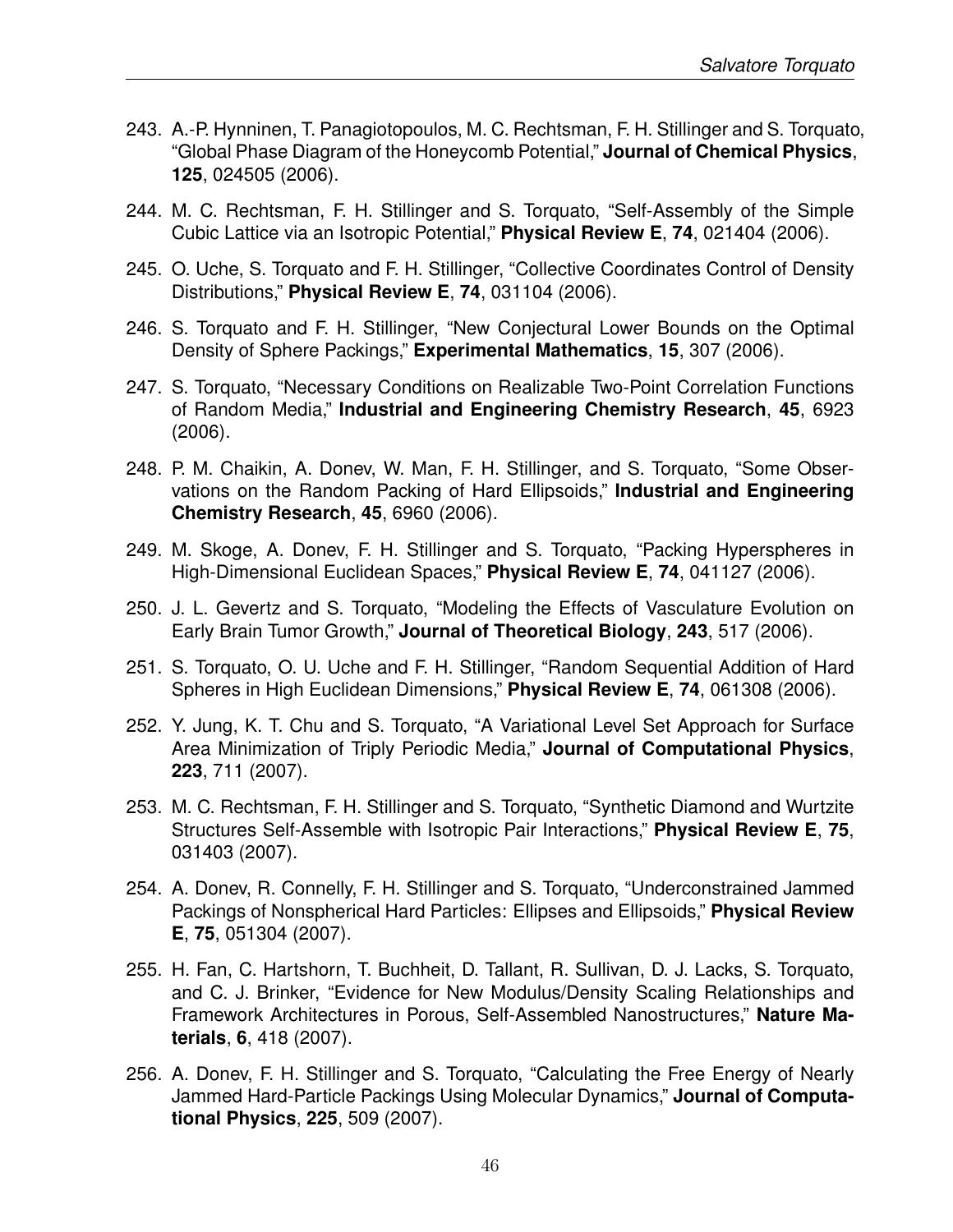- 257. Y. Jiao, F. H. Stillinger and S. Torquato, "Modeling Heterogeneous Materials via Two-Point Correlation Functions: Basic Principles," **Physical Review E**, **76**, 031110 (2007).
- 258. A. Donev, F. H. Stillinger and S. Torquato, "Configurational Entropy of Binary Hard-Disk Glasses: Nonexistence of an Ideal Glass Transition," **Journal of Chemical Physics**, **127**, 124509 (2007).
- 259. S. Torquato and F. H. Stillinger, "Toward the Jamming Threshold of Sphere Packings: Tunneled Crystals," **Journal of Applied Physics**, **102**, 093511 (2007).
- 260. M. C. Rechtsman, F. H. Stillinger and S. Torquato, "Negative Thermal Expansion in Single-Component Systems with Isotropic Interactions," **Journal of Physical Chemistry A**, **111**, 12816 (2007).
- 261. S. Torquato and F. H. Stillinger, "New Duality Relations for Classical Ground States," **Physical Review Letters**, **100**, 020602 (2008).
- 262. A. Gabrielli, M. Joyce and S. Torquato, "Tilings of Space and Superhomogeneous Point Processes," **Physical Review E**, **77**, 031125 (2008).
- 263. Y. Jiao, F. H. Stillinger and S. Torquato, "Modeling Heterogeneous Materials via Two-Point Correlation Functions: II. Algorithmic Details and Applications," **Physical Review E**, **77**, 031135 ((2008).
- 264. A. Scardicchio, F. H. Stillinger and S. Torquato, "Estimates of the Optimal Density of Sphere Packings in High Dimensions," **Journal of Mathematical Physics**, **49**, 043301 (2008).
- 265. M. C. Rechtsman and S. Torquato, "Effective Dielectric Tensor for Electromagnetic Wave Propagation in Random Media," **Journal of Applied Physics**, **103**, 084901 (2008).
- 266. C. E. Zachary, F. H. Stillinger and S. Torquato,"Gaussian-Core Model Phase Diagram and Pair Correlations in High Euclidean Dimensions," **Journal of Chemical Physics**, **128**, 224505 (2008).
- 267. Y. Jiao, F. H. Stillinger and S. Torquato, "Optimal Packings of Superdisks and the Role of Symmetry," **Physical Review Letters**, **100**, 245504 (2008).
- 268. R. D. Batten, F. H. Stillinger and S. Torquato, "Classical Disordered Ground States: Super-Ideal Gases, and Stealth and Equi-Luminous Materials," **Journal of Applied Physics**, **104**, 033504 (2008).
- 269. M. C. Rechtsman, H-C. Jeong, P. M. Chaikin, S. Torquato and P. J. Steinhardt, "Optimized Structures for Photonic Quasicrystals," **Physical Review Letters**, **101**, 073902 (2008).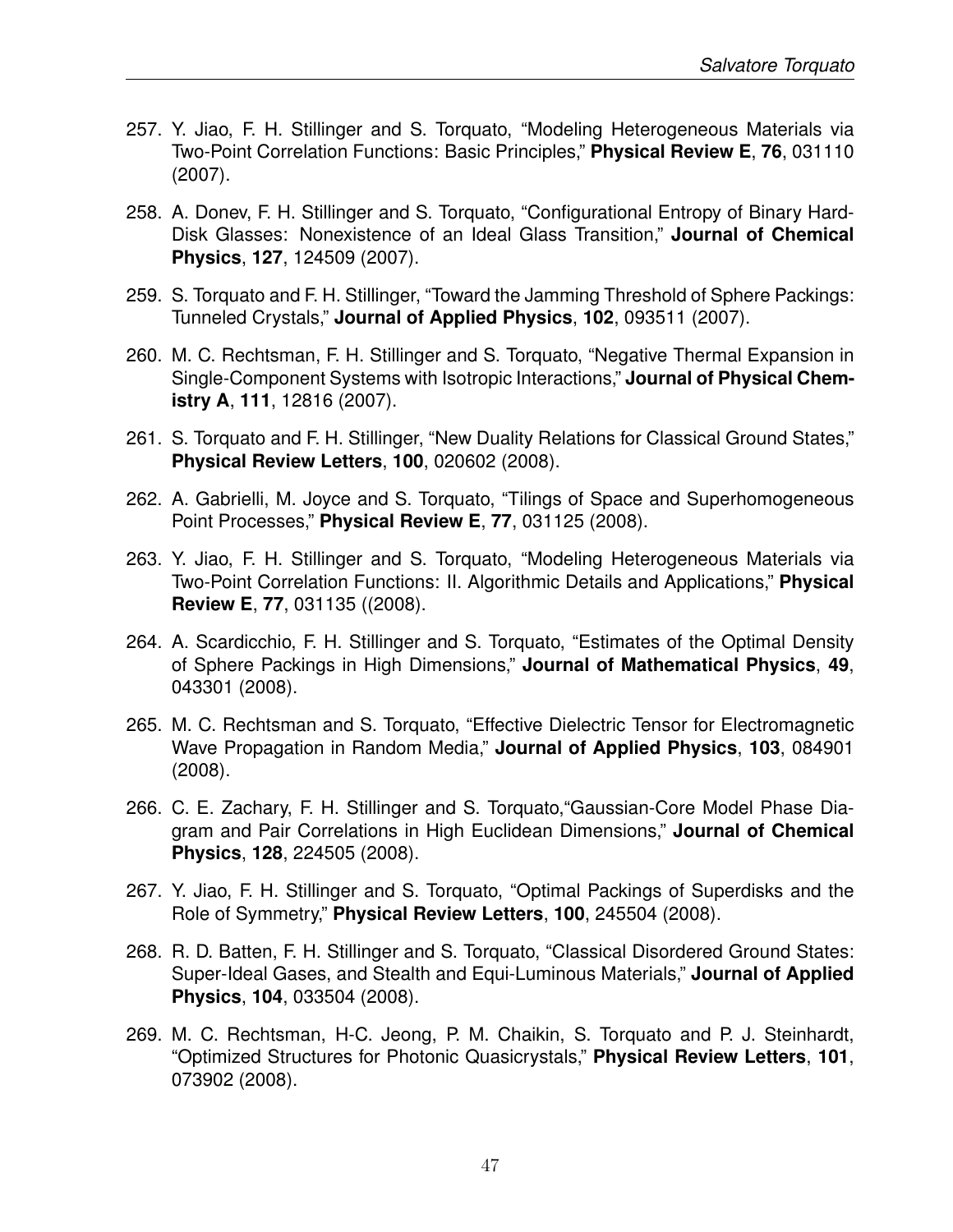- 270. J. L. Gevertz and S. Torquato, "A Novel Three-Phase Model of Brain Tissue Microstructure," **PLoS Computational Biology**, **4**, e1000152 (2008).
- 271. M. C. Rechtsman, F. H. Stillinger and S. Torquato, "Negative Poisson's Ratio Materials via Isotropic Interactions," **Physical Review Letters**, **101**, 085501 (2008).
- 272. J. L. Gevertz, G. Gillies and S. Torquato, "Simulating Tumor Growth in Confined Heterogeneous Environments," **Physical Biology**, **5**, 036010 (2008).
- 273. S. Torquato, A. Scardicchio and C. E. Zachary, "Point Processes in Arbitrary Dimension from Fermionic Gases, Random Matrix Theory, and Number Theory," **Journal of Statistical Mechanics: Theory and Experiment**, P11019 (2008).
- 274. S. Torquato, "Inverse Optimization Techniques for Targeted Self-Assembly," **Soft Matter**, **5**, 1157 (2009).
- 275. A. B. Hopkins, F. H. Stillinger and S. Torquato, "Dense Sphere Packings from Optimized Correlation Functions," **Physical Review E**, **79**, 031123 (2009).
- 276. A. Scardicchio, C. E. Zachary and S. Torquato, "Statistical Properties of Determinantal Point Processes in High-Dimensional Euclidean Spaces," **Physical Review E**, **79**, 041108 (2009).
- 277. Y. Jiao, F. H. Stillinger and S. Torquato, "Optimal Packings of Superballs," **Physical Review E**, **79**, 041309 (2009).
- 278. J. Gevertz and S. Torquato, "Mean Survival Times of Absorbing Triply Periodic Minimal Surfaces," **Physical Review E**, **80**, 011102 (2009).
- 279. R. D. Batten, F. H. Stillinger and S. Torquato, "Novel Low-Temperature Behavior in Classical Many-Particle Systems," **Physical Review Letters**, **103**, 050602 (2009).
- 280. S. Torquato and Y. Jiao, "Dense Packings of the Platonic and Archimedean Solids," **Nature**, 460, 876 (2009).
- 281. R. D. Batten, F. H. Stillinger and S. Torquato, "Interactions Leading to Disordered Ground States and Unusual Low-Temperature Behavior," **Physical Review E**, **80**, 031105 (2009).
- 282. Y. Jiao, F. H. Stillinger, and S. Torquato, "A Superior Descriptor of Random Textures and Its Predictive Capacity," **Proceedings of the National Academy of Sciences**, **106**, 17634 (2009).
- 283. S. Torquato and Y. Jiao, "Dense Packings of Polyhedra: Platonic and Archimedean Solids," **Physical Review E**, **80**, 041104 (2009).
- 284. M. Florescu, S. Torquato, and P. J. Steinhardt, "Complete Band Gaps in Two-Dimensional Photonic Quasicrystals, **Physical Review B**, **80**, 155112 (2009).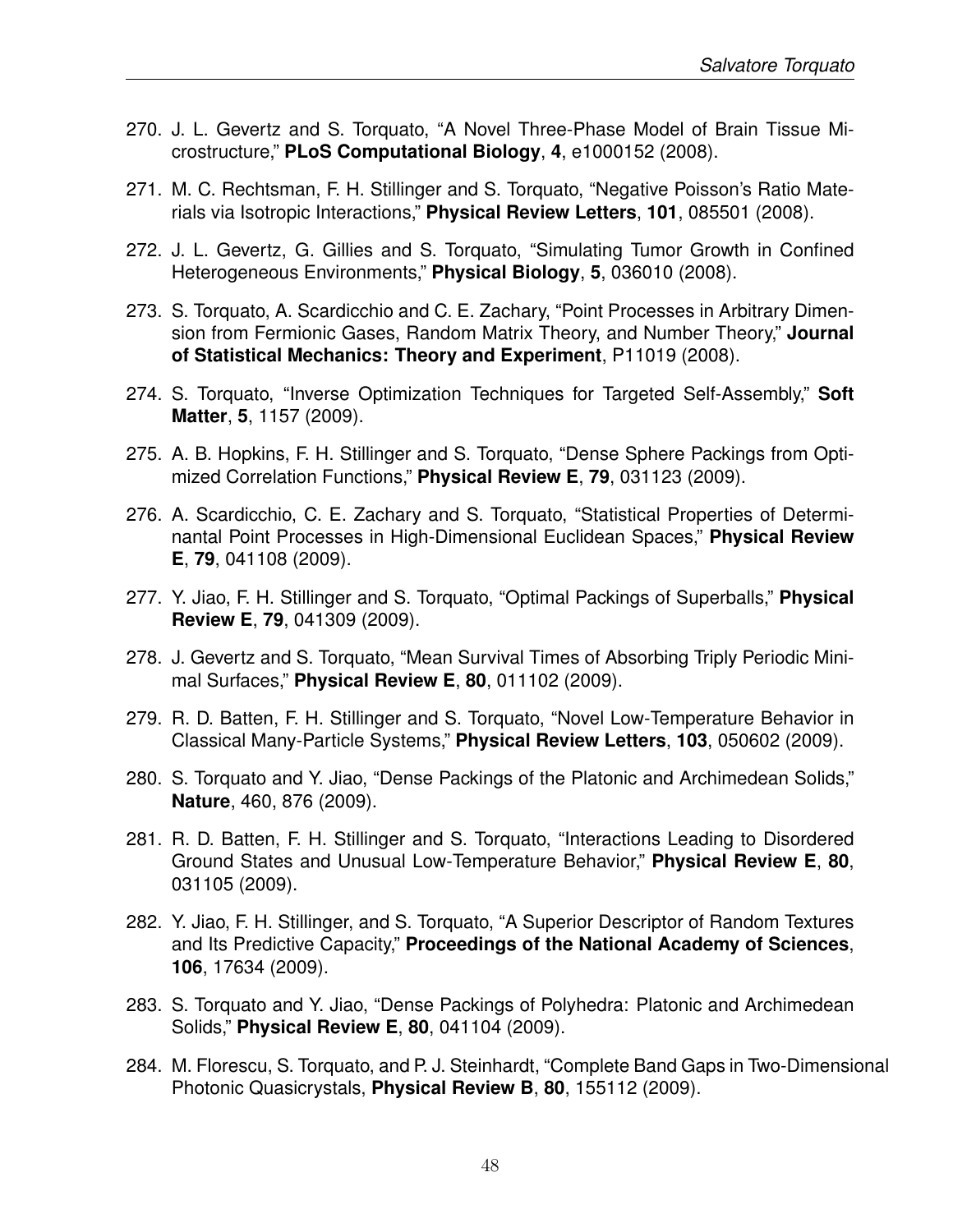- 285. M. C. Rechtsman and S. Torquato, "New Method for Obtaining Upper Bounds on Photonic Band Gaps," **Physical Review B**, **80**, 155126 (2009).
- 286. J. L. Gevertz and S. Torquato, "Growing Heterogeneous Tumors in Silico," **Physical Review E**, **80**, 051910 (2009).
- 287. M. Florescu, S. Torquato and P. J. Steinhardt, "Designer Disordered Materials With Large Complete Photonic Band Gaps," **Proceedings of the National Academy of Sciences**, **106**, 20658 (2009).
- 288. C. E. Zachary and S. Torquato, "Hyperuniformity in Point Patterns and Two-Phase Random Heterogeneous Media," **Journal of Statistical Mechanics: Theory and Experiment**, P12015 (2009).
- 289. Y. Jiao, F. H. Stillinger, and S. Torquato, "Geometrical Ambiguity of Pair Statistics: Point Configurations," **Physical Review E**, **81**, 011105 (2010).
- 290. A. B. Hopkins, F. H. Stillinger and S. Torquato, "Spherical Codes, Maximal Local Packing Density, and the Golden Ratio," **Journal of Mathematical Physics**, **51**, 043302 (2010).
- 291. Y. Jiao, F. H. Stillinger and S. Torquato, "Distinctive Features Arising in Maximally Random Jammed Packings of Superballs," **Physical Review E**, **81**, 041304 (2010).
- 292. A. B. Hopkins, F. H. Stillinger and S. Torquato, "Densest Local Packing Diversity of  $N$  Spheres Around a Central Sphere: General Concepts and Application to Two Dimensions," **Physical Review E**, **81**, 041305 (2010).
- 293. S. Torquato and Y. Jiao, "Exact Constructions of a Family of Dense Periodic Packings of Tetrahedra," **Physical Review E**, **81**, 041310 (2010).
- 294. R. D. Batten, F. H. Stillinger and S. Torquato, "Phase Behavior of Colloidal Superballs: Shape Interpolation from Spheres to Cubes," **Physical Review E**, **81**, 061105 (2010).
- 295. Y. Jiao, F. H. Stillinger, and S. Torquato, "Geometrical Ambiguity of Pair Statistics. II. Heterogeneous Media," **Physical Review E**, **82**, 011106 (2010).
- 296. S. Torquato, "Optimal Design of Heterogeneous Materials," **Annual Review of Materials Research**, **40**, 101 (2010).
- 297. S. Torquato and F. H. Stillinger, "Jammed Particle Packings: From Kepler to Bernal and Beyond," **Reviews of Modern Physics**, **82**, 2633 (2010).
- 298. S. Torquato, "Reformulation of the Covering and Quantizer Problems as Ground States of Interacting Particles," **Physical Review E**, **82**, 056109 (2010).
- 299. M. Florescu, S. Torquato and P. J. Steinhardt, "Effects of Random Link Removal on the Photonic Band Gaps of Honeycomb Networks," **Applied Physics Letters**, **97**, 201103 (2010).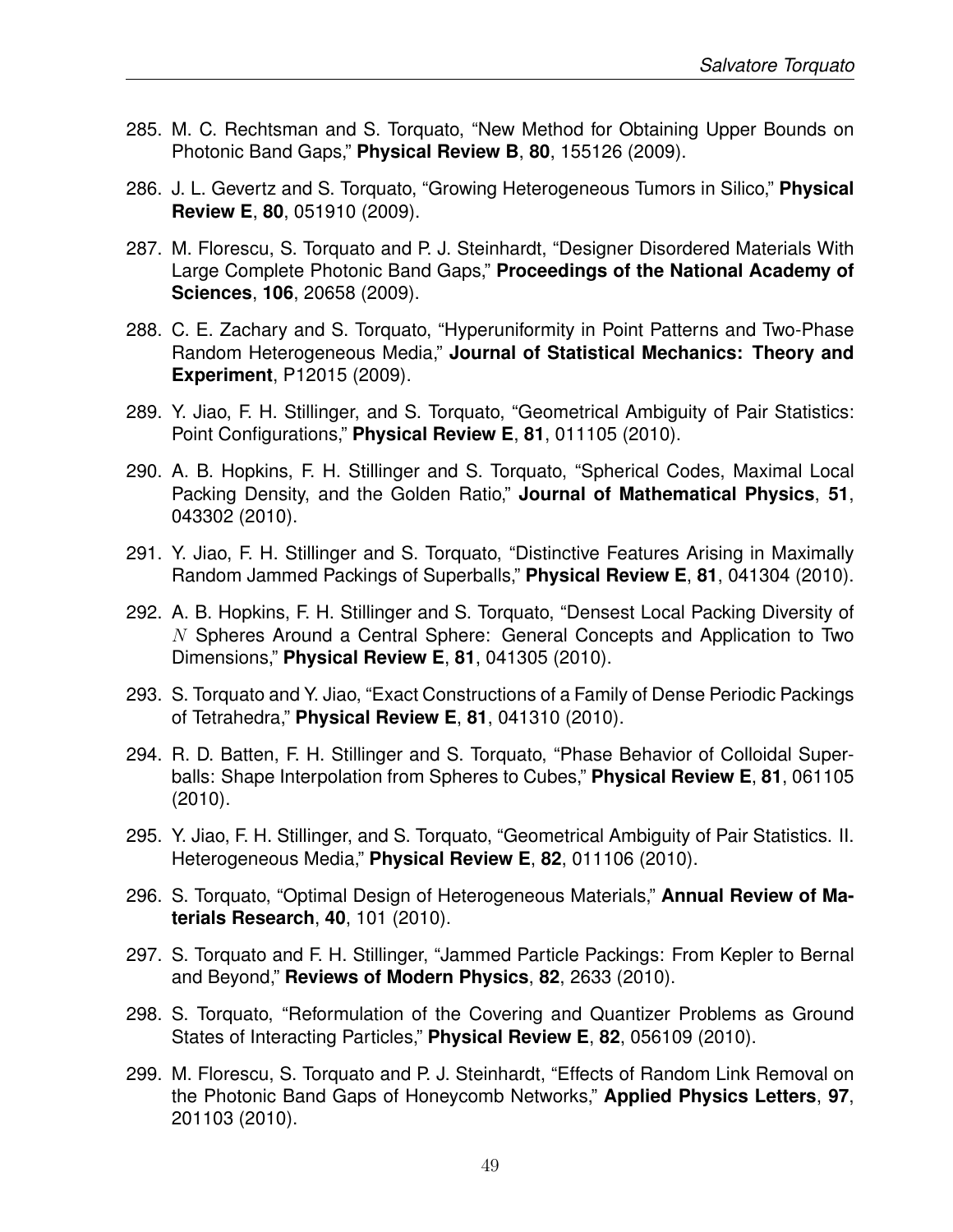- 300. S. Torquato and Y. Jiao, "Robust Algorithm to Generate a Diverse Class of Dense Disordered and Ordered Sphere Packings via Linear Programming," **Physical Review E**, **82**, 061302 (2010).
- 301. Y. Jiao, F. H. Stillinger and S. Torquato, "Nonuniversality of Density and Disorder of Jammed Sphere Packings," **Journal of Applied Physics**, **109**, 013508 (2011).
- 302. W. T. Gilleland, S. Torquato and W. B. Russel, "New Bounds on the Sedimentation Velocity for Hard, Charged, and Adhesive Hard Sphere Colloids," **Journal of Fluid Mechanics**, **667**, 403 (2011).
- 303. A. B. Hopkins, F. H. Stillinger, and S. Torquato, "Densest Local Packing Diversity. II. Application to Three Dimensions," **Physical Review E**, **83**, 011304 (2011).
- 304. S. Torquato, "Toward an Ising Model of Cancer and Beyond," **Physical Biology**, **8**, 015017 (2011).
- 305. E. Marcotte, F. H. Stillinger and S. Torquato, "Optimized Monotonic Convex Pair ´ Potentials Stabilize Low-Coordinated Crystals," **Soft Matter**, **7**, 2332 (2011).
- 306. S. Torquato, C. E. Zachary and F. H. Stillinger, "Duality Relations for the Classical Ground States of Soft-Matter Systems," **Soft Matter**, **7**, 3780 (2011).
- 307. E. Marcotte, F. H. Stillinger and S. Torquato, "Unusual Ground States via Monotonic ´ Convex Pair Potentials," **Journal of Chemical Physics**, **134**, 164105 (2011).
- 308. C. E. Zachary. Y. Jiao and S. Torquato, "Hyperuniform Long-Range Correlations are a Signature of Disordered Jammed Hard-Particle Packings," **Physical Review Letters**, **106**, 178001 (2011).
- 309. C. E. Zachary and S. Torquato, "Anomalous Local Coordination, Density Fluctuations, and Void Statistics in Disordered Hyperuniform Many-Particle Ground States," **Physical Review E**, **83**, 051133 (2011).
- 310. C. E. Zachary, Y. Jiao and S. Torquato, "Hyperuniformity, Quasi-Long-Range Correlations, and Void-Space Constraints in Maximally Random Jammed Particle Packings. I. Polydisperse Spheres" **Physical Review E**, **83**, 051308 (2011).
- 311. C. E. Zachary, Y. Jiao and S. Torquato, "Hyperuniformity, Quasi-Long-Range Correlations, and Void-Space Constraints in Maximally Random Jammed Particle Packings. II. Anisotropy in Particle Shape" **Physical Review E**, **83**, 051309[ (2011).
- 312. R. B. Batten, D. A. Huse, F. H. Stillinger, and S. Torquato, "Novel Ground-State Crystals with Controlled Vacancy Concentrations: From Kagomé to Honeycomb to Stripes," **Soft Matter**, **7**, 6194 (2011).
- 313. J. H. Conway, Y. Jiao and S. Torquato, "A New Family of Tilings of Three-Dimensional Euclidean Space by Tetrahedra and Octahedra," **Proceeedings of the National Academy of Sciences**, **108**, 11009 (2011).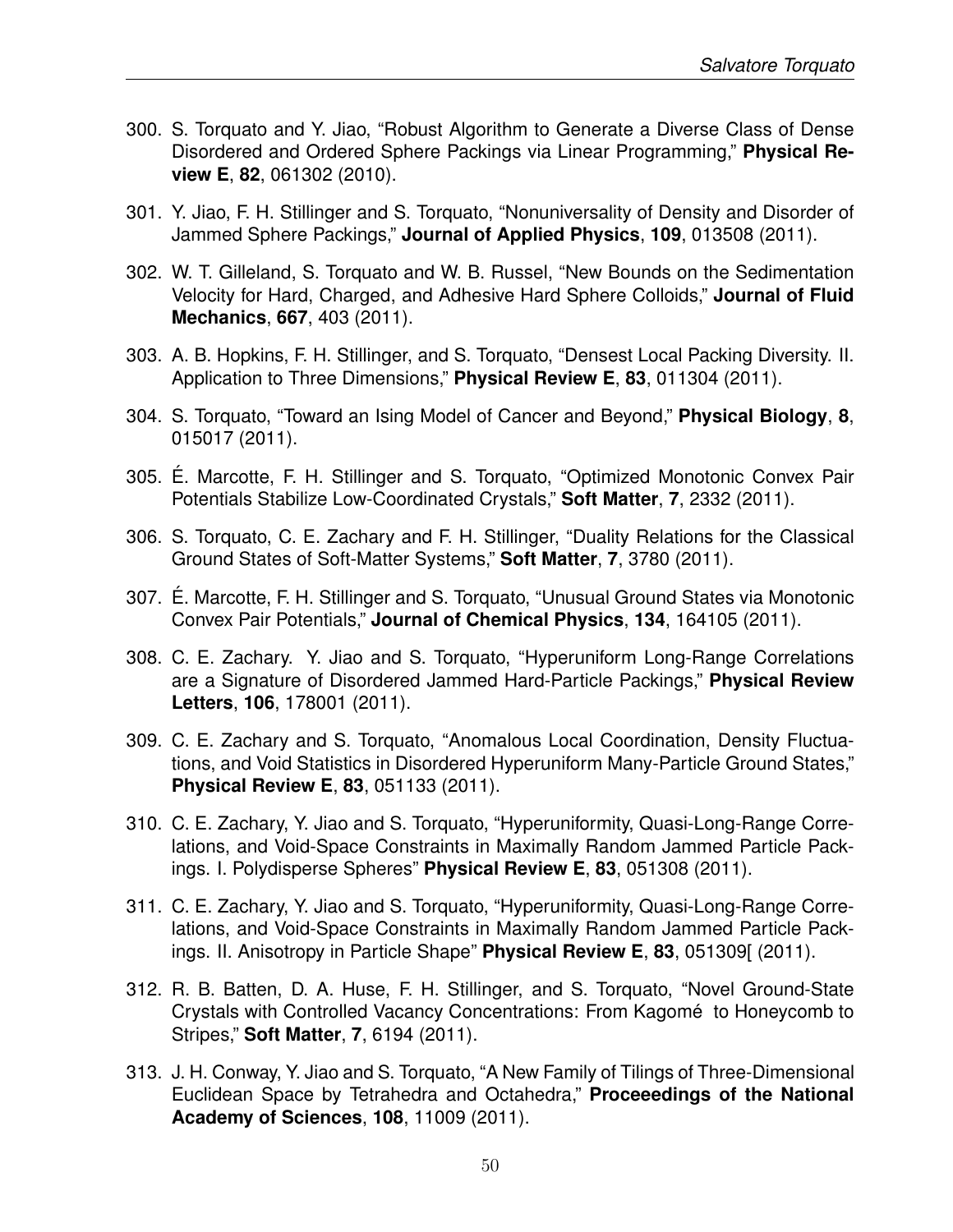- 314. R. D. Batten, F. H. Stillinger and S. Torquato, "Inherent Structures for a Soft Long-Range Interaction in Two-Dimensional Many-Particle Systems," **Journal of Chemical Physics**, **135**, 054104 (2011).
- 315. A. B. Hopkins, Y. Jiao, F. H. Stillinger and S. Torquato, "Phase Diagram and Structural Diversity of the Densest Binary Sphere Packings," **Physical Review Letters**, **107**, 125501 (2011).
- 316. C. E. Zachary and S. Torquato, "High-Dimensional Generalizations of the Kagomé and Diamond Crystals and the Decorrelation Principle for Periodic Sphere Packings," **Journal of Statistical Mechanics: Theory and Experiment**, P10017 (2011).
- 317. Y. Jiao and S. Torquato, "Communication: A Packing of Truncated Tetrahedra that Nearly Fills All of Space and Its Melting Properties," **Journal of Chemical Physics**, **135**, 151101 (2011).
- 318. Y. Jiao and S. Torquato, "Maximally Random Jammed Packings of Platonic Solids: Hyperuniform Long-Range Correlations and Isostaticity," **Physical Review E**, **84**, 041309 (2011).
- 319. C. E. Zachary and S. Torquato, "Improved Reconstructions of Random Media Using Dilation and Erosion Processes," **Physical Review E**, **84**, 056102 (2011).
- 320. Y. Jiao, H. Berman, T-R. Kiehl and S. Torquato, "Spatial Organization and Correlations of Cell Nuclei in Brain Tumors," **PLoS One**, **6**, e27323 (2011).
- 321. H. Cohn, Y. Jiao, A. Kumar and S. Torquato, "Rigidity of Spherical Codes," **Topology and Geometry**, **15**, 2235 (2011).
- 322. Y. Jiao and S. Torquato, "Emergent Behavior From a Cellular Automaton Model for Invasive Tumor Growth in Heterogeneous Microenvironments," **PLoS Computational Biology**, **7**, e1002314 (2011).
- 323. S. Torquato, "Effect of Dimensionality on the Continuum Percolation of Overlapping Hyperspheres and Hypercubes," the **Journal of Chemical Physics**, **136**, 054106 (2012).
- 324. C. J. Gommes, Y. Jiao and S. Torquato, "Density of States for a Specified Correlation Function and the Energy Landscape, **Physical Review Letters**, **108**, 080601 (2012).
- 325. A. B. Hopkins, F. H. Stillinger and S. Torquato, "Densest Binary Sphere Packings," **Physical Review E**, **85**, 021130 (2012).
- 326. G. W. Scherer, J. Zhang, J. A. Quintanilla and S. Torquato, "Hydration and Percolation at the Setting Point," Cement and Concrete Research, **42** 665 (2012).
- 327. Y. Jiao and S. Torquato, "Diversity of Dynamics and Morphologies of Invasive Solid Tumors," **AIP Advances**, **2**, 011003 (2012).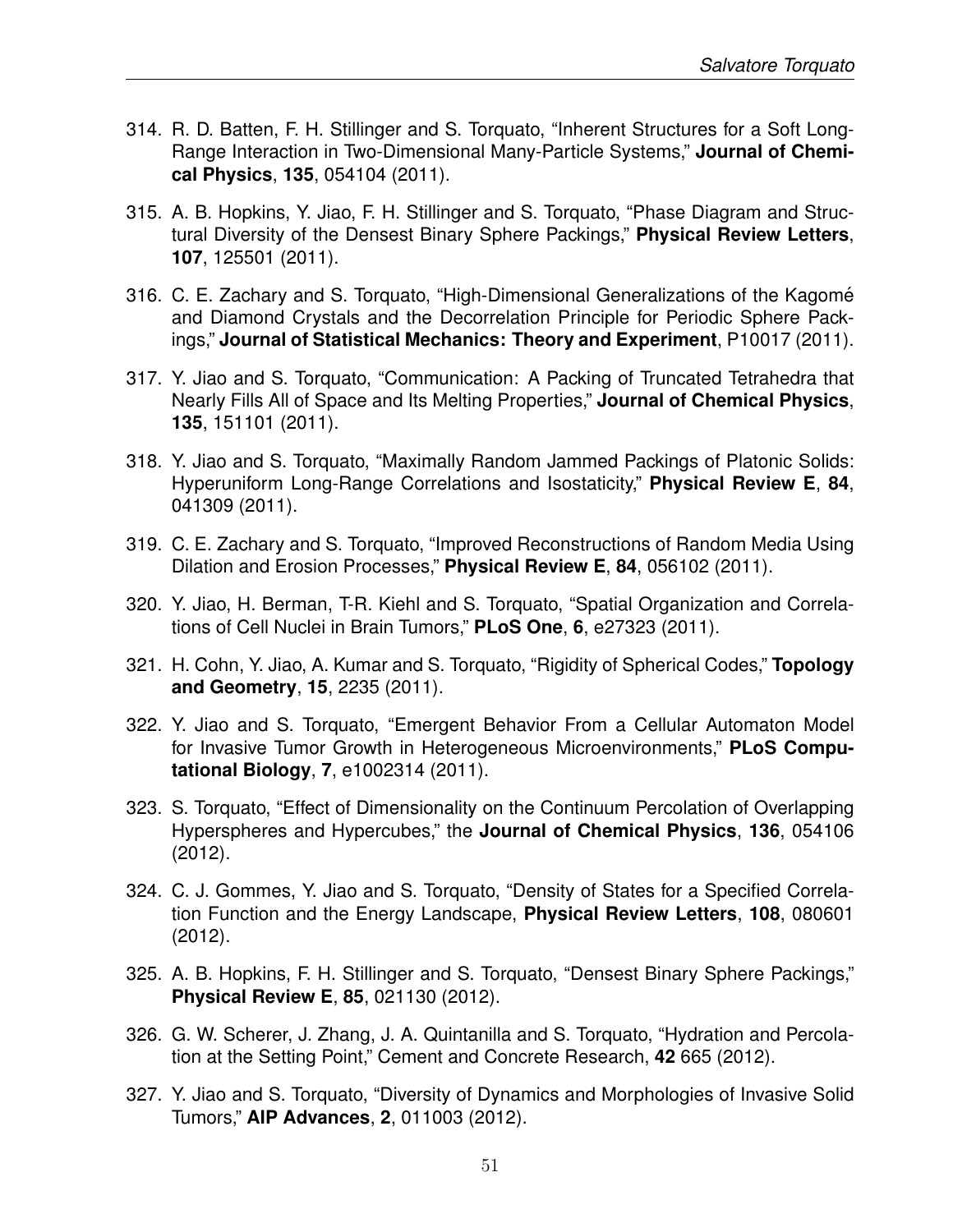- 328. C. J. Gommes, Y. Jiao and S. Torquato, "Microstructural Degeneracy Associated with a Two-Point Correlation Function and Its Information Content," **Physical Review E**, **85**, 051140 (2012).
- 329. Y. Jiao and S. Torquato, "Characterization of the Microstructure and Transport Properties of Biopolymer Networks," **Physical Biology**, **9**, 036009 (2012).
- 330. S. Torquato and Y. Jiao, "Organizing Principles for Densest Packings of Nonspherical Hard Particles: Not All Shapes Are Created Equal," **Physical Review E**, **86**, 011102 (2012).
- 331. S. Torquato and Y. Jiao, "Effect of Dimensionality on the Continuum Percolation of Overlapping Hyperspheres and Hypercubes: II. Simulation Results and Analyses," **Journal of Chemical Physics**, **137**, 074106 (2012).
- 332. A. B. Hopkins, F. H. Stillinger and S. Torquato, "Nonequilibrium Static Diverging Length Scale on Approaching a Prototypical Model Glassy State," **Physical Review E**, **86**, 021505 (2012).
- 333. S. Atkinson, Y. Jiao, and S. Torquato, "Maximally Dense Packings of Two-Dimensional Convex and Concave Noncircular Particles," **Physical Review E**, **86**, 031302 (2012).
- 334. R. Gabbrielli, Y. Jiao and S. Torquato, "Families of Tessellations of Space by Elementary Polyhedra via Retessellations of the FCC Tiling," **Physical Review E**, **86**, 041141 (2012).
- 335. E. Marcotte, F. H. Stillinger and S. Torquato, "Nonequilibrium Static Growing Length ´ Scales in Supercooled Liquids on Approaching the Glass Transition," **Journal of Chemical Physics**, **138**, 12A508 (2013).
- 336. E. Marcotte, F. H. Stillinger and S. Torquato, "Communication: Designed Diamond ´ Ground State via Optimized Isotropic Monotonic Pair Potentials," **Journal of Chemical Physics**, **138**, 061101 (2013).
- 337. S. Martis, E. Marcotte, F. H. Stillinger and S. Torquato, "Ground States of Directional ´ Pair Potentials via Collective-Density Variables," **Journal of Statistical Physics**, **150**, 414 (2013).
- 338. S. Torquato and Y. Jiao, "Effect of Dimensionality on the Percolation Threshold of Overlapping Nonspherical Hyperparticles," **Physical Review E**, **87**, 022111 (2013).
- 339. S. Torquato and Y. Jiao, "Effect of Dimensionality on the Percolation Thresholds of Various d-Dimensional Lattices," **Physical Review E**, **87**, 032149 (2013).
- 340. M. Florescu, P. J. Steinhardt and S. Torquato, "Optical Cavities and Waveguides in Hyperuniform Disordered Photonic Solids," **Physical Review B**, **87**, 165116 (2013).
- 341. Y. Jiao and S. Torquato, "Evolution and Morphology of Microenvironment-Enhanced Malignancy of Three-Dimensional Invasive Solid Tumors," **Physical Review E**, **87**, 052707 (2013).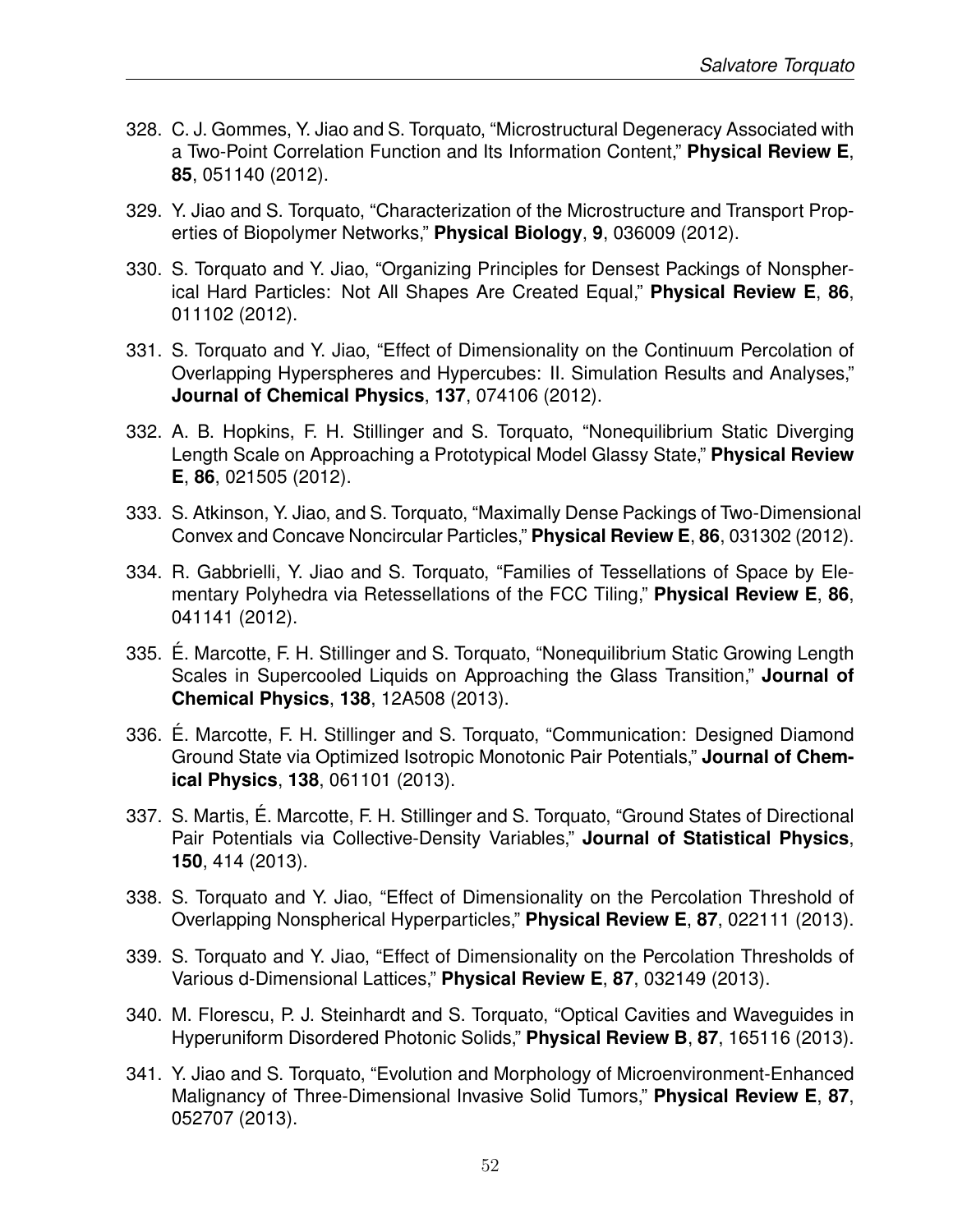- 342. E. Marcotte and S. Torquato, "Efficient Linear Programming Algorithm to Generate ´ the Densest Lattice Sphere Packings," **Physical Review E**, **87**, 063303 (2013).
- 343. M. Hejna, P. J. Steinhardt and S. Torquato, "Nearly Hyperuniform Network Models of Amorphous Silicon," **Physical Review B**, **87**, 245204 (2013).
- 344. R. Xie, G. G. Long, S. J. Weigand, S. C. Moss, S. Roorda, S. Torquato, and P. J. Steinhardt, "Hyperuniformity in Amorphous Silicon Based on the Measurement of the Infinite-Wavelength Limit of the Structure Factor," **Proceedings of the National Academy of Sciences**, **110**, 13250 (2013).
- 345. W. Man, M. Florescu, K. Matsuyama, P. Yadak, G. Nahal, S. Hashemizad, E. Williamson, P. Steinhardt, S. Torquato, and P. Chaikin, "Photonic Band Gap in Isotropic Hyperuniform Disordered Solids with Low Dielectric Contrast," **Optics Express**, **21**, 19972 (2013).
- 346. A. B. Hopkins, F. H. Stillinger and S. Torquato, "Disordered Strictly Jammed Binary Sphere Packings Attain an Anomalously Large Range of Densities," **Physical Review E**, **88**, 022205 (2013).
- 347. W. Man, M. Florescu, E. Williamson, S. Hashemizad, Y. He, B. Leung, D. Liner, P. J. Steinhardt, S. Torquato and P. M. Chaikin, "Novel Experiments on Freeform Waveguides and Isotropic Photonic Bandgaps in Hyperuniform Disordered Systems," **Proceedings of the National Academy of Sciences**, **110** 15886 (2013).
- 348. R. A. DiStasio, Jr., E. Marcotte, R. Car, F. H. Stillinger, and S. Torquato, "Designer ´ Spin Systems via Inverse Statistical Mechanics," **Physical Review B**, **88**, 134104 (2013).
- 349. G. Zhang, F. H. Stillinger and S. Torquato, "Probing the Limitations of Isotropic Pair Potentials to Produce Ground-State Structural Extremes Via Inverse Statistical Mechanics," **Physical Review E**, **88**, 042309 (2013).
- 350. G. Zhang and S. Torquato, "Precise Algorithm to Generate Random Sequential Addition of Hard Hyperspheres at Saturation," **Physical Review E**, **88**, 042309 (2013).
- 351. E. Marcotte, R. A. DiStasio, Jr., F. H. Stillinger, and S. Torquato, "Designer Spin ´ Systems via Inverse Statistical Mechanics: II. Ground State Enumeration and Classification" **Physical Review B**, **88**, 184432 (2013).
- 352. S. Atkinson, F. H. Stillinger, and S. Torquato," Detailed Characterization of Rattlers in Exactly Isostatic, Strictly Jammed Sphere Packings," **Physical Review E**, **88**, 062208 (2013).
- 353. Y. Kallus, E. Marcotte and S. Torquato, "Jammed Lattice Sphere Packings," ´ **Physical Review E**, **88**, 062151 (2013).
- 354. R. Gabbrielli, Y. Jiao and S. Torquato, "Dense Periodic Packings of Tori," **Physical Review E**, **89**, 022133 (2014).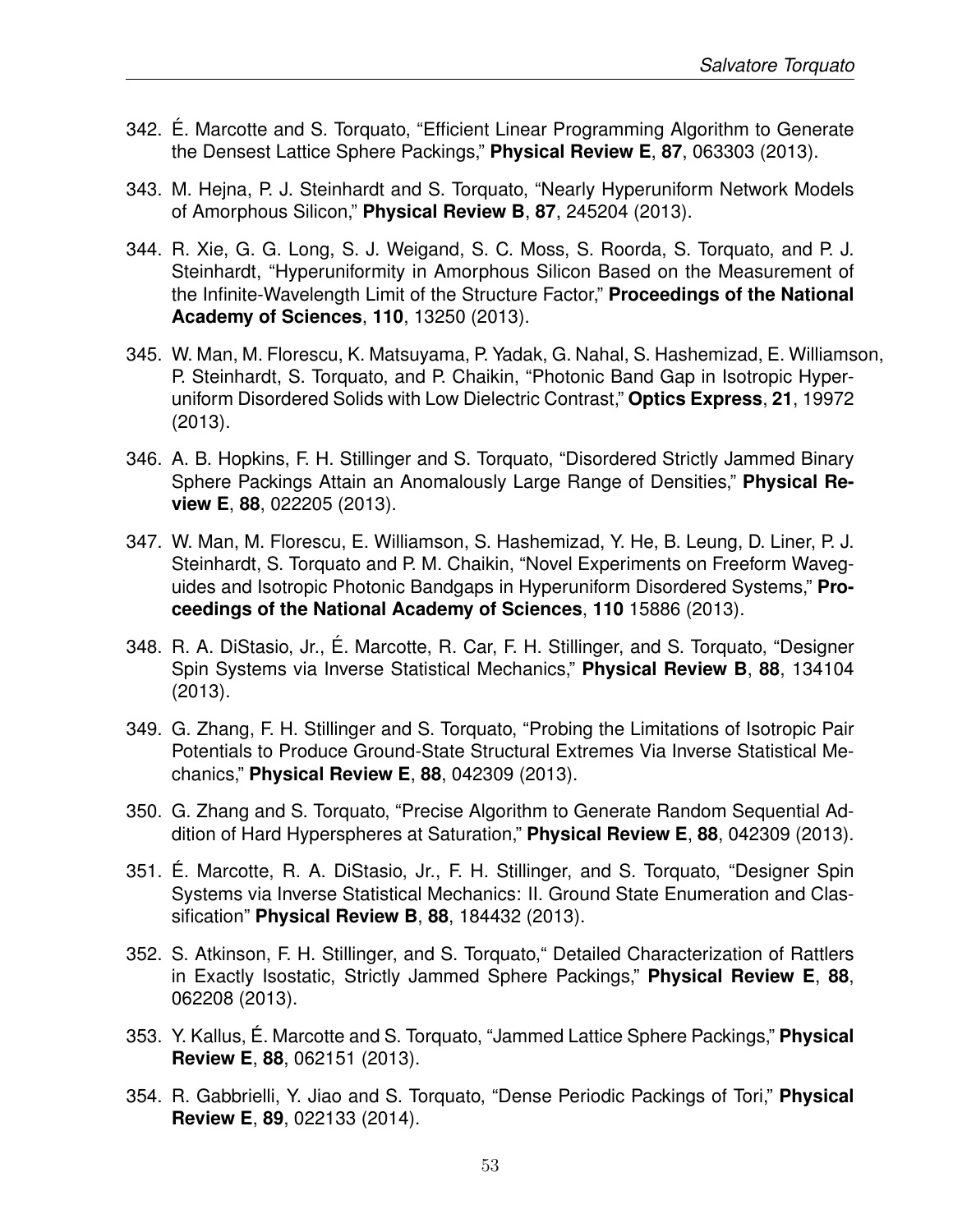- 355. Y. Jiao, T. Lau, H. Hatzikirou, M. Meyer-Hermann, J. C. Corbo, and S. Torquato, "Avian Photoreceptor Patterns Represent a Disordered Hyperuniform Solution to a Multiscale Packing Problem," **Physical Review E**, **89**, 022721 (2014).
- 356. E.-Y. Guo, N. Chawlaw, T. Jing, S. Torquato and Y. Jiao, "Three-Dimensional Reconstruction of Percolating Filamentary Microstructures from Two-Dimensional Micrographs via Dilation-Erosion Method," **Materials Characterization**, **89**, 33 (2014).
- 357. D. Chen, Y. Jiao and S. Torquato, "Equilibrium Phase Behavior and Maximally Random Jammed State of Truncated Tetrahedra," **Journal of Physical Chemistry B**, **118**, 7981 (2014).
- 358. H. Liasneuski, D. Hlushkou, S. Khirevich, A. Höltzel, U. Tallarek and S. Torquato"Impact of Microstructure on the Effective Diffusivity in Random Packings of Hard Spheres," **Journal of Applied Physics**, **116**, 034904 (2014).
- 359. Y. Kallus and S. Torquato, "Marginal Stability in Jammed Packings: Quasicontacts and Weak Contacts," **Physical Review E**, **90**, 022114 (2014).
- 360. D. Chen, Y. Jiao and S. Torquato, "Computational Model for Tumor Dormancy with an Emergent Switch Behavior to a Proliferative State," **PLOS One**, **9**, e109934 (2014).
- 361. J. Spangenberg, G. W. Scherer, A. B. Hopkins and S. Torquato, "Viscosity of Bimodal Suspensions with Hard Spherical Particles," **Journal of Applied Physics**, **116**, 184902 (2014).
- 362. M. A. Klatt and S. Torquato, "Characterization of Maximally Random Jammed Sphere Packings. I. Voronoi Correlation Functions," **Physical Review E**, **90**, 052120 (2014).
- 363. S. Atkinson, F. H. Stillinger, and S. Torquato, "Existence of Isostatic, Maximally Random Jammed Monodisperse Hard-Disk Packings," **Proceedings of the National Academy of Sciences**, **111**, 18436 (2014).
- 364. R. Dreyfus, Y. Xu, T. Still, L. A. Hough, A. G. Yodh and S. Torquato, "Diagnosing the Hyperuniformity of Two-Dimensional, Disordered, Jammed Packings of Soft Spheres," **Physical Review E**, **91**, 012302 (2015).
- 365. S. Torquato, G. Zhang and F. H. Stillinger, "Ensemble Theory for Stealthy Hyperuniform Disordered Ground States," **Physical Review X**, **5**, 021020 (2015).
- 366. G. Zhang, F. H. Stillinger and S. Torquato, "Ground States of Stealthy Hyperuniform Potentials: I. Entropically Favored Configurations," **Physical Review E**, **92**, 022119 (2015).
- 367. G. Zhang, F. H. Stillinger and S. Torquato, "Ground States of Stealthy Hyperuniform Potentials: II. Stacked-Slider Phases," **Physical Review E**, **92**, 022120 (2015).
- 368. J. Sun, B. K. Clark, S. Torquato and R. Car, "The Phase Diagram of High-Pressure Superionic Ice," **Nature Communications**, **6**, 8156 (2015).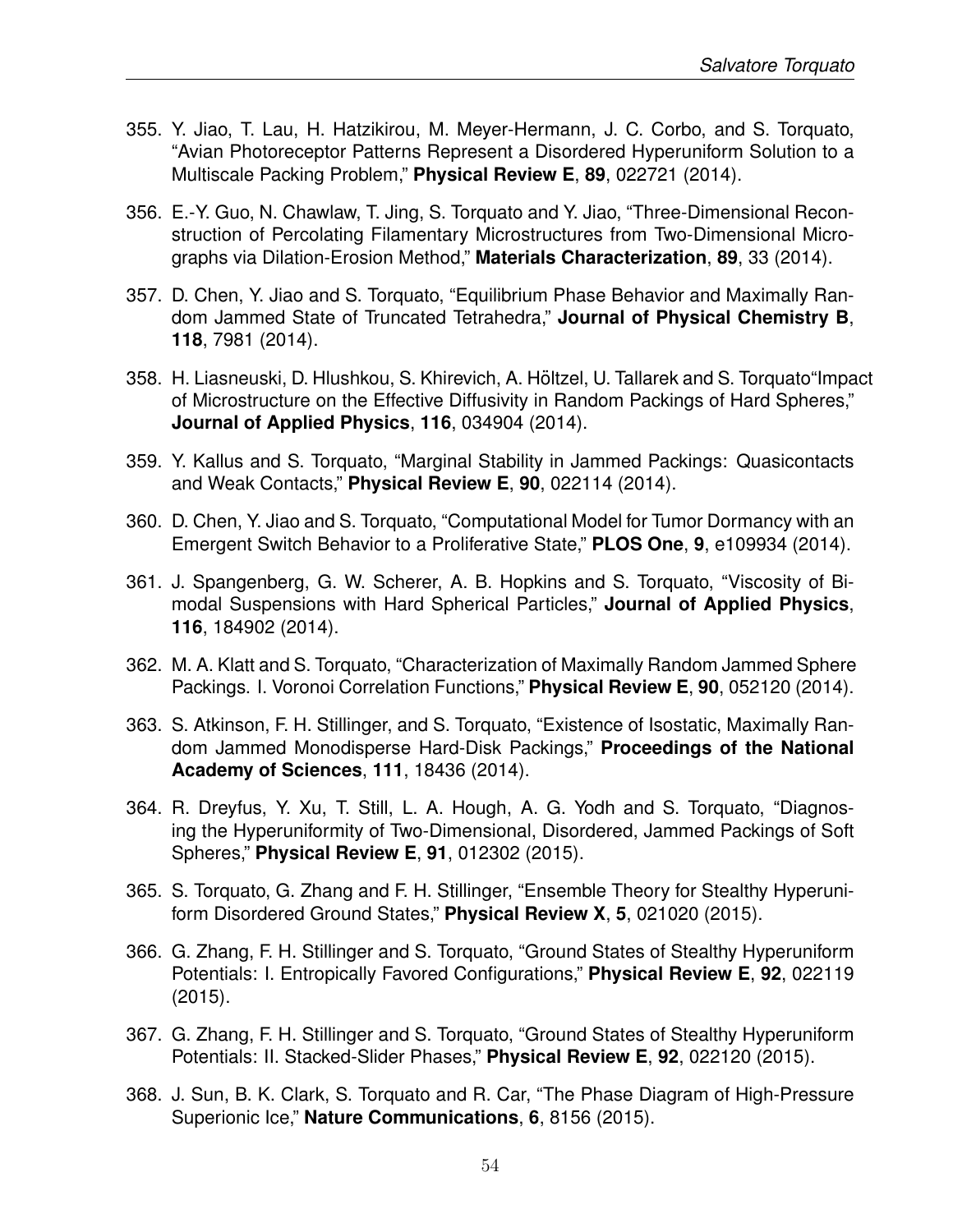- 369. D. Hlushkou, H. Liasneuski, U. Tallarek and S. Torquato, "Effective diffusion coefficients in random packings of polydisperse hard spheres from two-point and threepoint correlation functions," **Journal of Applied Physics**, **118**, 124901 (2015).
- 370. J. Tian, Y. Xu, Y. Jiao and S. Torquato, "A Geometric-Structure Theory for Maximally Random Jammed Packings," **Scientific Reports**, **5**, 16722 (2015).
- 371. G. Cinacchi and S. Torquato, "Hard Convex Lens-Shaped Particles: Densest-Known Packings and Phase Behavior," **Journal of Chemical Physics**, **143**, 224506 (2015).
- 372. D. Chen and S. Torquato, "Confined Disordered Strictly Jammed Binary Sphere Packings in Three Dimensions," **Physical Review E**, **92**, 062207 (2015).
- 373. E. Chertkov, R. DiStasio and G. Zhang, R. Car and S. Torquato, "Inverse Design of Disordered Stealthy Hyperuniform Spin Chains," **Physical Review B**, **93**, 064201 (2016).
- 374. S. Atkinson, G. Zhang, A. B.Hopkins and S. Torquato "Critical Slowing Down and Hyperuniformity on Approach to Jamming," **Physical Review E**, **94**, 012902 (2016).
- 375. S. Torquato, "Hyperuniformity and Its Generalizations," **Physical Review E**, **94**, 022122 (2016).
- 376. S. Torquato, "Disordered Hyperuniform Heterogeneous Materials," **Journal of Physics: Condensed Matter**, **28**, 414012 (2016).
- 377. M. A. Klatt and S. Torquato, "Characterization of Maximally Random Jammed Sphere Packings: II. Correlation Functions and Density Fluctuations," **Physical Review E**, **94**, 022152 (2016).
- 378. S. Atkinson, F. H. Stillinger, and S. Torquato,"Static Structural Signatures of Nearly Jammed Disordered and Ordered Hard-Sphere Packings: Direct Correlation Function," **Physical Review E**, **94**, 032902 (2016).
- 379. A. Andreanov, A. Scardicchio and S. Torquato, "Extreme Lattices: Symmetries and Decorrelations," **Journal of Statistical Mechanics: Theory and Experiment**, P113301 (2016).
- 380. G. Zhang, F. H. Stillinger and S. Torquato, "The Perfect Glass Paradigm," **Scientific Reports**, **6**, 36963 (2016).
- 381. D. Chen, W. Y. Aw, D. Devenport and S. Torquato,"Structural Characterization and Statistical-Mechanical Model of Epidermal Patterns," **Biophysical Journal**, **111**, 2534 (2016).
- 382. G. Zhang, F. H. Stillinger and S. Torquato, "Transport, Geometrical and Topological Properties of Stealthy Disordered Hyperuniform Two-Phase Systems," **Journal of Chemical Physics**, **145**, 244109 (2016).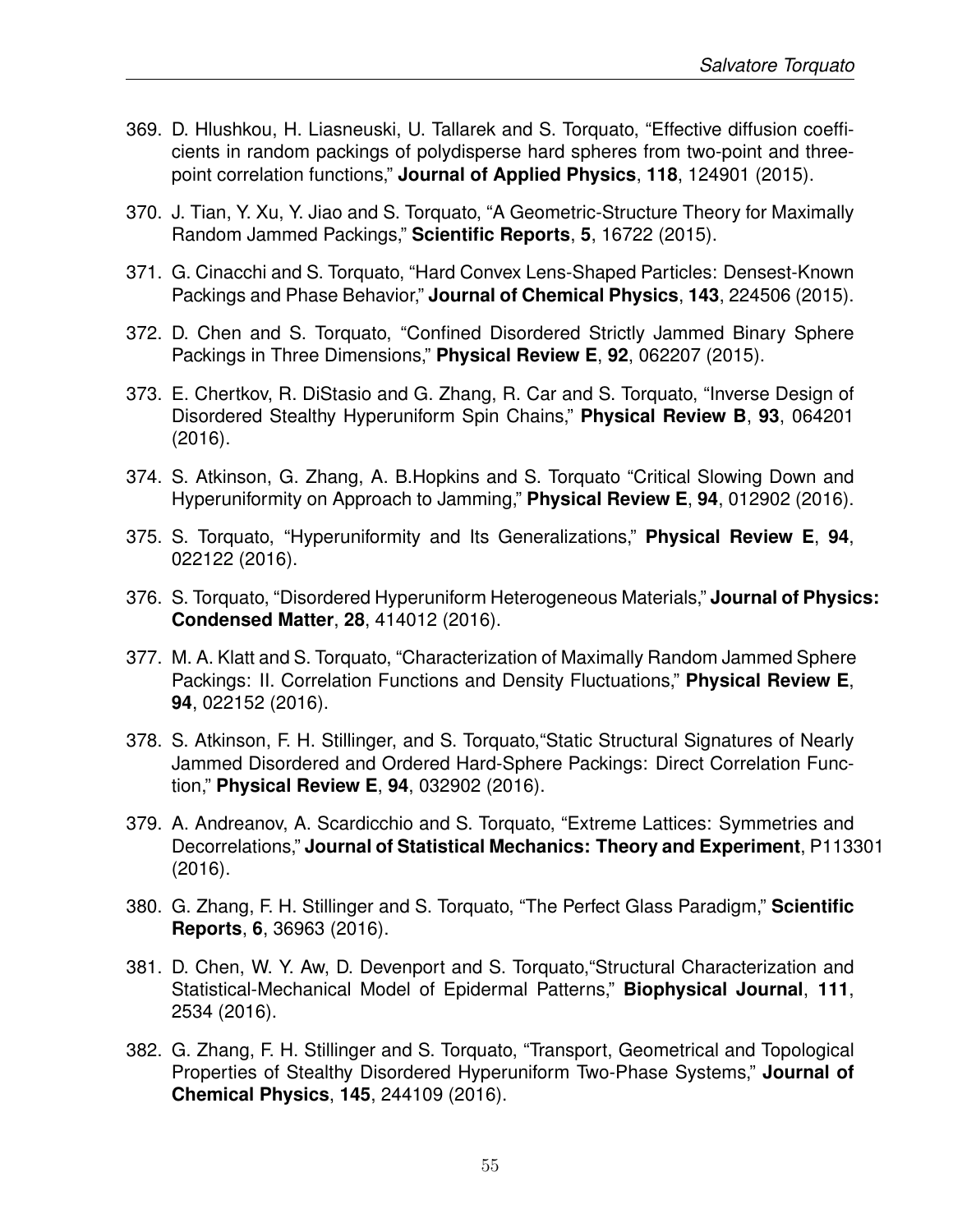- 383. J. Kim and S. Torquato, "Effect of Window Shape on the Detection of Hyperuniformity via the Local Number Variance," **Journal of Statistical Mechanics: Theory and Experiment**, **2017**, 013402 (2017).
- 384. R. M. Ziff and S. Torquato, "Percolation of Disordered Jammed Sphere Packings," the **Journal of Physics A: Mathematical and Theoretical**, **50**, 085001 (2017).
- 385. E. Ogüz, J. E. S. Socolar, P. J. Steinhardt and S. Torquato "Hyperuniformity of Quasicrystals," **Physical Review B**, **95**, 054119 (2017).
- 386. C. Lin, P.J. Steinhardt and S. Torquato, "Hyperuniformity Variation With Quasicrystal Local Isomorphism Class," **Journal of Physics: Condensed Matter**, **29**, 20 (2017).
- 387. L. D. Abreu, J. M. Pereira, J. L. Romero and S. Torquato, "The Weyl-Heisenberg Ensemble: Hyperuniformity and Higher Landau Levels," **Journal of Statistical Mechanics: Theory and Experiment**, **2017**, 043103 (2017).
- 388. B. D. Wilts, X. Sheng, M. Holler,A. Diaz, M. Guizar-Sicairos, J. Raabe, R. Hoppe, S-H. Liu, R. Langford, O. D. Onelli, D. Chen, S. Torquato, U. Steiner, C. G. Schroer, S. Vignolini, and A. Seppe, "Evolutionary-Optimised Photonic Network Structure in Beetle Wing Scales Characterised by X-Ray Nanotomography," **Advanced Materials**, **2017**, 1702057 (2017).
- 389. Z. Ma and S. Torquato, "Random Scalar Fields and Hyperuniformity," **Journal of Applied Physics**, **121**, 244904 (2017).
- 390. G. Zhang, F. H. Stillinger and S. Torquato, "Can Exotic Disordered 'Stealthy' Particle Configurations Tolerate Arbitrarily Large Holes?, **Soft Matter**, **13**, 6197 (2017).
- 391. F. Martelli, S. Torquato, N. Giovambattista and R. Car, "Large-Scale Structure and Hyperuniformity of Amorphous Ices," **Physical Review Letters**, **119**, 136002 (2017).
- 392. G. Zhang, F. H. Stillinger and S. Torquato, "Classical Many-Particle Systems With Unique Disordered Ground States," **Physical Review E**, **96**, 042146 (2017).
- 393. E. Lomba, J. J. Weis and S. Torquato, "Disordered Hyperuniformity in Two-Component Nonadditive Hard-Disk Plasmas," **Physical Review E**, **96**, 062126 (2017).
- 394. D. Chen and S. Torquato, "Designing Disordered Hyperuniform Two-Phase Materials with Novel Physical Properties," **Acta Materialia**, **142**, 152 (2018).
- 395. E. Lomba, J.-J. Weis, and S. Torquato, "Disordered Multihyperuniformity Derived from Binary Plasmas," **Physical Review E**, **97**, 010102(R) (2018).
- 396. M. A. Klatt and S. Torquato, "Characterization of Maximally Random Jammed Sphere Packings: III. Transport and Electromagnetic Properties Via Correlation Functions," **Physical Review E**, **97**, 012118 (2018).
- 397. J. Kim and S. Torquato, "Effect of Imperfections on the Hyperuniformity of Many-Body Systems," **Physical Review B**, **97**, 054105 (2018).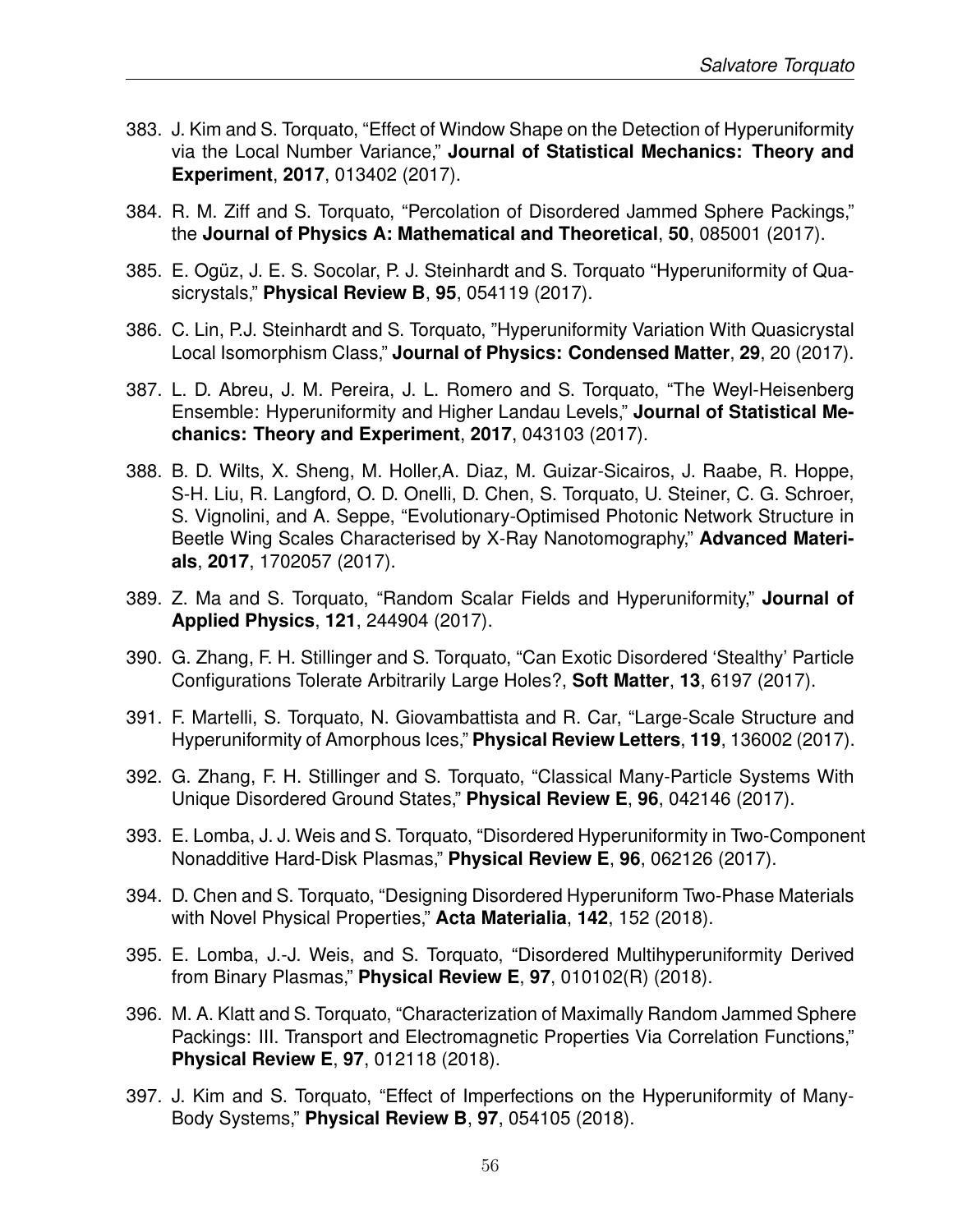- 398. G. Zhang, F. Martelli and S. Torquato, "Structure Factor of the Primes," **Journal of Physics A: Mathematical and Theoretical**, **51**, 115001 (2018).
- 399. R. DiStasio, G. Zhang, F. H. Stillinger and S. Torquato, "Rational Design of Stealthy Hyperuniform Patterns with Tunable Order," **Physical Review E**, **97**, 023311 (2018).
- 400. S. Torquato, "Hyperuniform States of Matter," **Physics Reports**, **745**, 1, (2018).
- 401. C. Lin, P. J. Steinhardt and S. Torquato, "Light Localization in Local Isomorphism Classes of Quasicrystals," **Physical Review Letters**, **120**, 247401 (2018).
- 402. F. Martelli, N. Giovambattista, S. Torquato and R. Car, "Searching for Crystal-Ice Domains in Amorphous Ices," **Physical Review Materials**, **2**, 075601 (2018).
- 403. D. Chen, E. Lomba and S. Torquato, "Binary Mixture of Charged Colloids: New Route to Synthesize Disordered Hyperuniform Materials," **Physical Chemistry Chemical Physics**, **20**, 17557 (2018).
- 404. S. Torquato, "Perspective: Basic Understanding of Condensed Phases of Matter Via Packing Models," **Journal of Chemical Physics**, **149**, 020901 (2018)
- 405. Z. Ma and S. Torquato, "Precise Algorithms to Compute Surface Correlation Functions of Two-Phase Heterogeneous Media and Their Applications," **Physical Review E**, **98**, 013307 (2018).
- 406. S. Torquato and D. Chen, "Multifunctional Hyperuniform Cellular Networks: Optimality, Anisotropy and Disorder," **Multifunctional Materials**, **1**, 015001 (2018).
- 407. S. Torquato, G. Zhang and M. de Courcy-Ireland, "Uncovering Multiscale Order in the Prime Numbers via Scattering," **Journal of Statistical Mechanics: Theory and Experiment**, **2018**, 093401 (2018).
- 408. D. Chen, G. Zhang and S. Torquato, "Inverse Design of Novel Colloidal Crystals Via Optimized Patchy Interactions," **Journal of Physical Chemistry B**, **122**, 8462 (2018).
- 409. S. Torquato and D. Chen, "Multifunctionality of Particulate Composites via Cross-Property Maps," **Physical Review Materials**, **2**, 095603 (2018).
- 410. G. Cinacchi and S. Torquato, "Hard Convex Lens-Shaped Particles: Metastable, Glassy and Jammed States," **Soft Matter**, **14**, 8205 (2018).
- 411. J. Kim, G. Zhang, F. H. Stillinger and S. Torquato, "Inversion Problems for Fourier Transforms of Particle Distributions," **Journal of Statistical Mechanics: Theory and Experiment**, **2018**, 113302 (2018).
- 412. E. C. Ogüz, J. E. S. Socolar, P. J. Steinhardt, and S. Torquato, "Hyperuniformity and Anti-Hyperuniformity in One-Dimensional Substitution Tilings," **Acta Crystallographica**, **A75** 3 (2018).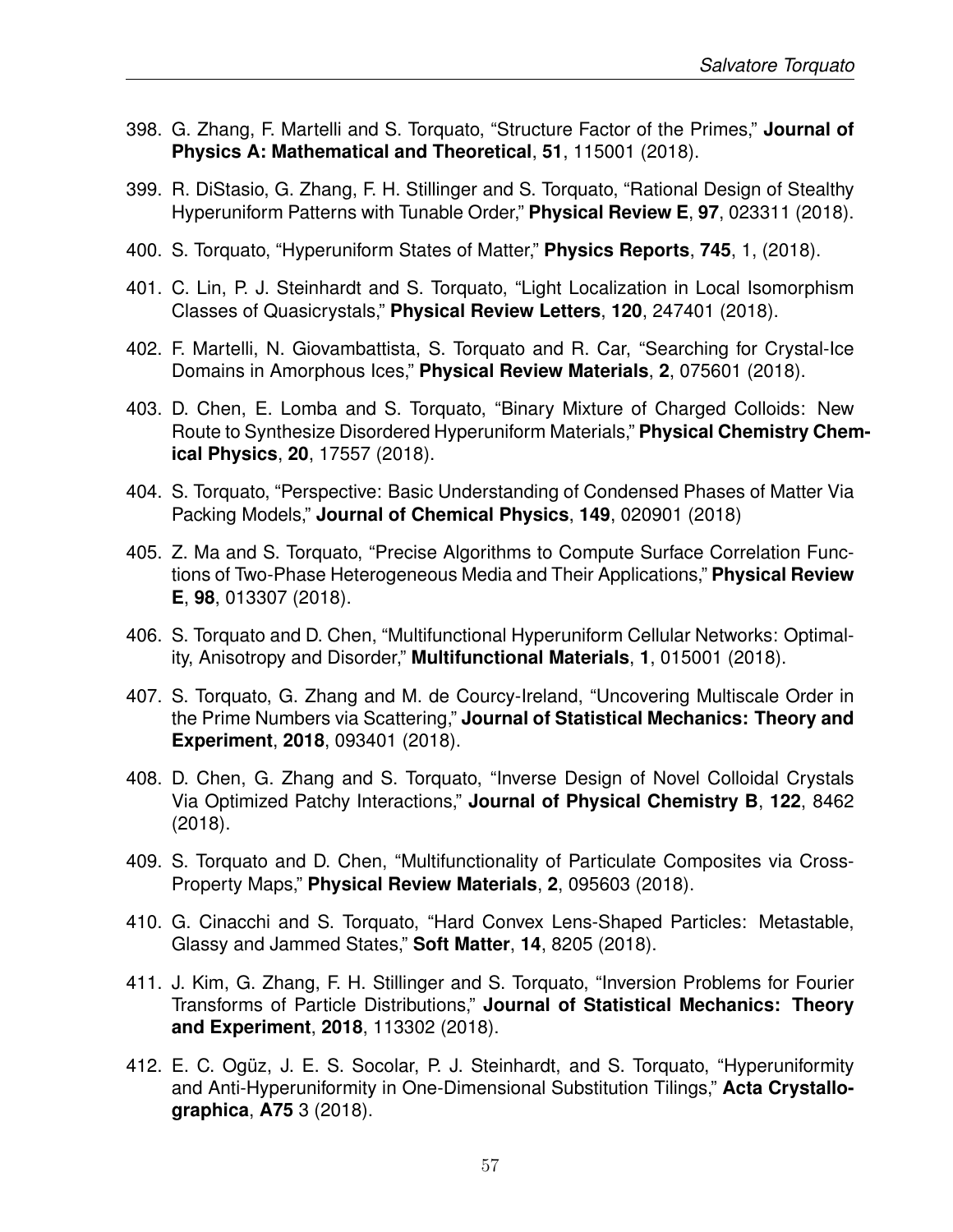- 413. Z. Ma and S. Torquato, "Hyperuniformity of Generalized Random Organization Models," **Physical Review E**, **99**, 022115 (2019).
- 414. T. Middlemas, F. H. Stillinger and S. Torquato, "Hyperuniformity Order Metric of Barlow Packings," **Physical Review E**, **99**, 022111 (2019).
- 415. M. A. Klatt, J. Lovric, D. Chen, S. C. Kapfer, F. M. Schaller, P. W. A. Schönhöfer, B. S. Gardiner, A.-S. Smith, G. E. Schröder-Turk and S. Torquato, "Universal Hidden Order in Amorphous Cellular Geometries," **Nature Communications**, **10**, 811 (2019).
- 416. J. Kim and S. Torquato, "New Tessellation-Based Procedure to Design Perfectly Hyperuniform Disordered Dispersions for Materials Discovery," **Acta Materialia**, **68** 143 (2019).
- 417. S. Torquato, G. Zhang, and M. de Courcy-Ireland, "Hidden Multiscale Order in the Primes," **Journal of Physics A: Mathematical and Theoretical**, **52**, 135002 (2019).
- 418. J. Kim and S. Torquato, "Methodology to Construct Large Realizations of Perfectly Hyperuniform Disordered Packings," **Physical Review E**, **99**, 052141 (2019).
- 419. F. H. Stillinger and S. Torquato, "Structural Degeneracy in Pair Distance Distributions," **Journal of Chemical Physics**, **150**, 204125 (2019).
- 420. A. G. Meyra, G. J. Zarragoicoechea, A. L. Maltz, E. Lomba, and S. Torquato, "Hyperuniformity on Spherical Surfaces," **Physical Review E**, **100**, 022107 (2019).
- 421. S. Dutta, N. J.-V. Djabrayan, S. Torquato, S. Y. Shvartsman and M. Krajnc, "Self-Similar Dynamics of Nuclear Packing in the Early Drosophila Embryo, **Biophysical Journal**, **117**, 743 (2019).
- 422. M. A. Klatt, P. J. Steinhardt and S. Torquato, "Phoamtonics: Photonic Band Gaps of 3D Foams," **Proceedings of the National Academy of Sciences**, **116**, 23480 (2019).
- 423. F. H. Stillinger and S. Torquato, "Jammed Hard-Sphere HCP Crystals Permeated with Trivacancy Tunnels," **Journal of Applied Physics**, **126**, 194901 (2019).
- 424. G. Cinacchi and S. Torquato, "Hard Convex Lens-Shaped Particles: Characterization of Dense Disordered Packings," **Physical Review E**, **100**, 062902 (2019).
- 425. M. M. Miloëvić, W. Man, G. Nahal, P. J. Steinhardt, S. Torquato, P. M. Chaikin, T. Amoah, B. Yu, R. A. Mullen, and M. Florescu, "Hyperuniform Disordered Waveguides and Devices For Near Infrared Silicon Photonics," **Scientific Reports, 9** 20338 (2019).
- 426. M. A. Klatt, J. Kim and S. Torquato, "Cloaking the Underlying Long-Range Order of Randomly Perturbed Lattices," **Physical Review E**, **101**, 032118 (2020).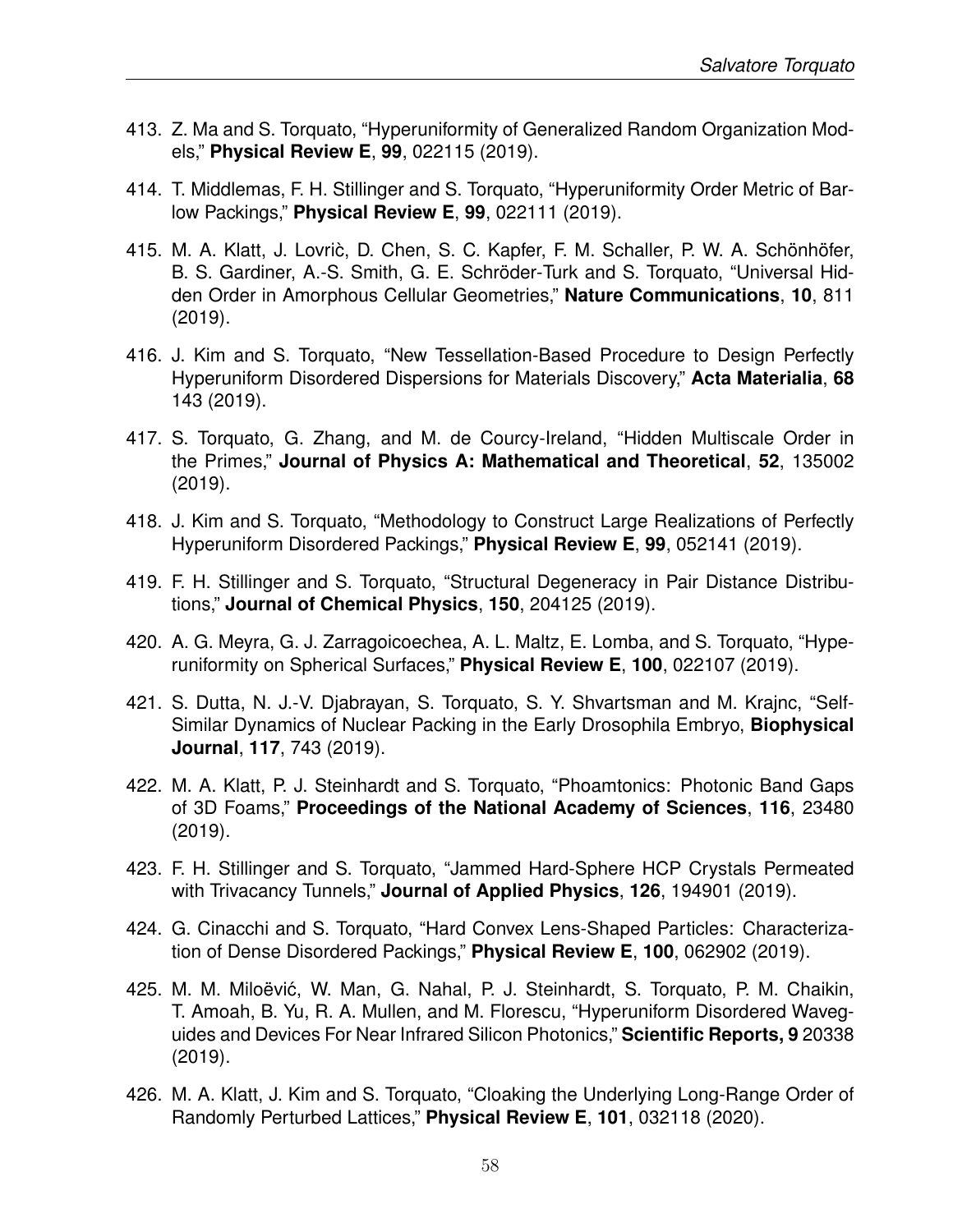- 427. G. Zhang and S. Torquato, "Realizable Hyperuniform Particle Configurations with Targeted Spectral Functions," **Physical Review E**, **101**, 032124 (2020).
- 428. S. Torquato, "Predicting Transport Characteristics of Hyperuniform Porous Media via Rigorous Microstructure-Property Relations," **Advances in Water Resources**, **140**, 103565 (2020).
- 429. J. Kim and S. Torquato, "Multifunctional Composites for Elastic and Electromagnetic Wave Propagation," **Proceedings of the National Academy of Sciences**, **117**, 8764 (2020).
- 430. E. Lomba, J-J. Weis, L. Guisandez and S. Torquato, "A Minimal Statistical-Mechanical Model for Multihyperuniform Patterns in Avian Retina," **Physical Review E**, **102**, 012134 (2020).
- 431. M. Röding, Z. Ma, and S. Torquato, "Predicting Permeability via Statistical Learning on Higher-Order Microstructural Information, **Scientific Reports**, **10**, 15239 (2020).
- 432. Z. Ma, E. Lomba and S. Torquato, "Optimized Large Hyperuniform Binary Colloidal Suspensions in Two Dimensions," **Physical Review Letters**, **125**, 068002 (2020).
- 433. H. Wang, F. H. Stillinger and S. Torquato,"Sensitivity of Pair Statistics on Pair Potentials in Many-Body Systems," **Journal of Chemical Physics**, **153**, 124106 (2020).
- 434. Z. Ma and S. Torquato, "Generation and Structural Characterization of Debye Random Media," **Physical Review E**, **102**, 043310 (2020).
- 435. T. Middlemas and S. Torquato, "Nearest-Neighbor Functions for Disordered Stealthy Hyperuniform Many-Particle Systems," **Journal of Statistical Mechanics: Theory & Experiment**, **2020**, 103302 (2020).
- 436. S. Yu, C-W. Qiu, Y. Chong, S. Torquato, and N. Park, "Engineered Disorder in Photonics," **Nature Review Materials**, in press.
- 437. J. Kim and S. Torquato, "Effective Elastic Wave Characteristics of Composite Media," **New Journal of Physics**, **22**, 123050 (2020).
- 438. J. Kim and S. Torquato, "Characterizing the Hyperuniformity of Ordered and Disordered Two-Phase Media," **Physical Review E**, **103**, 012123 (2021).
- 439. A. Bose and S. Torquato, "Quantum Phase Transitions in Long-Range Hyperuniform Spin Chains in a Transverse Field," **Physical Review B**, **103**, 014118 (2021).
- 440. S. Yu, C. W. Qiu, Y. Chong, S. Torquato, and N. Park, "Engineered Disorder in Photonics," **Nature Reviews Materials**, **6**, 226 (2021).
- 441. C. E. Maher, F. H. Stillinger, and S. Torquato, "Kinetic Frustration Effects on Dense Two-Dimensional Packings of Convex Particles and Their Structural Characteristics," **Journal of Physical Chemistry B**, **125**, 2450 (2021).